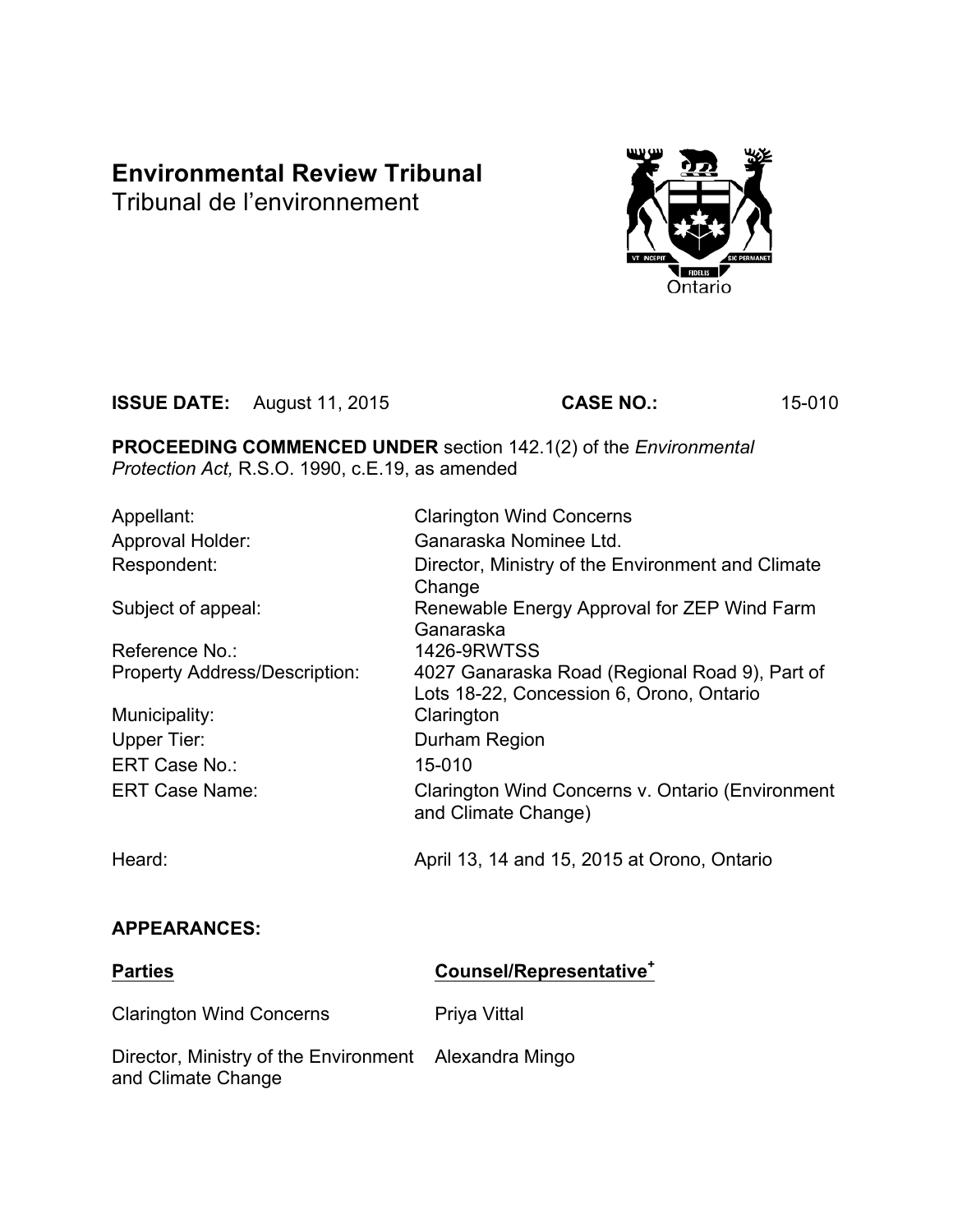| Ganaraska Nominee Ltd.                                            | Arlen Sternberg, John Terry and Dennis Mahony            |  |
|-------------------------------------------------------------------|----------------------------------------------------------|--|
| <b>Participant</b>                                                |                                                          |  |
| Save the Oak Ridges Moraine<br>Coalition                          | Cindy Sutch <sup>+</sup> and Debbe Crandall <sup>+</sup> |  |
| <b>Presenter</b>                                                  |                                                          |  |
| Alex Hegarty                                                      | Self-represented                                         |  |
| BECICION BELIVERED BY MARI ENE CACUIN, MARCIA VALIANTE AND BOREDT |                                                          |  |

# **DECISION DELIVERED BY MARLENE CASHIN, MARCIA VALIANTE AND ROBERT V. WRIGHT**

# **REASONS**

# **Overview and Background**

[1] On January 30, 2015, Vic Schroter, Director, Ministry of the Environment and Climate Change (the "MOECC"), issued Renewable Energy Approval Number 1426- 9RWTSS (the "REA") to Ganaraska Nominee Ltd. (the "Approval Holder") under s. 47.5 of the *Environmental Protection Act* ("*EPA*"). The REA is for the construction, installation, operation, use and retiring of a Class 4 wind facility with a total nameplate capacity of 17.6 megawatts ("MW") (the "Project"), comprising nine wind turbines, one sub-station and associated infrastructure.

[2] The Project is to be constructed entirely on the Oak Ridges Moraine (the "ORM"), between Ganaraska Road (Regional Road 9) and Concession 6, east of Highway 115, in Orono, in the Municipality of Clarington, Durham Region, Ontario (the "Site"). The ORM is a significant landform with unique environmental, geological and hydrological features and functions. It is the subject of special protection under the *Oak Ridges Moraine Conservation Act*, *2001*, S.O. 2001, c.31 *("ORMCA")*.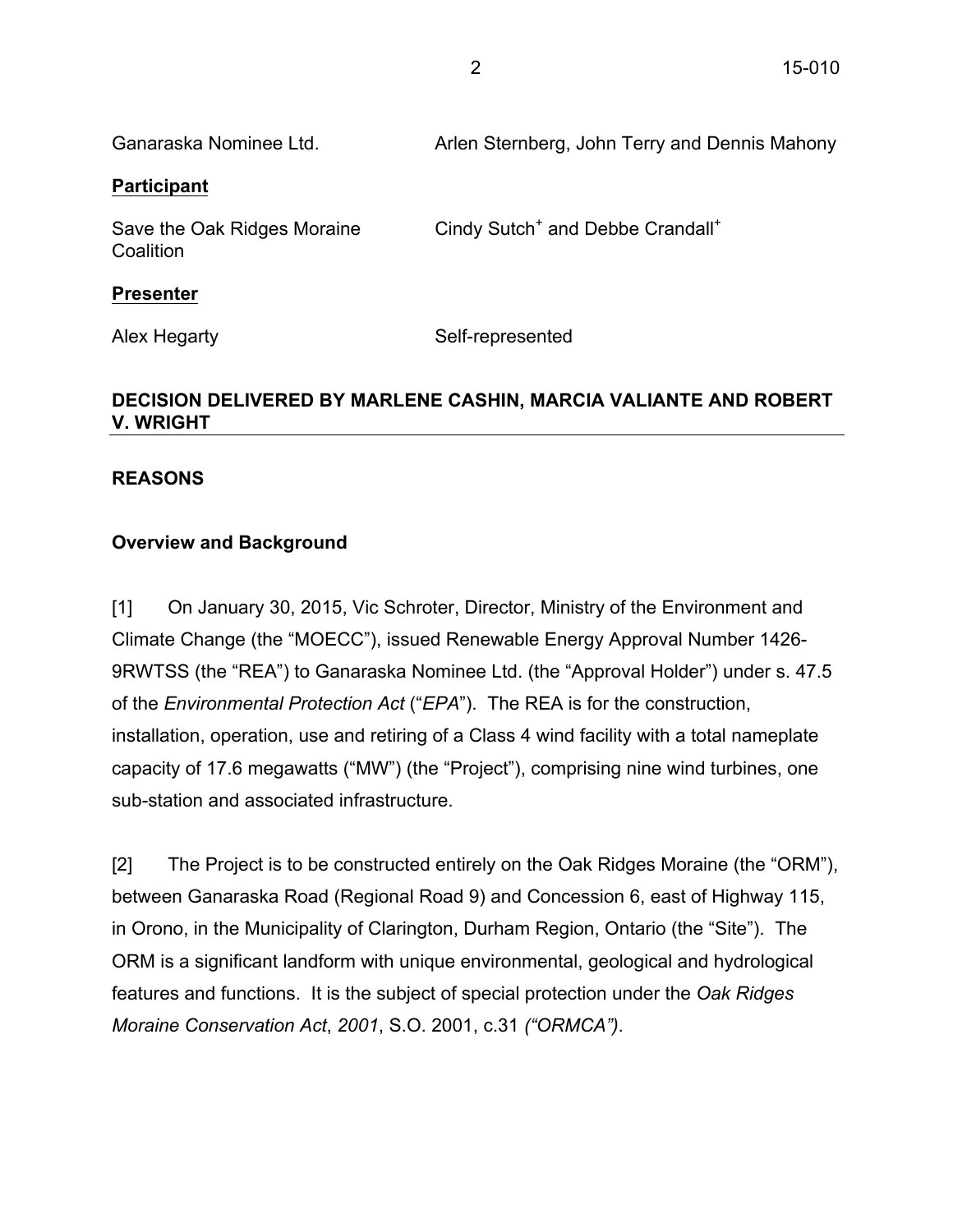[3] On February 13, 2015, the Municipality of Clarington ("Clarington") filed a notice of appeal with the Environmental Review Tribunal (the "Tribunal") of the decision of the Director to issue the REA. On March 12, 2015, Clarington wrote to the Tribunal proposing to withdraw its appeal, and on April 1, 2015, Clarington's appeal was dismissed.

[4] On February 17, 2015, Clarington Wind Concerns (the "Appellant") also filed a notice of appeal of the REA. This appeal proceeded and is the subject of this decision.

[5] On March 17, 2015, the preliminary hearing was held in Bowmanville. The Tribunal's order dated April 1, 2015 in respect of the preliminary hearing provides additional background in this matter. At the preliminary hearing the Tribunal granted participant status to Save the Oak Ridges Moraine Coalition, an incorporated association ("STORM").

[6] The hearing was held at the Orono Arena and Community Centre on April 13, 14, and 15, 2015.

[7] At the outset of the hearing Alex Hegarty requested status as a presenter. Mr. Hegarty owns a property in the vicinity of the Project. He told the Tribunal that he had been away at the time that notifications regarding the hearing were sent out, and that the notice had been sent to an incorrect address. The parties had no objection to Mr. Hegarty being added as a presenter. The Tribunal found that Mr. Hegarty has a genuine interest in the subject matter of the appeal and is likely to make a relevant contribution to the Tribunal's knowledge of the matter. The Tribunal granted Mr. Hegarty presenter status pursuant to Rule 69 of the Tribunal's *Rules of Practice*.

[8] Having reviewed all of the evidence and the written submissions of the parties, participant and presenter, the Tribunal finds that there is not sufficient evidence to show that engaging in the Project in accordance with the REA will cause serious harm to human health, or serious and irreversible harm to plant life, animal life or the natural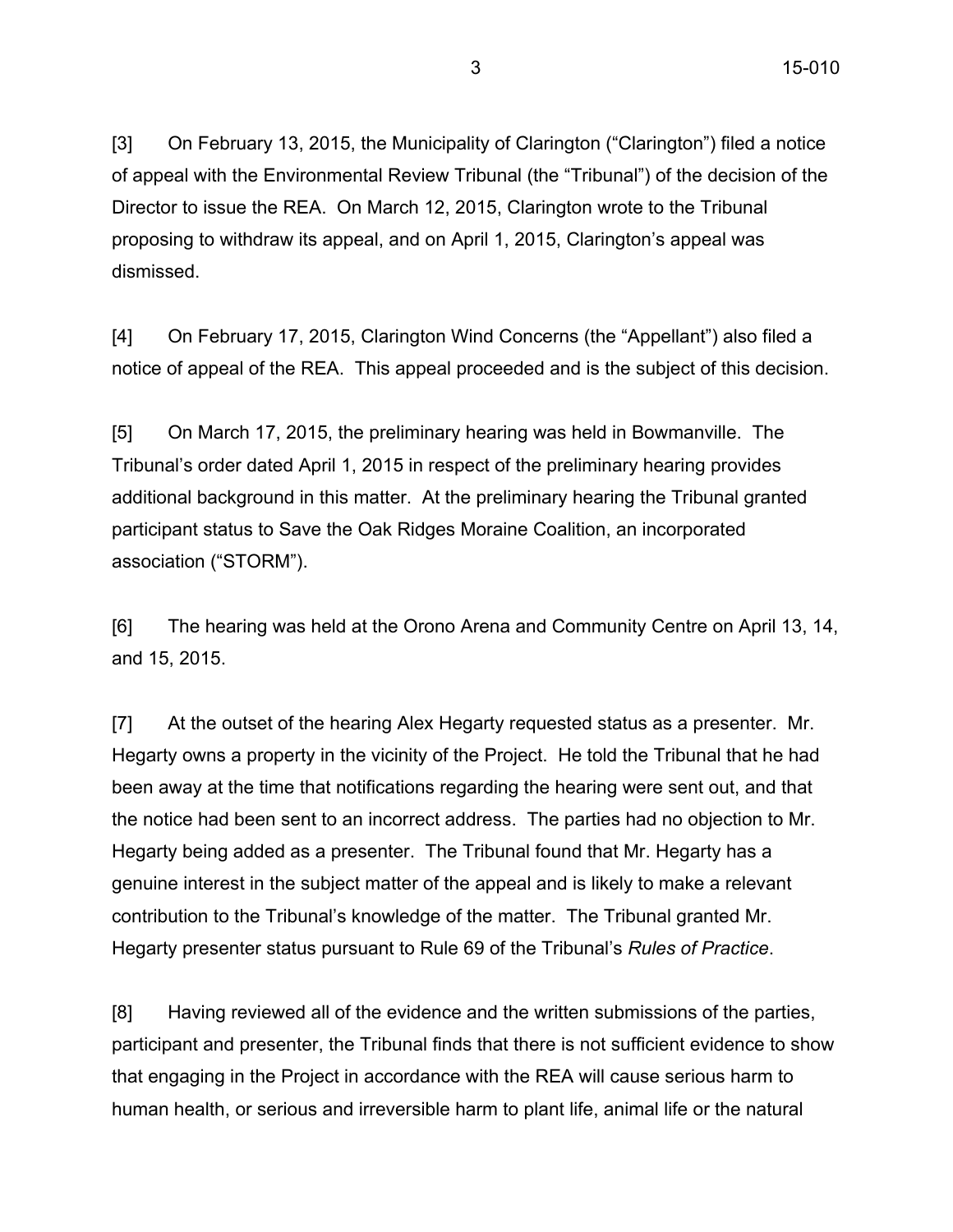environment and the Appellant has not met its onus in that regard. The Tribunal, therefore, dismisses the appeal.

[9] However, in regards to components of the Project that are in areas of the ORM with high aquifer vulnerability, the Tribunal repeats the recommendation that was made by the panel of the Tribunal in *Cham Shan Temple v. Ontario (Ministry of the Environment*), [2015] O.E.R.T.D. No. 9 ("*Cham Shan Temple*"), that the MOECC consider having a qualified Ministry groundwater reviewer sign off on all REA applications in the ORMCP area and a hydrogeological report should be prepared which investigates the interactions of surface water and groundwater.

#### **Relevant Legislation**

#### [10] *Environmental Protection Act*

145.2.1 (1) This section applies to a hearing required under section 142.1

(2) The Tribunal shall review the decision of the Director and shall consider only whether engaging in the renewable energy project in accordance with the renewable energy approval will cause,

- (a) serious harm to human health; or
- (b) serious and irreversible harm to plant life, animal life or the natural environment.

(3) The person who required the hearing has the onus of proving that engaging in the renewable energy project in accordance with the renewable energy approval will cause harm referred to in clause (2)(a) or (b).

(4) If the Tribunal determines that engaging in the renewable energy project in accordance with the renewable energy approval will cause harm referred to in clause (2)(a) or (b), the Tribunal may,

- (a) revoke the decision of the Director;
- (b) by order direct the Director to take such action as the Tribunal considers the Director should take in accordance with this Act and the regulations; or
- (c) alter the decision of the Director, and, for that purpose, the Tribunal may substitute its opinion for that of the Director.

(5) The Tribunal shall confirm the decision of the Director if the Tribunal determines that engaging in the renewable energy project in accordance with the renewable energy approval will not cause harm described in clause  $(2)(a)$  or  $(b)$ .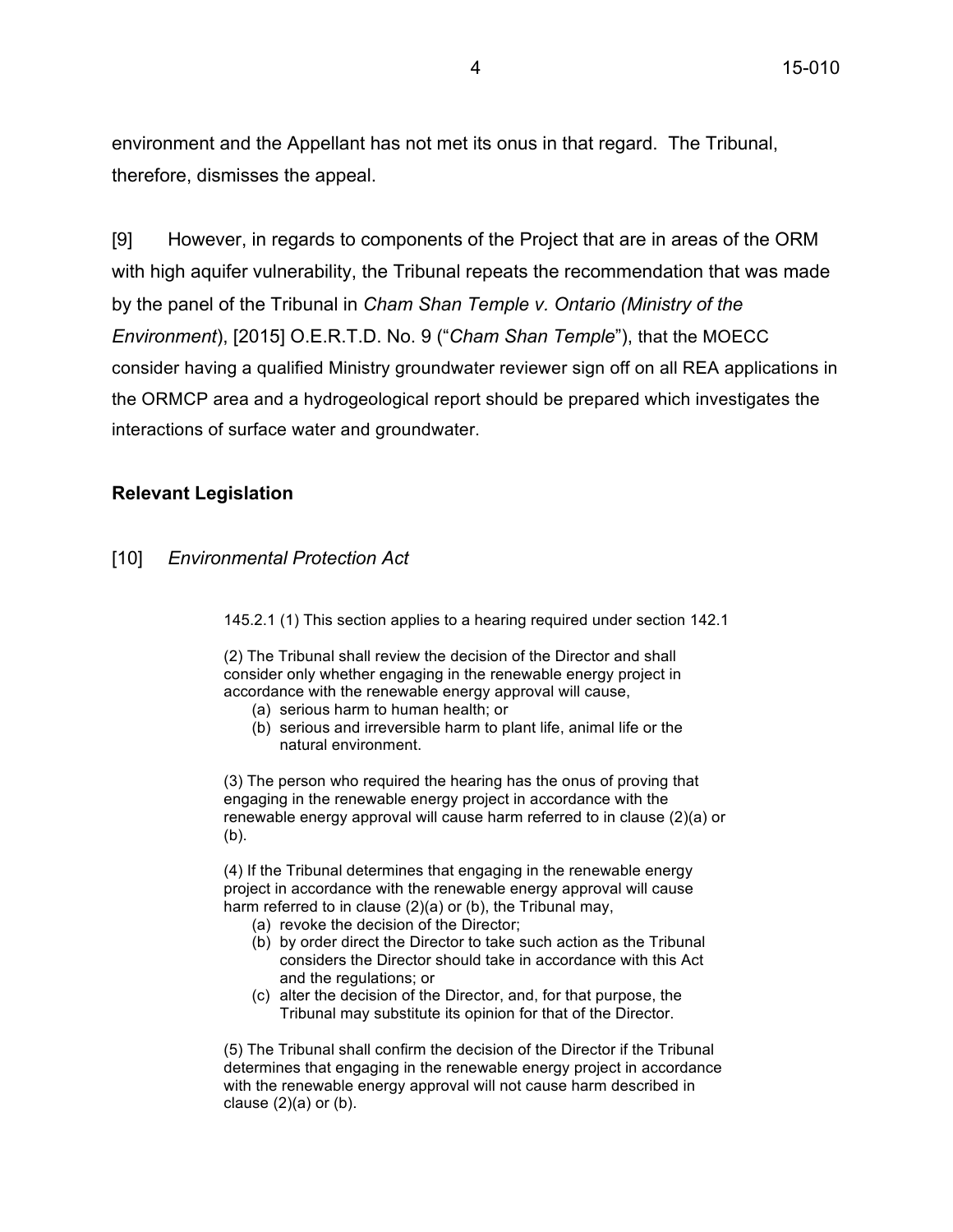#### Ontario Regulation ("O. Reg.") 359/09

#### **Natural Features and Water Bodies — Oak Ridges Moraine**

#### **Oak Ridges Moraine**

**42.** (1) In addition to sections 37 and 38, sections 43, 44, 45 and 46 apply to a person who is constructing, installing or expanding a renewable energy generation facility as part of a renewable energy project at a project location that is in the portion of the Oak Ridges Moraine Conservation Area that is subject to the Oak Ridges Moraine Conservation Plan.

(2) Sections 39 and 40 do not apply to a person who is constructing, installing or expanding a renewable energy generation facility as part of a renewable energy project at a project location that is in the portion of the Oak Ridges Moraine Conservation Plan Area that is subject to the Oak Ridges Moraine Conservation Plan.

#### **Specified natural features**

**43.** (1) No person shall engage in an activity described in Column 1 of the following Table in respect of a renewable energy generation facility as part of a renewable energy project at a project location that is in any of the locations described opposite the activity in Column 2 of the Table:

|                  | Column 1                                                                                                                                                                                            | Column 2                                                                                                                                                                                                                        |
|------------------|-----------------------------------------------------------------------------------------------------------------------------------------------------------------------------------------------------|---------------------------------------------------------------------------------------------------------------------------------------------------------------------------------------------------------------------------------|
| Item             | Activity                                                                                                                                                                                            | Location in which activity is prohibited                                                                                                                                                                                        |
| $\overline{1}$ . | 1. The construction,<br>installation or<br>expansion of a<br>transmission or<br>distribution line.                                                                                                  | 1. A southern wetland that is not a provincially significant<br>southern wetland or within 50 metres of a southern<br>wetland that is not a provincially significant southern<br>wetland.                                       |
|                  | 2. The expansion of an<br>existing transformer<br>station, distribution<br>station or<br>transportation system.                                                                                     | 2. A sand barrens, savannah or tallgrass prairie or within<br>50 metres of a sand barrens, savannah or tallgrass<br>prairie.                                                                                                    |
|                  | 3. If it is engaged in with<br>respect to a Class 3<br>solar facility, any<br>construction,<br>installation or<br>expansion in addition<br>to the activities<br>described in<br>paragraphs 1 and 2. | 3. An area of natural and scientific interest (life science)<br>that is mentioned in clause $27(6)(b)$ or within 50<br>metres of an area of natural and scientific interest<br>(life science) that is mentioned in that clause. |
| $\overline{2}$ . | Any construction, installation or<br>expansion other than<br>construction, installation or                                                                                                          | 1. A southern wetland that is not a provincially significant<br>southern wetland or within 120 metres of a southern<br>wetland that is not a provincially significant southern                                                  |

#### TABLE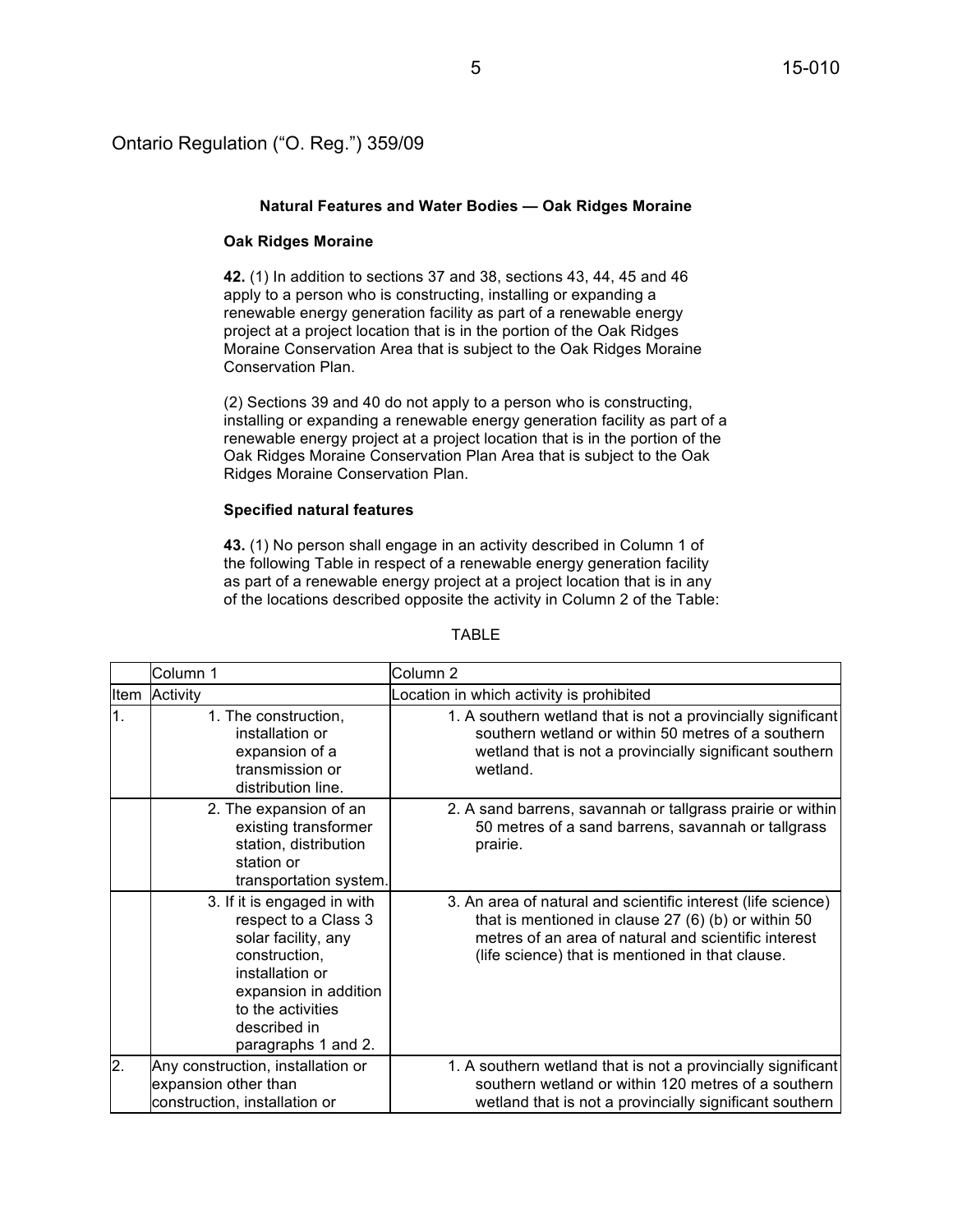| expansion described in Item 1. | wetland.                                                                                                                                                                                                                         |
|--------------------------------|----------------------------------------------------------------------------------------------------------------------------------------------------------------------------------------------------------------------------------|
|                                | 2. A sand barrens, savannah or tallgrass prairie or within<br>120 metres of a sand barrens, savannah or tallgrass<br>prairie.                                                                                                    |
|                                | 3. An area of natural and scientific interest (life science)<br>that is mentioned in clause 27 (6) (b) or within 120<br>metres of an area of natural and scientific interest<br>(life science) that is mentioned in that clause. |

(3) Subsection (1) does not apply if, as part of the application for the issue of a renewable energy approval in respect of the renewable energy project, the applicant submits,

- (a) an environmental impact study report prepared in accordance with the Natural Heritage Assessment Guide, that,
	- (i) identifies and assesses any negative environmental effects of the project on a natural feature referred to in the Table to subsection (1),
	- (ii) identifies mitigation measures in respect of any negative environmental effects mentioned in subclause (i),
	- (iii) describes how the environmental effects monitoring plan set out in paragraph 4 of item 4 of Table 1 addresses any negative environmental effects mentioned in subclause (i), and
	- (iv) describes how the construction plan report prepared in accordance with Table 1 addresses any negative environmental effects mentioned in subclause (i);
- (b) written confirmation from the Ministry of Natural Resources that the report mentioned in clause (a) has been prepared in accordance with the Natural Heritage Assessment Guide; and
- (c) any written comments provided by the Ministry of Natural Resources to the applicant in respect of the project.
- …

…

…

…

*Planning Act,* R.S.O. 1990, c. P.13

#### **Interpretation**

1. (1) In this Act,

"provincial plan" means,

… (c) the Oak Ridges Moraine Conservation Plan established under section 3 of the Oak Ridges Moraine Conservation Act, 2001,

#### **Renewable energy undertakings Policy statements and provincial plans**

62.0.2 (1) Despite any Act or regulation, the following do not apply to a renewable energy undertaking, except in relation to a decision under section 28 or Part VI: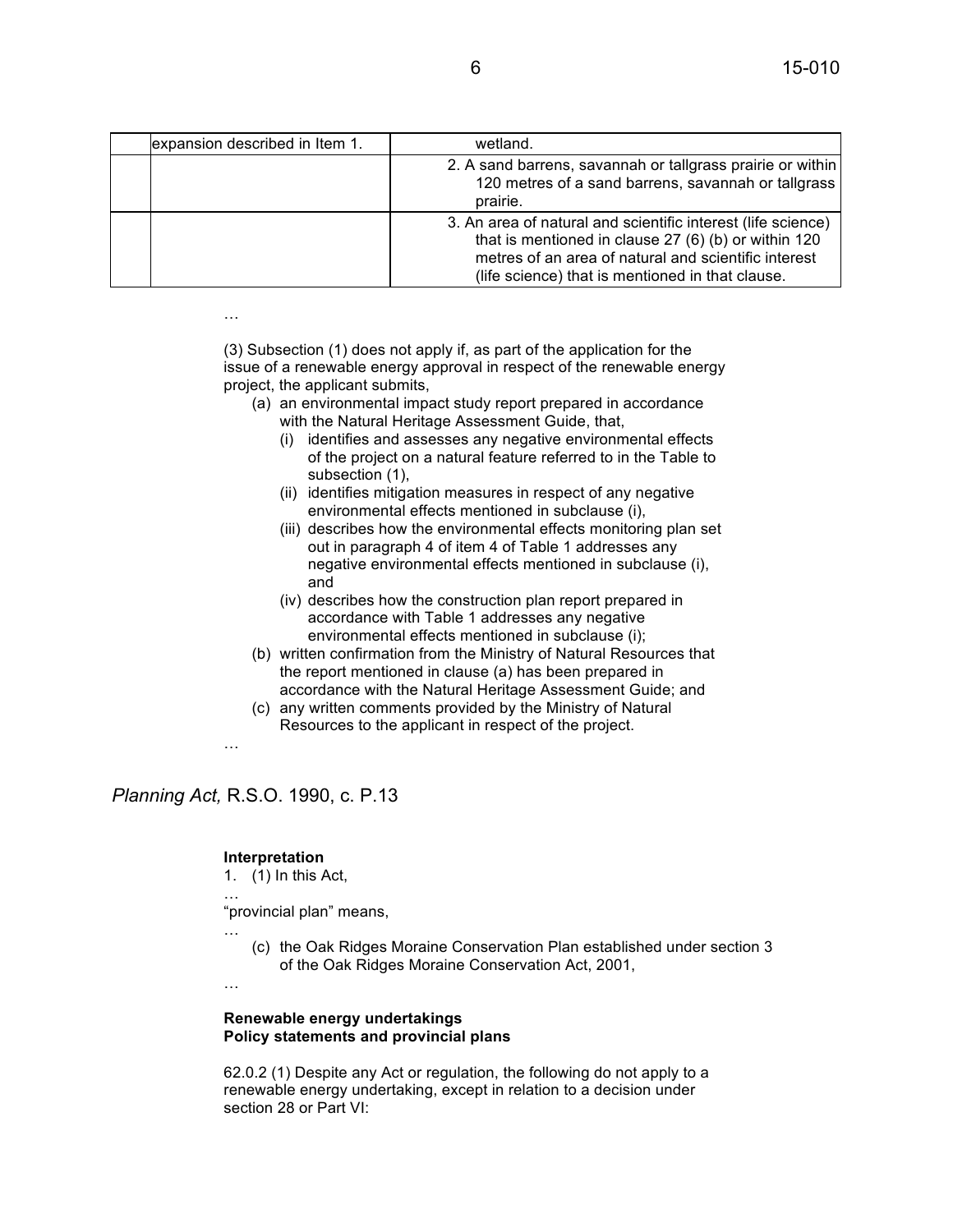- 1. A policy statement issued under subsection 3 (1).
- 2. A provincial plan, subject to subsection (2).

*Oak Ridges Moraine Conservation Act, 2001*, S.O. 2001, c. 31

#### **Objectives**

…

- 4. The objectives of the Oak Ridges Moraine Conservation Plan are,
	- (a) protecting the ecological and hydrological integrity of the Oak Ridges Moraine Area;
	- (b) ensuring that only land and resource uses that maintain, improve or restore the ecological and hydrological functions of the Oak Ridges Moraine Area are permitted;
	- (c) maintaining, improving or restoring all the elements that contribute to the ecological and hydrological functions of the Oak Ridges Moraine Area, including the quality and quantity of its water and its other resources;
	- (d) ensuring that the Oak Ridges Moraine Area is maintained as a continuous natural landform and environment for the benefit of present and future generations;

#### **Issues**

[11] The issues are:

...

- 1. Whether engaging in the Project in accordance with the REA will cause serious harm to human health.
	- Sub-issue 1(a) Noise
	- Sub-issue 1(b) Visual Impact
	- Sub-issue 1(c) Public Safety
		- − Shadow Flicker
		- − Ice and Debris Throw
		- − Tornadoes
		- − Horse Spooking
		- − Interference with a Radio-communication System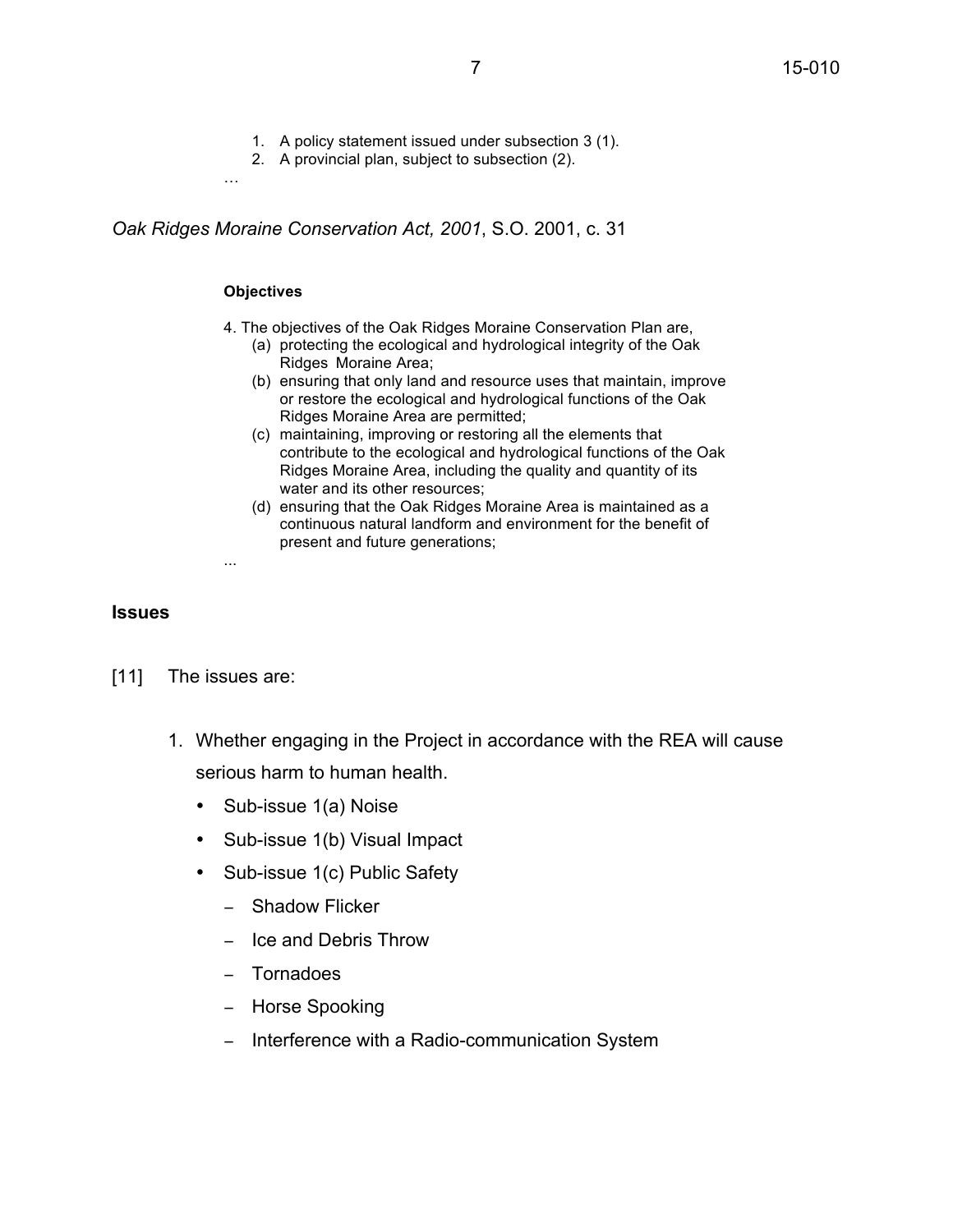- 2. Whether engaging in the Project in accordance with the REA will cause serious and irreversible harm to plant life, animal life or the natural environment.
	- Sub-issue 2(a): The Oak Ridges Moraine
		- − Groundwater
		- − Surface Water
		- − Cumulative Effects
	- Sub-issue 2(b): Harm to Birds and Bird Habitat
		- − Birds and Generalized Bird Habitat
		- − Bird Species At Risk

# **Summary of the Evidence**

[12] The following is a brief summary of the witnesses who testified at the hearing and their evidence. The Discussion and Analysis sections consider the evidence in more detail.

# Appellant's Evidence

[13] The Appellant called seven witnesses. Heather Rutherford, Mark Rutherford, Ross Nesbitt, Barb King, and Grant Greenwood testified about the potential health impacts of the Project; and Ms. Rutherford, Eleanor Magder, Ross Nesbitt and Jane Greenwood testified about the potential environmental impacts of the Project. The Appellant did not seek to qualify any of its witnesses as expert witnesses.

# *Heather Rutherford*

[14] Ms. Rutherford is a resident of Orono who lives with her family on a farm adjacent to the Project Site. Her two main concerns are the effects of the Project on the health of her eldest daughter, who suffers from a disorder that is aggravated by sleep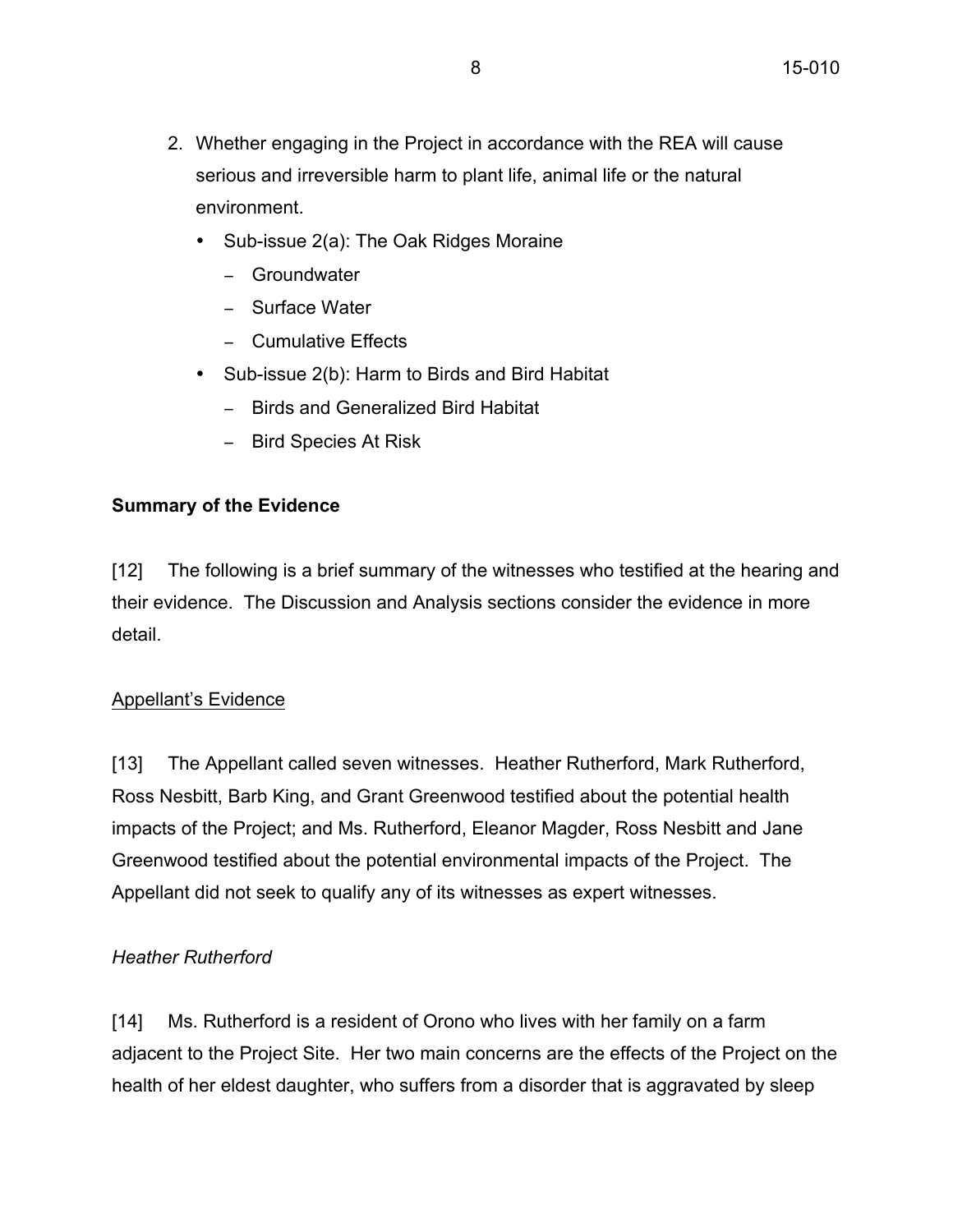disturbance, and the potential for the Project to cause serious and irreversible harm to the environment of the ORM, including its ecological and water features and functions.

#### *Mark Rutherford*

[15] Mr. Rutherford is the General Manager of Brimacombe, an Alpine Ski and Snowboard facility in Orono ("Brimacombe ski resort"), located directly adjacent to the proposed Project Site. His main concern is the possibility of interference with the radiocommunication system used at Brimacombe ski resort due to the Project wind turbines, and a resulting risk of serious harm to human health for staff and patrons of Brimacombe ski resort.

#### *Barb King*

[16] Ms. King is the owner and operator of Homestead Hills Equestrian Centre in Orono. Her business is located approximately 1,156 metres ("m") from the nearest proposed Project wind turbine. Her main concern is the possibility of her riders being thrown and injured, as a result of horses bolting in reaction to noise, shadows, movement and light flickering from the Project wind turbines.

### *Grant Greenwood*

[17] Mr. Greenwood is a resident of Orono. His home is located beside the Site of the planned Project. His main concern is annoyance caused by shadow flicker, noise, and visual pollution associated with the Project wind turbines. He is also concerned about the possibility of injuries to individuals from debris or ice thrown from the blades of Project wind turbines.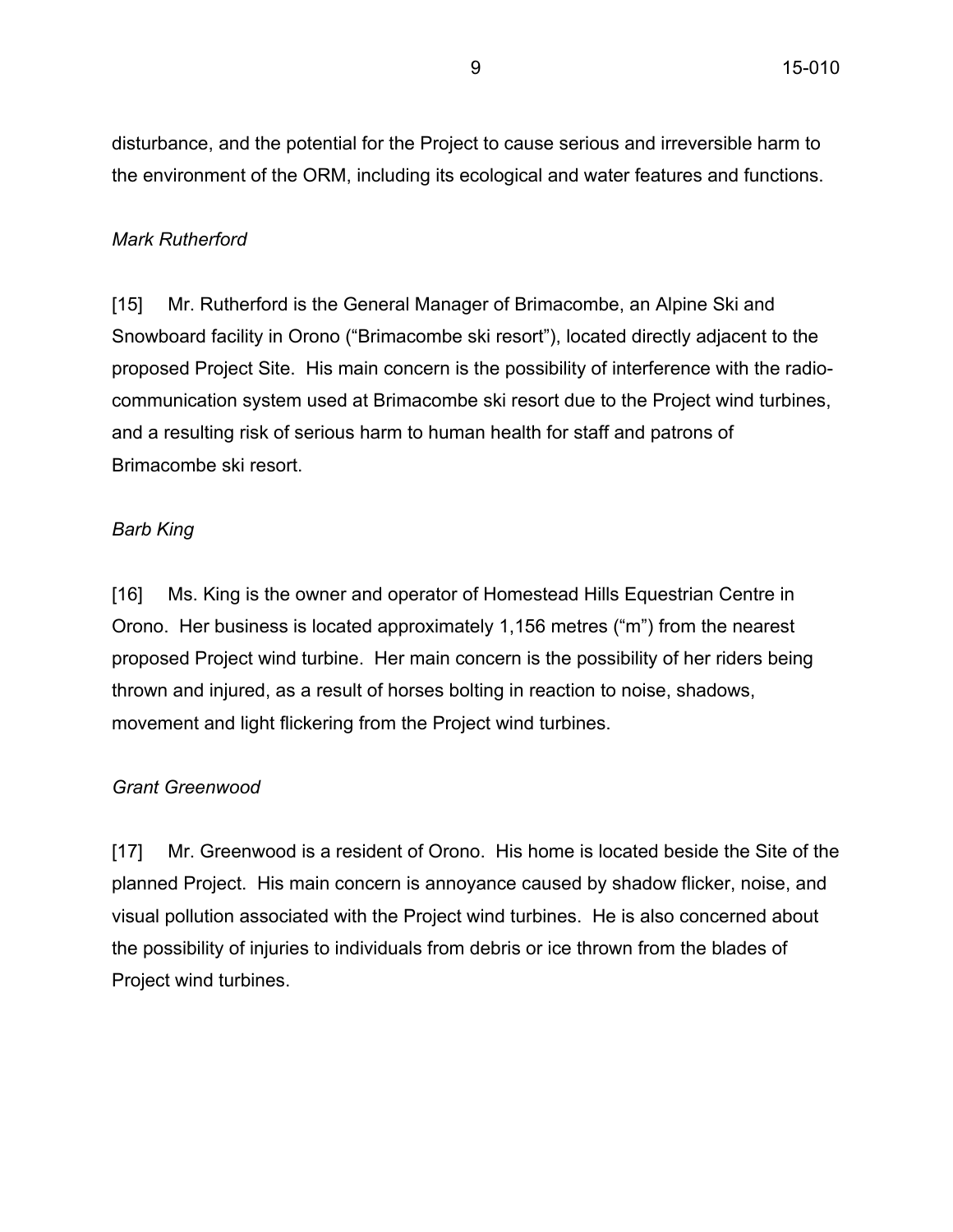#### *Jane Greenwood*

[18] Ms. Greenwood is a resident of Orono who lives beside the planned Site of the Project. Her main concern is for the birds that live in the area of the Project Site. She is concerned about Bobolinks, Barn Swallows, Eastern Meadowlarks, Red-headed Woodpeckers, and birds of prey such as Golden Eagles and Bald Eagles, which inhabit the Site and adjacent areas.

### *Eleanor Magder*

[19] Ms. Magder is a resident of Orono. Her home has been designated as a heritage structure, and is protected under the *Ontario Heritage Act*. Ms. Magder did not give oral evidence. She adopted, and the Tribunal accepted, her written statement as her evidence in the Hearing. Her concerns are related to potential negative health effects of the Project, and that vibrations from the construction and operation of Project turbines will damage her home.

#### *Ross Nesbitt*

[20] Mr. Nesbitt is a resident of Orono, who lives near the Project Site. His main concern is that his health will be negatively affected by the construction and operation of the Project wind turbines. Mr. Nesbitt testified that he has a medical condition that forced him to retire in 1992. He is worried that his symptoms, which have lessened since retirement, will return as a result of his living in close proximity to the Project Site. Mr. Nesbitt is also concerned that construction and operation of the Project may affect the flow, and contaminate the water, of two creeks that run through his property.

### Approval Holder's Evidence

[21] The Approval Holder called nine witnesses. Dr. Robert McCunney, Regis d'Astous, Dr. Paula Dupuy and Shant Dokouzian provided expert testimony regarding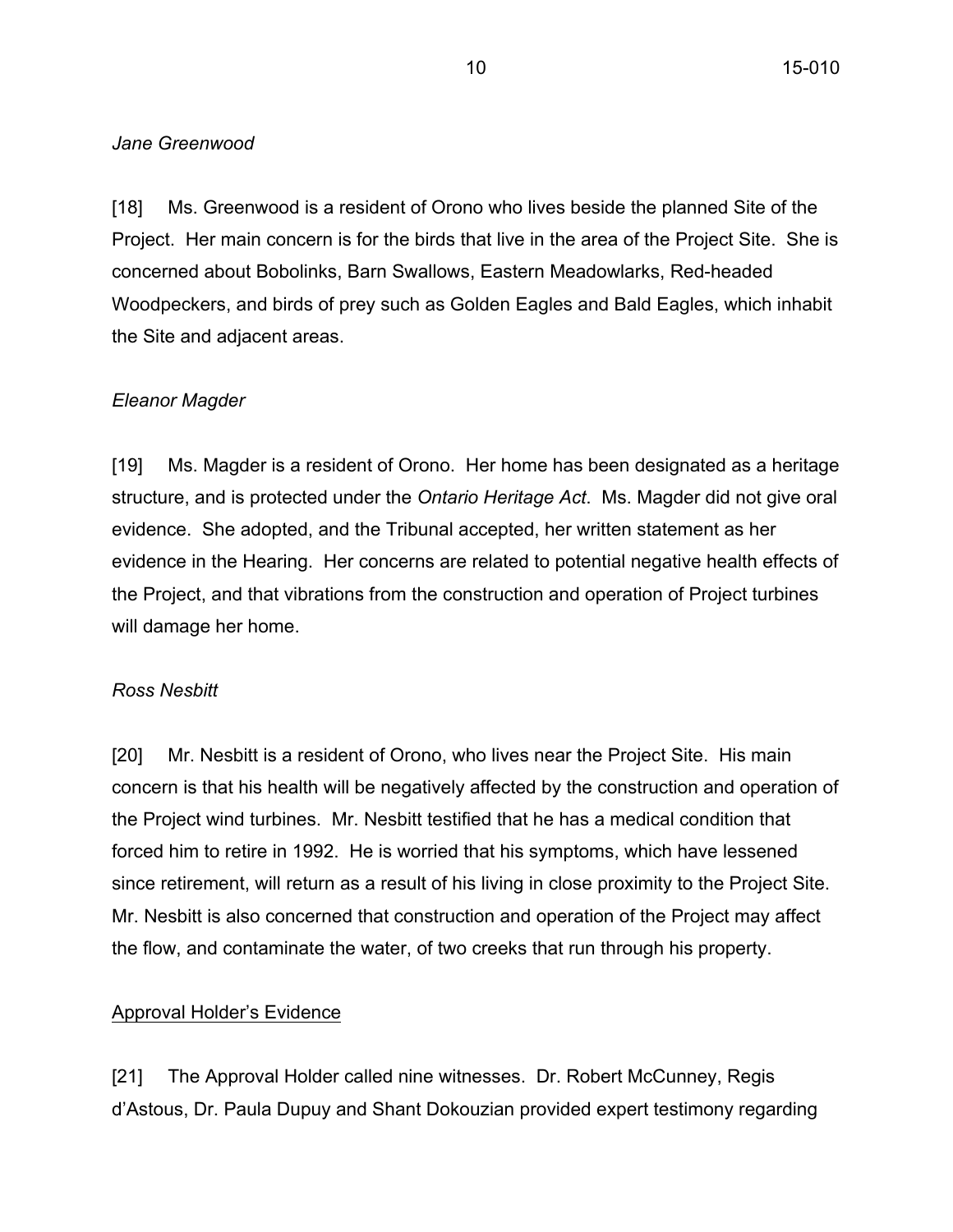the potential effects of the Project on human health, and David Eva provided non-expert evidence on specific details of the Project. The Approval Holder led expert opinion evidence regarding the potential environmental impacts of the Project through witnesses Andrew Taylor, Grant Whitehead and Mark Pomeroy (the "Stantec Panel"), and Dr. Paul Kerlinger.

#### *David Eva*

[22] Mr. Eva is the Vice President at Capstone Power Development for Ganaraska Nominee Ltd, and is a registered professional engineer. The Approval Holder did not request that the Tribunal qualify him as an expert witness. Mr. Eva's testimony focused on the process that the Approval Holder followed to obtain the REA, the proposed operation of the Project, and how it would be monitored.

#### *Shant Dokouzian*

[23] Mr. Dokouzian is a Team Leader for Development and Engineering Services at DNV GL Energy, a company that provides services in support of energy and other developments world-wide. He has been involved in more than 20 ice throw assessments, more than 40 shadow flicker assessments and a number of overall risk assessments for wind farms. Mr. Dokouzian was qualified by the Tribunal as an engineer with expertise in noise and shadow flicker, and the design, impact assessment, including risk and public safety assessment, and post-construction monitoring of wind farms. The focus of his testimony related to shadow flicker, ice and debris throw, tornadoes, and noise.

#### *Régis d'Astous*

[24] Mr. d'Astous is a Consultant and Project Manager at Yves R. Hamel et Associés Inc. He testified that he has been working in the radio-communication industry since 1979, and since 2003 has worked extensively in the area of the impact of wind farms on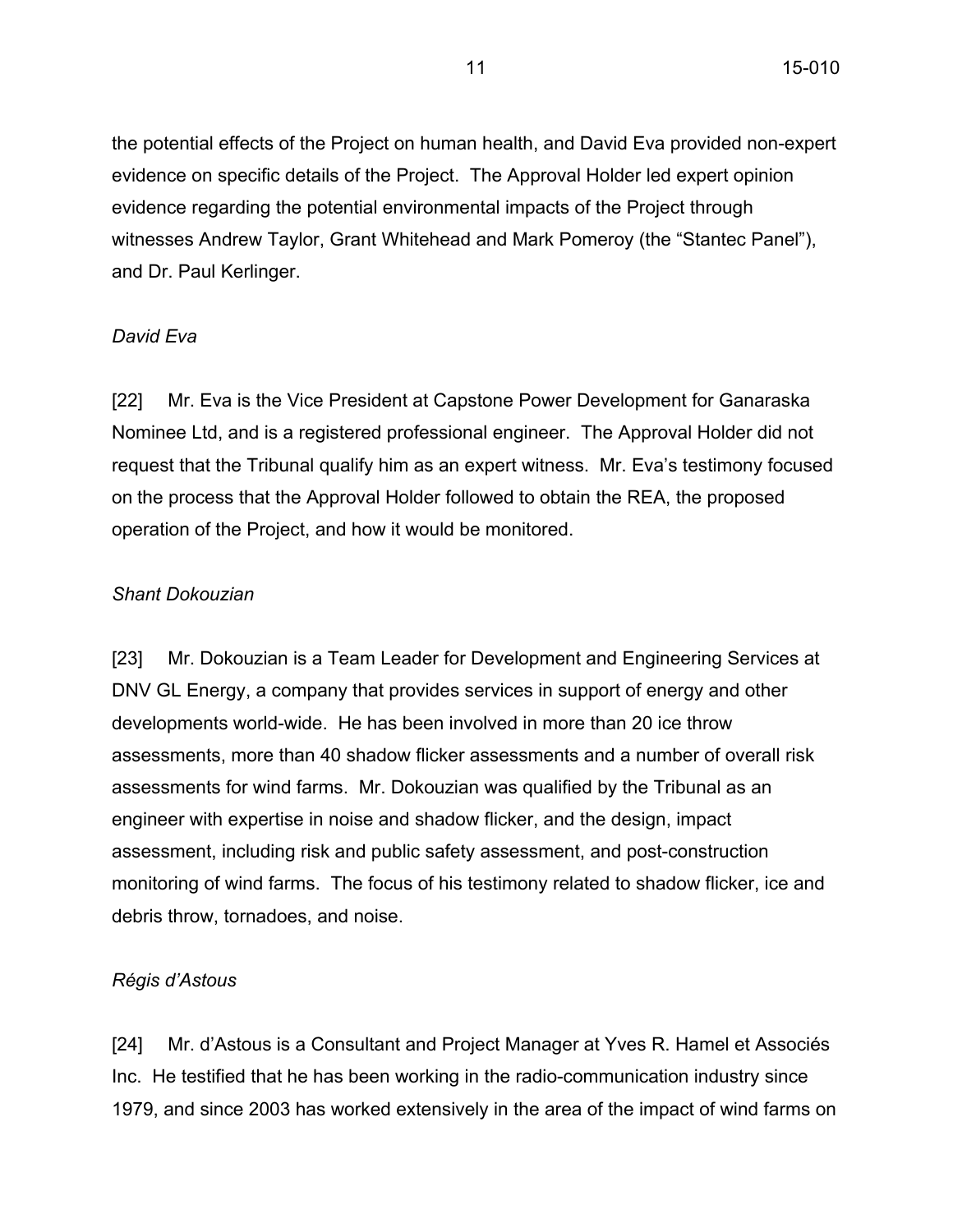telecommunications systems. Mr. d'Astous was qualified by the Tribunal as a specialist in telecommunications technology with particular expertise in assessing the impact of windfarms on telecommunications systems. Mr. d'Astous testified regarding the potential for the Project to interfere with the radio-communication system at the Brimacombe ski resort.

#### *Dr. Paula Dupuy*

[25] Dr. Dupuy is a Doctor of Veterinary Medicine, and has been a practicing equine veterinarian for 23 years. She currently practices equine and companion animal veterinary medicine with Troy Veterinary Services in Flamborough, Ontario, and owns and operates her own stable with 7 horses and 12 ponies. Dr. Dupuy testified that she is the President of the Wind Dancer Pony Rescue Foundation, and a senior member and whipper-in of the Wellington-Waterloo Hunt Club. She further testified that she is a Director of the Rockton Agricultural Society and has been responsible for the implementation of the horse show safety protocol at that fair, and that this summer she will be serving as a veterinarian at equestrian events of the Pan American Games. She was qualified by the Tribunal as an equine veterinarian with expertise in respect of equine behaviour and safety. Dr. Dupuy's testimony related to horse behaviour and the risk of horses spooking or bolting due to the operation of Project wind turbines.

#### *Dr. Robert McCunney*

[26] Dr. McCunney is a medical doctor, certified by the American Board of Preventive Medicine in occupational and environmental medicine, a research scientist at the Massachusetts Institute of Technology Department of Biological Engineering, a staff physician in occupational/environmental medicine at Brigham and Women's Hospital in Boston, a lecturer at the Harvard School of Public Health, and a co-author of a recent review of peer-reviewed scientific literature with respect to wind turbines and human health. Dr. McCunney was qualified by the Tribunal as a medical doctor specializing in occupational and environmental medicine with particular expertise in health implications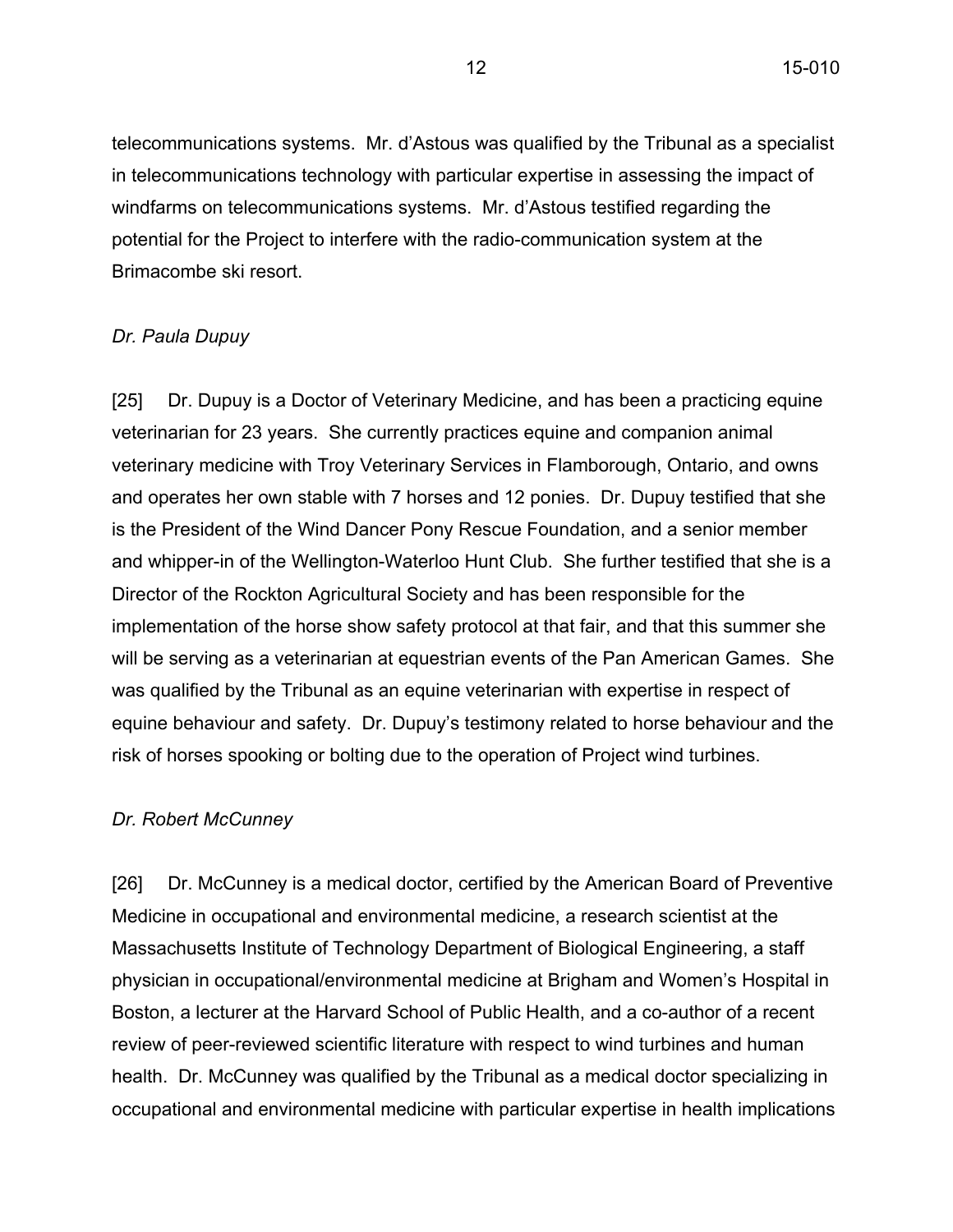of noise exposure. Dr. McCunney's testimony included general facts about sound, and a review of published research and data that he says informed the opinions and conclusions expressed in his witness statement. His testimony also responded specifically to concerns regarding potential health impacts of the Project, raised in the witness statements of Ms. Rutherford, Mr. Nesbitt, Ms. Magder, and Mr. Greenwood.

### *Stantec Panel*

[27] The Stantec Panel was composed of Messrs. Taylor, Whitehead and Pomeroy. They submitted a joint witness statement, and each member gave oral testimony as to his qualifications and opinions on various aspects of the Project. The Panel's testimony focused on the Project's potential impact on (i) groundwater and natural features and wildlife within the ORM as a result of potential groundwater impacts; (ii) surface water; (iii) birds; and (iv) the structures on the property owned by Ms. Magder located at 6720 Jewel Road.

### *Andrew Taylor* (*Stantec Panel)*

[28] Mr. Taylor is a Senior Ecologist and Project Manager at Stantec. Mr. Taylor testified that since joining Stantec in 2005 he has provided terrestrial ecology expertise for a wide range of projects, including renewable energy and infrastructure projects. With regard to wind energy developments in particular, he testified that he has been involved in over 20 projects across Ontario, completing and overseeing numerous preconstruction wildlife surveys, post-construction monitoring plans, and wildlife field studies. The Tribunal qualified Mr. Taylor as an expert terrestrial ecologist with expertise assessing the impacts of wind energy projects, including on birds. His testimony focused on the potential negative impacts to birds and bird habitat at the Project Site as a result of Project construction and operation.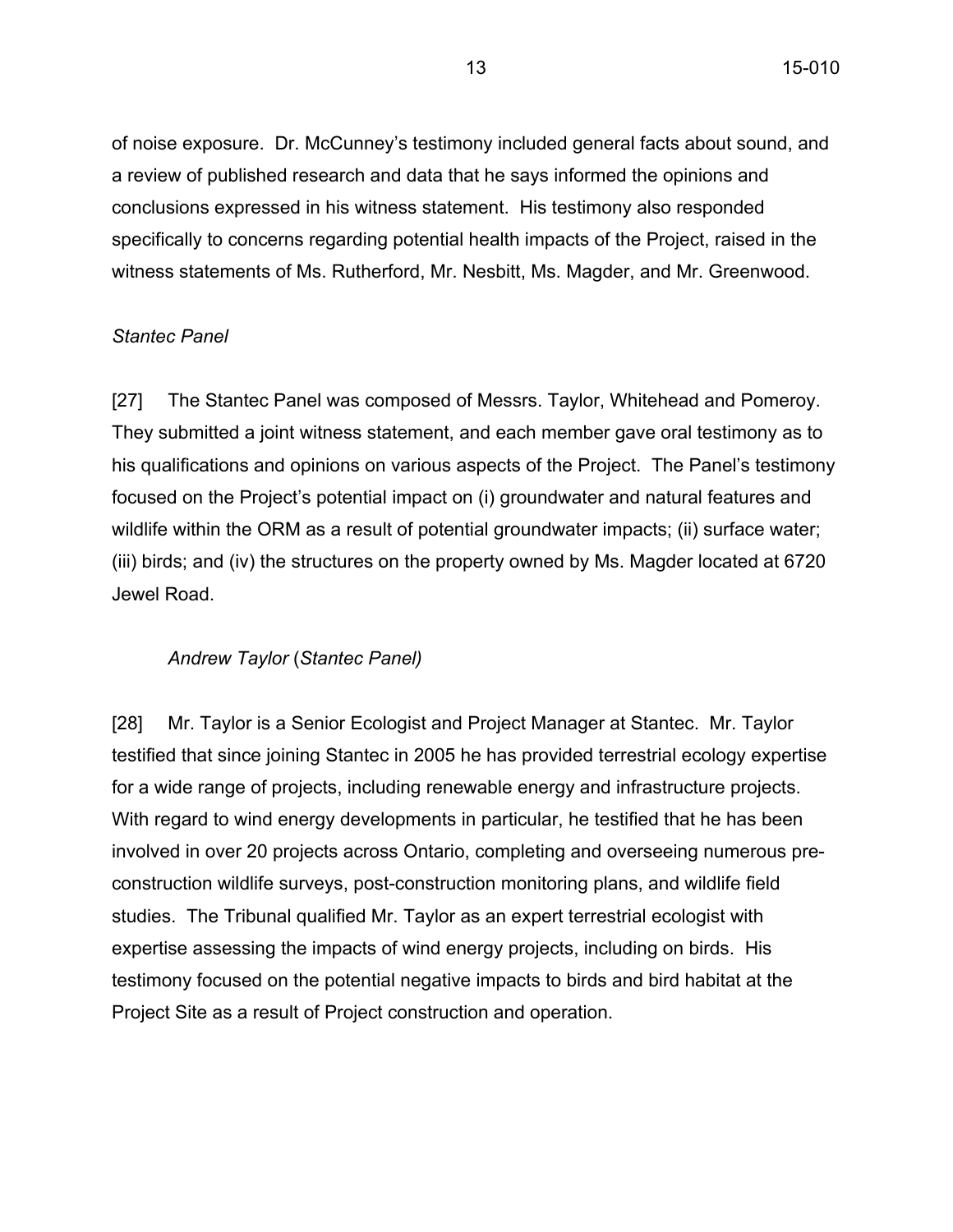#### *Grant Whitehead (Stantec Panel)*

[29] Mr. Whitehead is a Hydrogeologist and a registered Professional Geoscientist. He has been a Project Manager at Stantec since 2002. He testified that for the past 15 years, he has either managed and/or been the principal investigator for numerous groundwater supply and protection evaluations, regulatory agency permitting and compliance studies, and a variety of groundwater monitoring and hydrogeological impact investigations throughout Ontario. He stated that he has a thorough understanding of the geological and hydrostratigraphic framework of the ORM, having completed several field-based and desktop-level hydrogeological investigations within or in close proximity to it. He further testified that he has experience performing hydrogeological impact assessments for renewable energy based developments, including large scale wind developments. Mr. Whitehead was qualified by the Tribunal as an expert hydrogeologist with expertise in assessing groundwater systems.

#### *Mark Pomeroy* (*Stantec Panel)*

[30] Mr. Pomeroy is a Project Manager and Senior Fisheries Biologist at Stantec since 2004. Mr. Pomeroy testified that he has led or been involved in the aquatic component of a range of projects, including aquatic assessments, environmental impact statements, constraint analyses, environmental implementation reports, environmental assessments, watercourse restoration, construction mitigation plans, as well as duringand post-construction monitoring of measures to mitigate impacts to aquatic ecosystems. He also testified that through his involvement in over 20 Ontario-based wind energy developments, he developed mitigation strategies to reduce or eliminate impacts to watercourses. Mr. Pomeroy was qualified by the Tribunal as an expert fisheries biologist with expertise assessing water features and the impacts of wind energy projects on water features.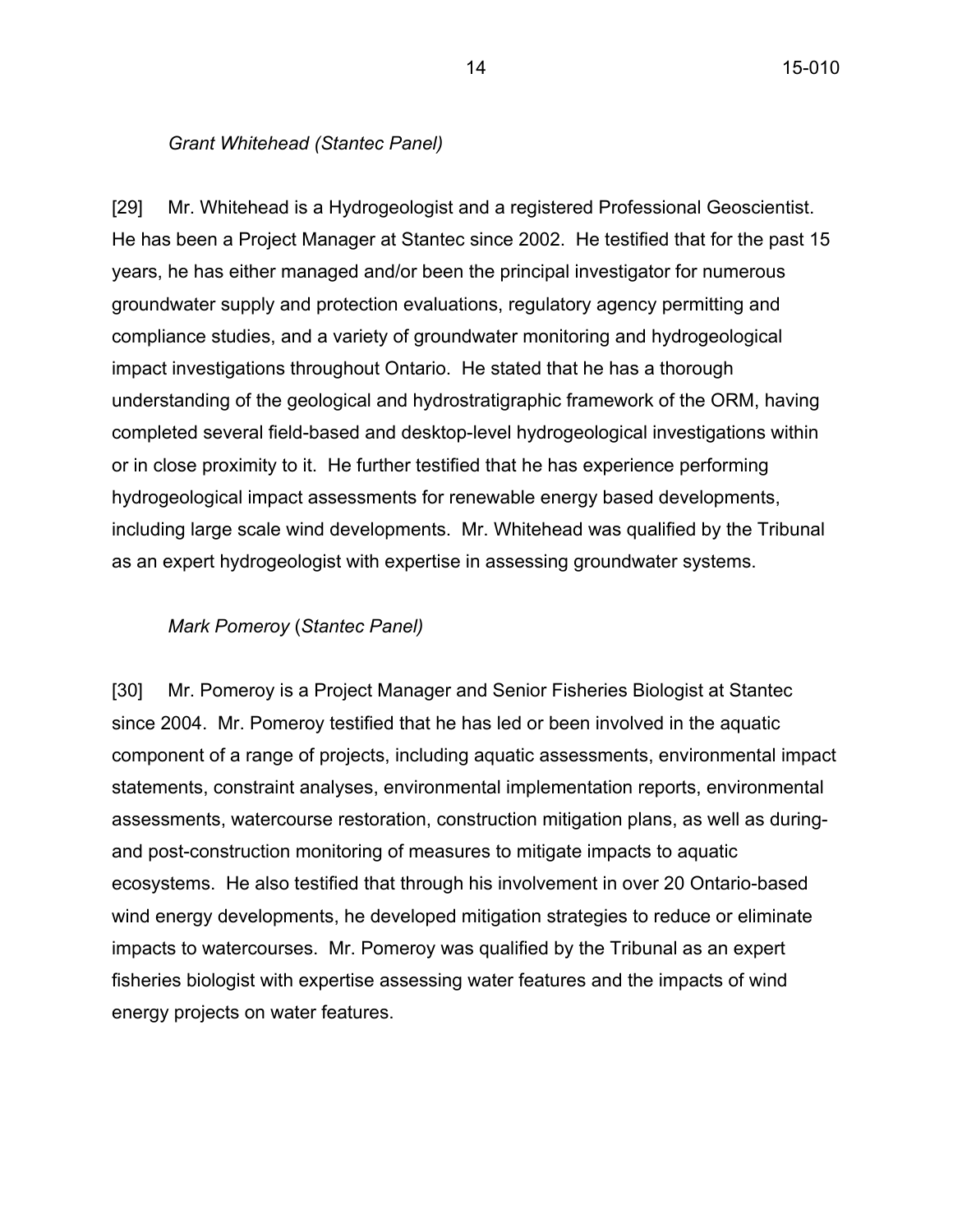#### *Dr. Paul Kerlinger*

[31] Dr. Kerlinger is a Senior Biologist and Principal at Curry & Kerlinger, LLC. Since 1994, Dr. Kerlinger has worked on the impacts of wind turbines and communication towers on birds, and has been a team leader for preconstruction studies for roughly 3,000 wind turbines now operating in the United States. He was qualified by the Tribunal as an expert on birds and the impacts of wind energy projects on birds. Dr. Kerlinger's testimony focused on how a biologist would define and assess (i) "serious harm", and "irreversible harm" to a bird population, and (ii) the likely impacts of the construction and operation of the Project to various types of birds known to inhabit the area of the Project Site.

#### Director's Evidence

[32] The Director did not call any witnesses.

### Participant and Presenter

### *STORM*

[33] The Participant, STORM, gave evidence through the written and oral presentations of Cindy Sutch, Chair of the Board of STORM, and Debbe Crandall, Policy Advisor and the previous Executive Director of STORM. Established in 1989 to raise awareness of the sensitivity of the ecology of the ORM, STORM has been active in expressing concerns with proposed large-scale renewable energy projects on the ORM since 2009. The main focus of the evidence given by Ms. Sutch and Ms. Crandall was a review of the legislation and other tools in place to ensure the protection of the ORM, Niagara Escarpment, and Protected Countryside Areas of the Greenbelt. They also reviewed the objectives of legislation designed to protect highly sensitive environmental areas. STORM's concerns were summarized under the issue headings: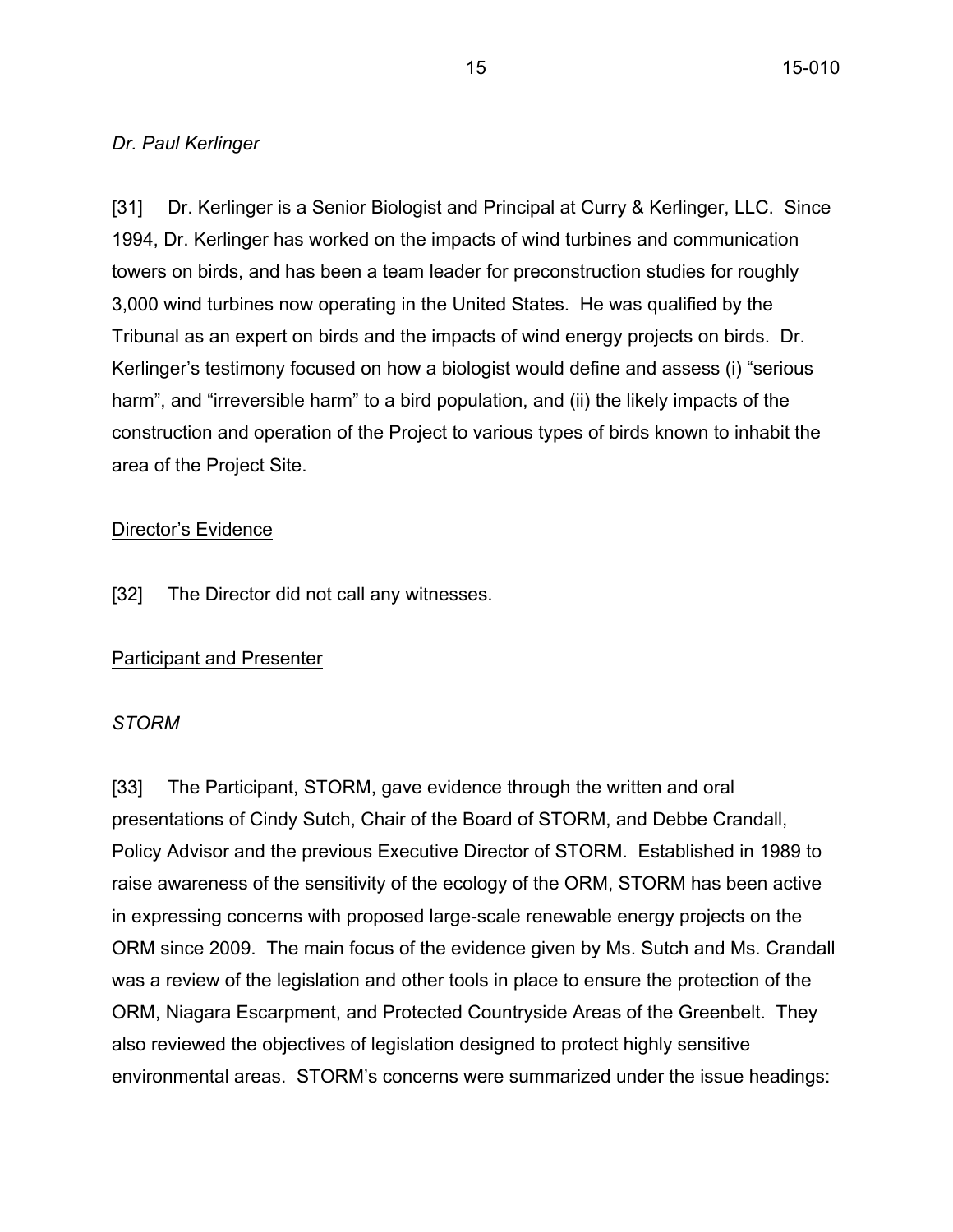(a) scale and cumulative effects assessment; (b) contention that green energy was not anticipated to cause any impacts on the ORM; and (c) hydrogeological concerns.

### *Alex Hegarty*

[34] Mr. Hegarty is a property owner living in close proximity to the Project Site. He spoke briefly at the hearing about his concerns regarding the potential impact of wind projects on human health and property values, saying that the only people who will benefit from the Project are the farmers and other people on whose land the wind turbines will be built. He expressed concerns regarding vibrations and low frequency sound from the wind turbines, and the need for hydrological studies, which would include hydrogeological studies.

# **Issue 1: Whether Engaging in the Project in Accordance with the REA will Cause Serious harm to Human Health.**

### **Discussion, Analysis and Findings**

### *Sub-issue 1(a): noise*

[35] The Appellant has the onus of proving on a balance of probabilities that engaging in the Project in accordance with the REA will cause serious harm to human health. The Appellant argues that the harmful health effects to be expected from the operation of the Project include:

> ...sleep disturbance, headache, tinnitus, ear pressure, dizziness, vertigo, nausea, visual blurring, tachycardia, irritability, problems with concentration, memory and panic episodes associated with sensations of internal pulsation or quivering when awake or asleep, excessive tiredness, loss of quality of life and the further impacts that these effects can lead to, these being increased morbidity and significant chronic disease and health effects.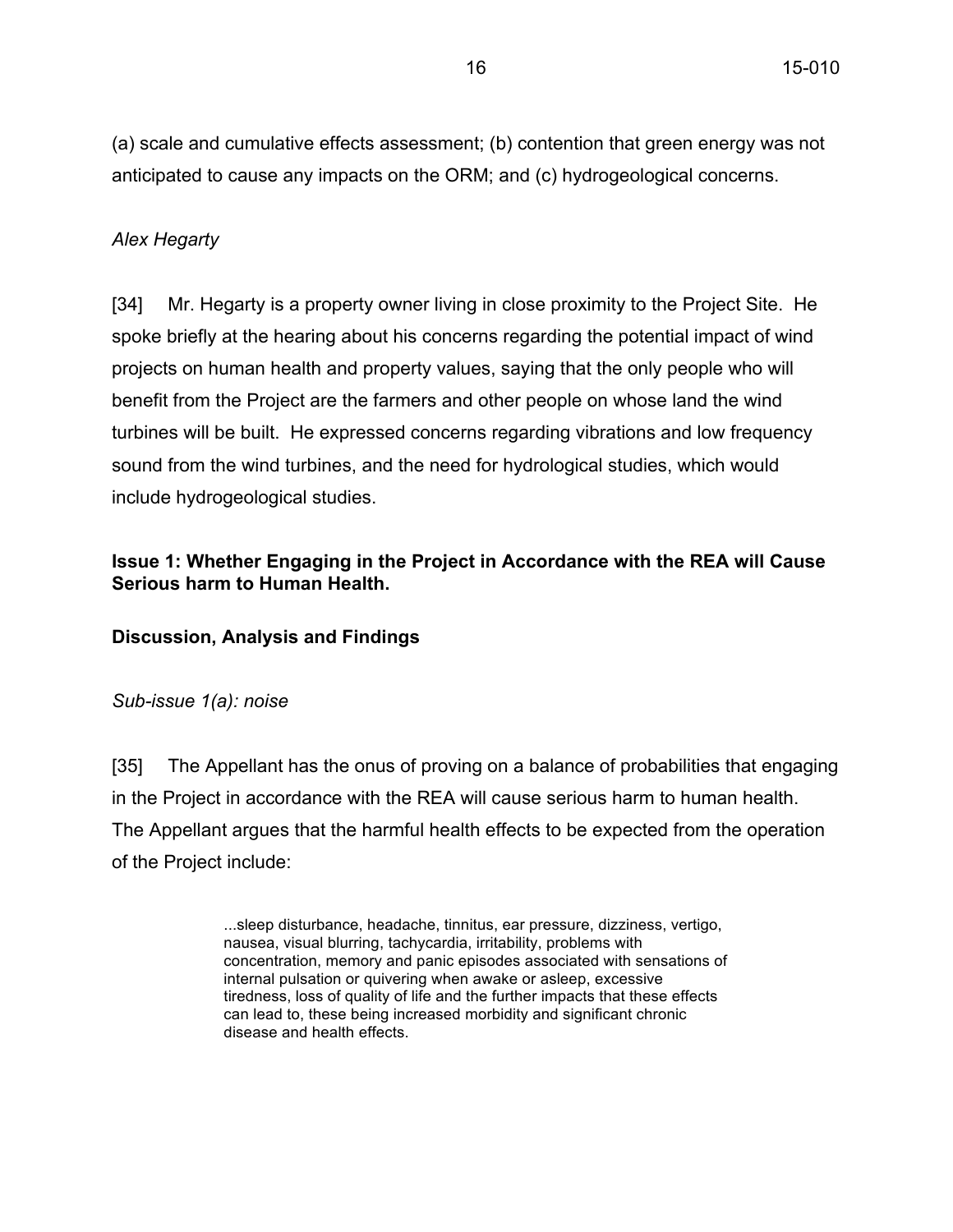[36] Ms. Rutherford, Mr. Nesbitt, Ms. Magder, and Mr. Greenwood testified to their concerns about the potential effects of noise on their health and that of their families and neighbours. The one expert witness qualified to give opinion evidence in the area of the health effects of noise exposure was the Approval Holder's witness, Dr. McCunney. Dr. McCunney's opinion is that the evidence is not sufficient to conclude that noise associated with the Project will cause serious harm to human health.

[37] Ms. King testified about the effect of noise from the Project turbines on her horses, and the potential for such noise to cause them to "spook" or "bolt". This issue is addressed below under the heading "horse spooking".

[38] Ms. Rutherford testified that the substation for the Project will be sited 395 m west of her family home, and that the nearest turbine will be 865 m away. She referred to the Approval Holder's Noise Assessment Report, which indicates that the combination of noise from the turbines and the substation is predicted to be 36.5 dBA. She expressed her view that this level of audible sound and infrasound will cause sleep disturbance resulting in an exacerbation of her daughter's medical disorder. Ms. Rutherford cited the World Health Organization ("WHO") report *Adverse Health Effects of Noise* as saying: "if negative effects on sleep are to be avoided the equivalent sound pressure level should not exceed 30 dBA indoors for continuous noise." She also cited articles respecting the effects of infrasound from wind turbines on human health.

[39] Dr. McCunney testified that the WHO night time noise guidelines indicate that outdoor sound levels of 45 dBA or less are not associated with significant awakenings. He also explained that indoor noise levels are attenuated by buildings, so that they are significantly lower than outdoor noise levels. He said that, to estimate indoor noise levels, outdoor noise levels are generally reduced by 10 to 15 dBA, or 20 dBA if windows are closed. As a result, even if using the most cautious attenuation estimate number of 10 dBA, an outdoor noise level of 36.5 dBA would be attenuated to an indoor noise level of 26.5 dBA or less. Even though he did not examine her or her medical records, it is Dr. McCunney's opinion that noise at this level will not cause Ms.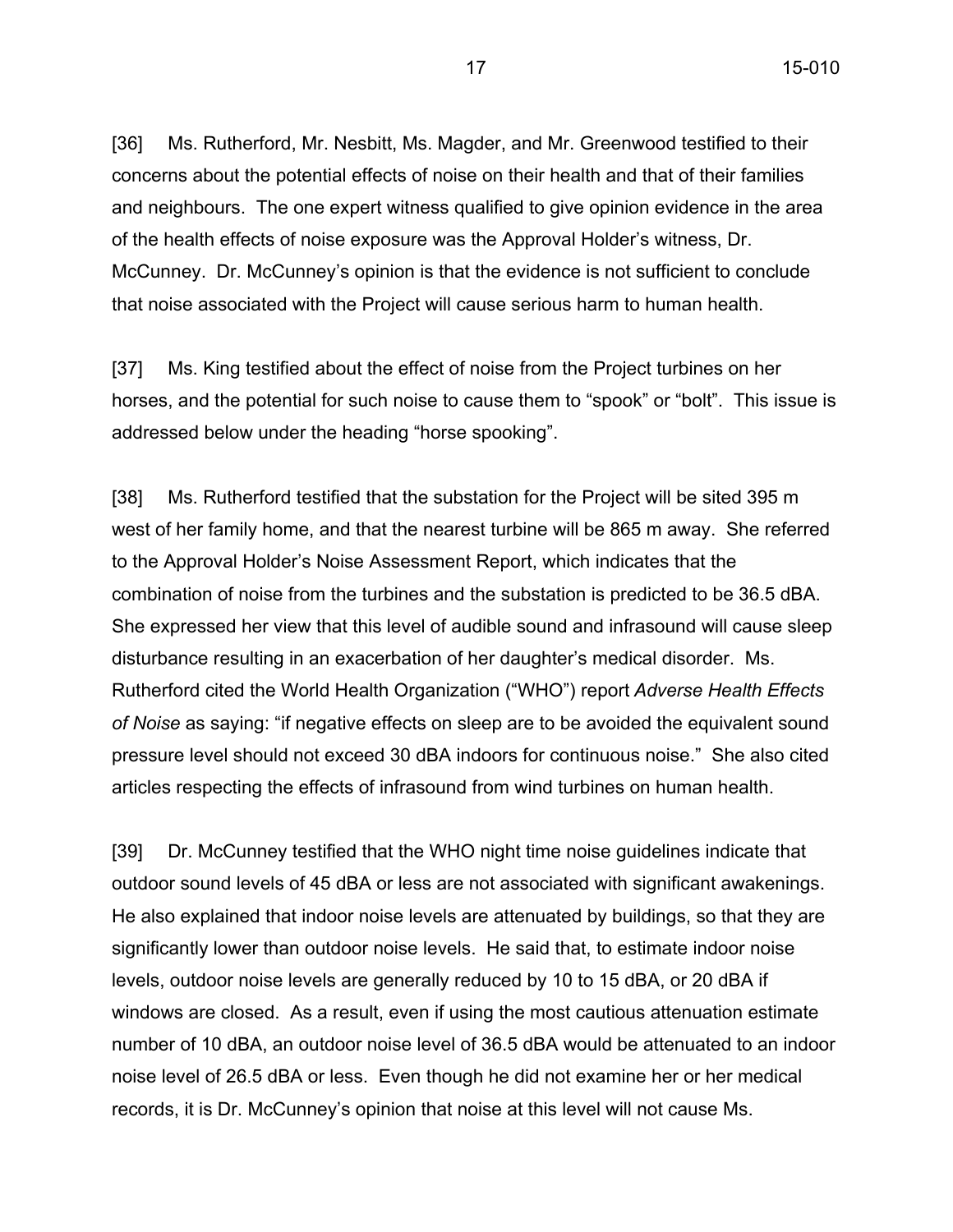Rutherford's daughter's sleep to be disrupted to the point of aggravating her condition, if at all.

[40] Dr. McCunney also stated it is his opinion that the audible and sub-audible components of wind turbine sound do not contribute to health risks for people living near wind turbines. Based on his 2014 critical review of the scientific literature, he stated that there "are no scientific studies … that demonstrate adverse health effects from subaudible infrasound at the levels encountered near homes in the vicinity of wind turbines."

[41] The Tribunal finds that although Ms. Rutherford is understandably concerned for her daughter, and the potential effect of sleep disruption that the Project might cause her, there is insufficient evidence to demonstrate that an outdoor noise level of 36.5 dBA, and an estimated indoor noise level of 26.5 dBA or less, will cause sleep disturbance or serious harm to her health.

[42] Mr. Nesbitt also has concerns regarding the effects of noise on his health. Mr. Nesbitt's home is located 792 m from where the nearest turbine will be sited. It appears from the Noise Assessment Report that the predicted outdoor noise level at his home would be 35.4 dBA. Mr. Nesbitt described the symptoms of his medical condition as including headaches, dizziness, visual problems, muscle aches and pains, numbness in his legs, and difficulty sleeping. He testified that his symptoms have lessened considerably since he retired, and that he is concerned that sound and infrasound generated from the Project will affect his health, although he does not know if that will happen in fact. Dr. McCunney, in response to Mr. Nesbitt's concerns, testified that he reviewed the relevant scientific and medical literature. He stated that he was not aware of any studies that suggest that people with Mr. Nesbitt's condition are at risk of experiencing exacerbated symptoms as a result of levels of environmental noise associated with living near wind turbines.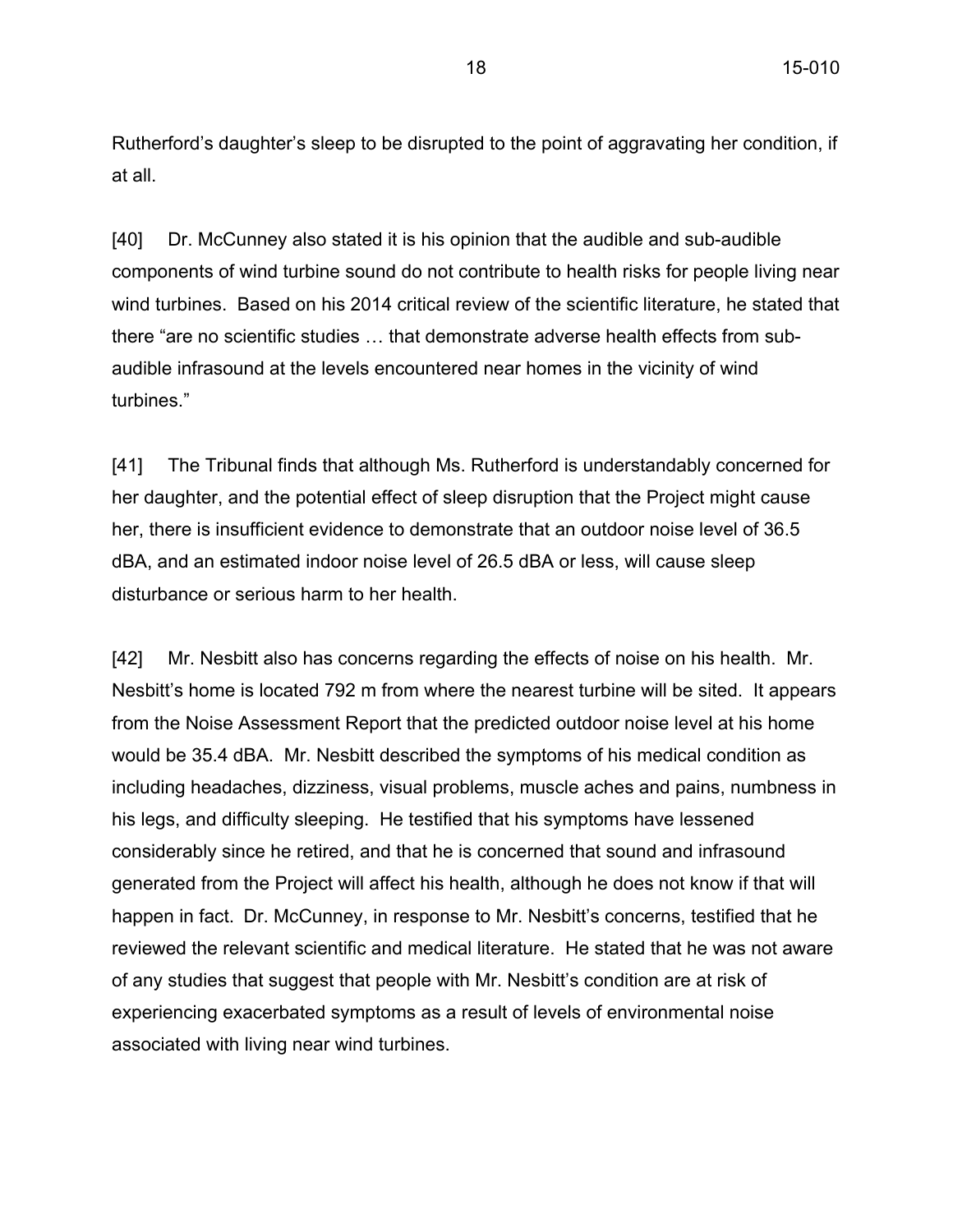[43] The Tribunal acknowledges Mr. Nesbitt's concern, but finds that there is not sufficient evidence to demonstrate that noise from the Project's wind turbines will aggravate Mr. Nesbitt's symptoms or cause serious harm to his health.

[44] Mr. Nesbitt also raised concerns about "dirty" electricity, which generally refers to electromagnetic energy that flows along various conductors, and its potential effect on persons having pre-existing symptoms of his condition. He attached articles to his witness statement regarding health risks associated with "dirty" electricity. In response, Dr. McCunney said that through his experience with occupational and environmental medicine he is very familiar with the scientific literature making such claims. Having evaluated the studies attached to Mr. Nesbitt's witness statement and a 2010 review of the literature, Dr. McCunney concluded that the claims in the studies cannot be relied upon because they have severe problems of methodology, data analysis, and data interpretation, and that existing scientific studies do not establish a causal link between "dirty" electricity and adverse health effects.

[45] The Tribunal notes that no evidence was provided to indicate the sources or levels of "dirty" electricity emanating from the Project that would be experienced at Mr. Nesbitt's home. The Tribunal finds that there is not sufficient evidence to show that engaging in the Project in accordance with the REA will cause serious harm to Mr. Nesbitt's health due to "dirty" electricity.

[46] Ms. Magder's witness statement states that her home is 752 m from the nearest wind turbine and raises a concern about the Project's impact on her health; however, she does not say what specific concerns she has. As a result, Dr. McCunney said that he is unable to assess Ms. Magder's concerns regarding the potential impact of noise on her health, noting only that in his opinion, "no clear or consistent association is seen between wind turbine noise and any reported disease or other indicator of harm to human health."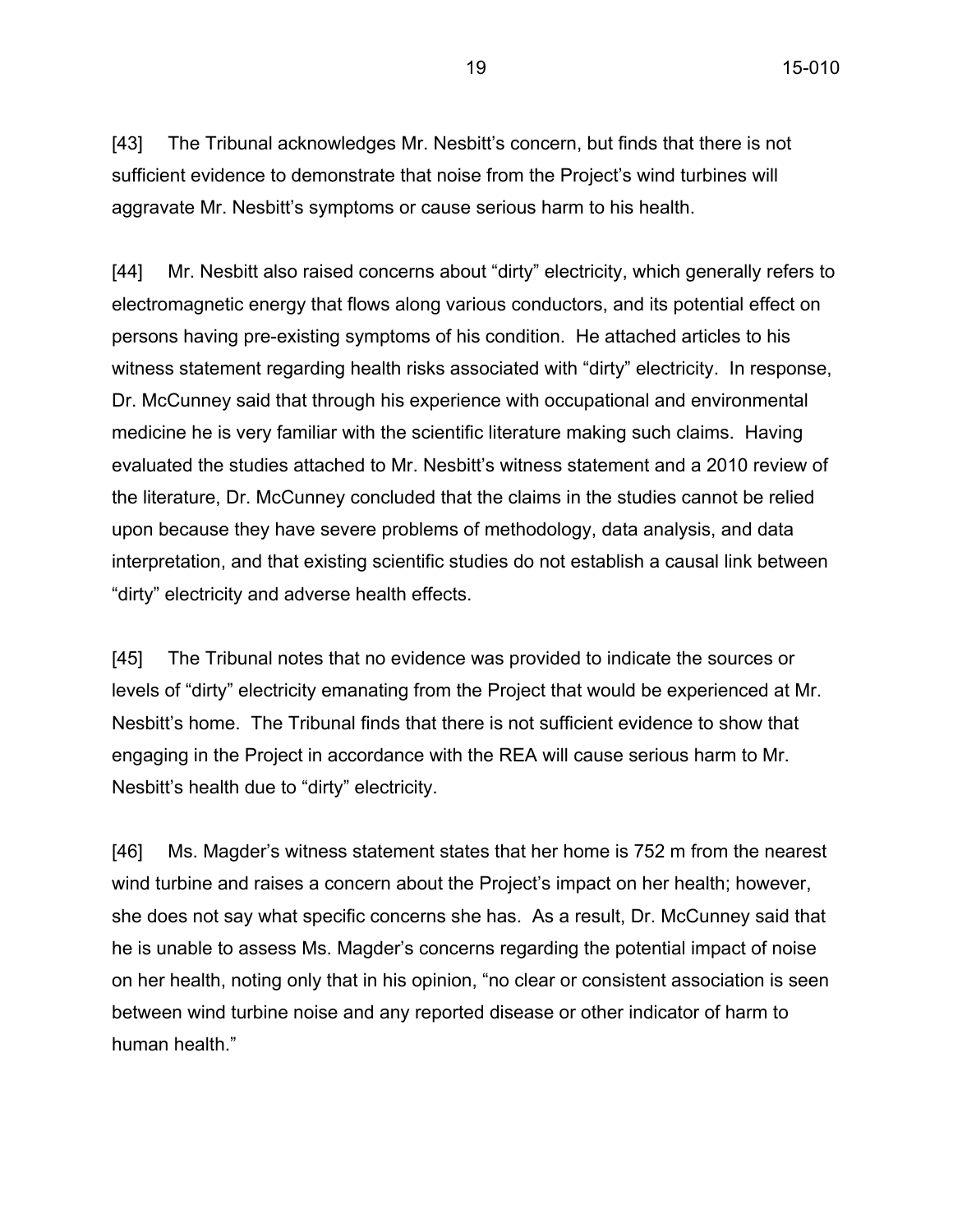[47] The Tribunal finds that no evidence has been produced to show that engaging in the Project in accordance with the REA will cause serious harm to Ms. Magder's health.

[48] Mr. Greenwood expressed the view that wind turbine noise is associated with annoyance, which in turn adversely affects human health. He cited the 2014 report by Health Canada, "Wind Turbine Noise and Health Study: Summary of Results" (the "Health Canada Study Summary") in support of his view.

[49] Dr. McCunney testified that he is familiar with the Health Canada Study Summary, and said that:

> The Summary did report that annoyance toward several wind turbine features, such as noise, shadow flicker, blinking lights vibrations and visual impacts, were found to be statistically *associated* with increasing levels of wind turbine noise. However, as the study authors expressly noted, this finding is not sufficient to draw a conclusion regarding causation.

[50] Dr. McCunney explained that the authors of the Health Canada Study Summary noted that it is a preliminary discussion of unpublished results, and that the study results "do not permit any conclusions about causality" and "should be considered in the context of all published peer-reviewed literature on the subject."

[51] The Approval Holder urges the Tribunal to follow the finding of the Ontario Divisional Court in *Dixon v. Director, Ministry of the Environment*, 2014 ONSC 7404 ("*Dixon*"), where, at para. 86, the court, referring to the Health Canada Study Summary, said:

> To the extent that the Health Canada Study suggested that there was an association between wind turbine noise and annoyance, it did not suggest anything which was unknown or disputed in the K2 and Armow Wind Project hearings. The opinion evidence before the Tribunal in those hearings was that an association was not sufficient to permit an inference of causation. The Health Canada Study dealt with the association between the two, but specifically declined to state an affirmative conclusion about causation.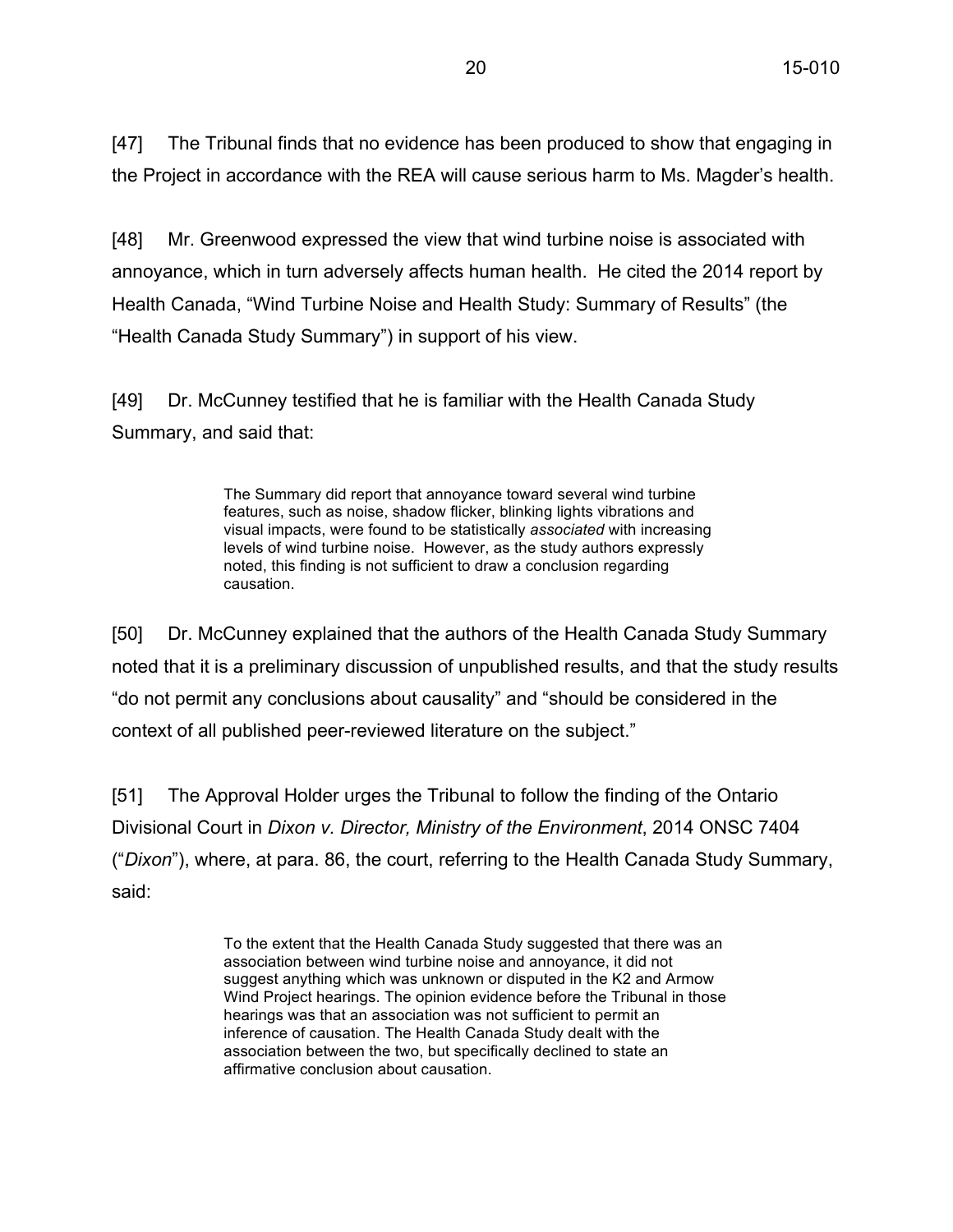[52] Since its release in 2014, the Health Canada Study Summary has been cited in many Tribunal hearings. However, the Tribunal was not convinced in any of those hearings that the Health Canada Study Summary provided sufficient evidence that annoyance associated with wind turbine noise would cause serious harm to human health in the context of those projects. The Tribunal notes that final results from the study have not yet been published in peer-reviewed publications and no further report interpreting the results of the study beyond the 2014 summary report was put into evidence.

[53] The Tribunal finds that, while the Health Canada Study Summary found an association between wind turbine noise and annoyance, there has been no advance in the development of its results since the decision of the Divisional Court in *Dixon*, and there was no further evidence provided in this proceeding, to be able to conclude that engaging in the Project in accordance with the REA will cause serious harm to human health due to annoyance resulting from wind turbine noise.

### *Sub-issue 1(b): visual impact*

[54] Mr. Greenwood also testified that the Project will cause "visual pollution", which will contribute to annoyance and thus to adverse health effects. He noted that the wind turbines will be 146.25 m above the ground, with a rotor diameter of 92.5 m, so that they will "tower over" nearby residents and be visible for a great distance. In his view, the Project is not consistent with a peaceful rural area having open vistas. He cited the Health Canada Study Summary to support his assertion that annoyance with wind turbines is due to visual impacts as well as noise and that annoyance adversely affects health.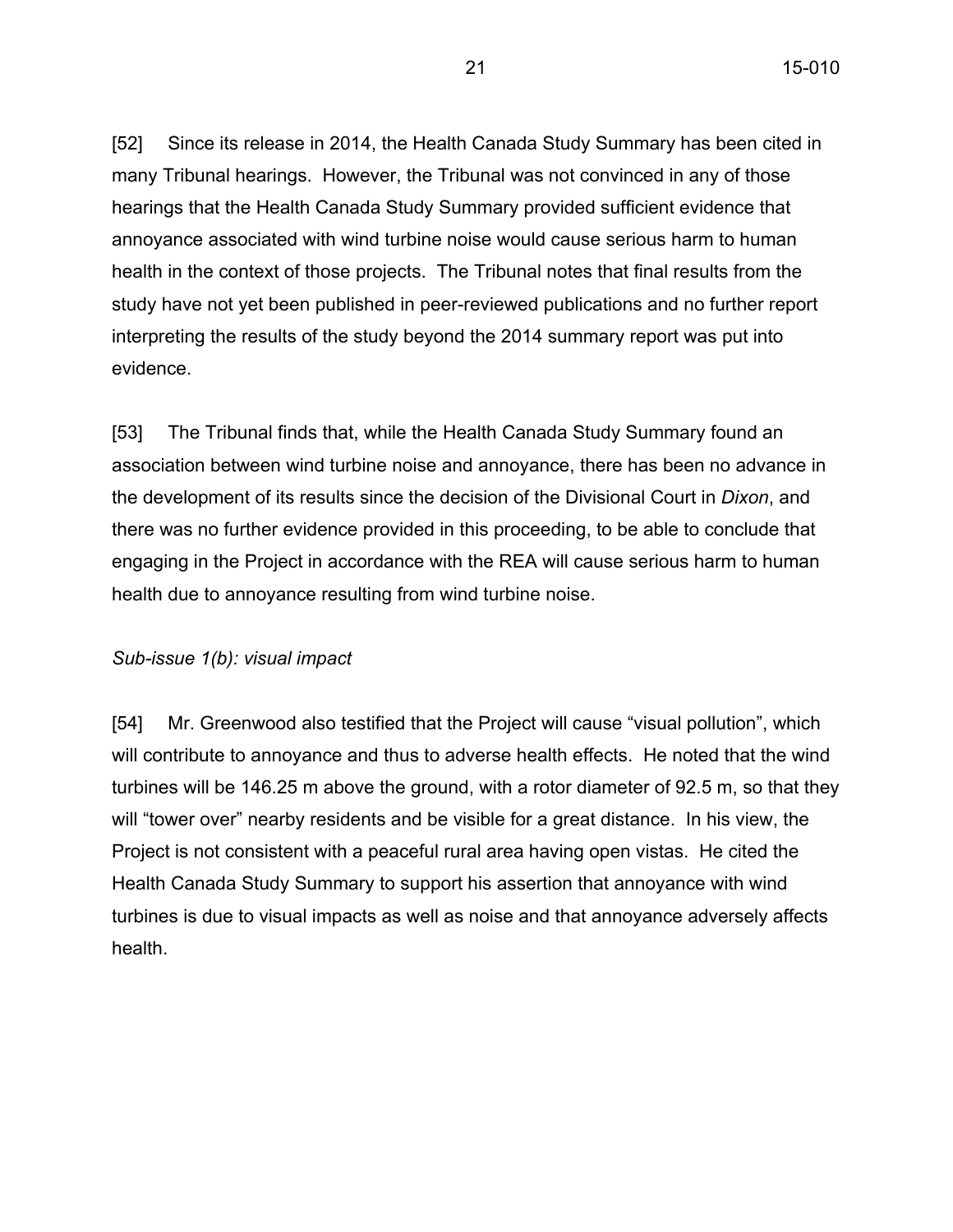[55] As he did regarding wind turbine noise, Dr. McCunney testified that the scientific evidence has not moved beyond showing an *association* between the visual impacts of wind turbines and annoyance.

[56] In its decision in *Moseley v. Ontario (Ministry of the Environment)* (2014), 87 C.E.L.R. (3d) 116, the Tribunal addressed the link between visual impact and the Health Test in s. 145.2.1 of the *EPA*, as follows:

> [124] The Tribunal accepts from the testimony of the participants and presenters in this hearing that they will all more likely than not have a negative emotional reaction to the sight of wind turbines in the Goulais Bay area, where they have hitherto only experienced natural vistas and the tree line on the horizon. Several individuals have articulately described the psychological connections they will make upon seeing wind turbines: lack of voice, lack of democracy, intrusion of industry into what some see as sacred space, and "callous disregard for other noncompatible uses of the land".

[125] At the same time, the Tribunal notes that these are subjective reactions. It is a reasonable assumption that other individuals who have not sought status in these proceedings may have a positive psychological response to the sight of wind turbines, perhaps associating them with such things as a future with lower carbon emissions, or, for participating receptors, they may symbolize financial benefits. In this regard the purpose of a REA appeal must be kept in mind. An appeal before the Tribunal is not a consultation process to gather general input from all who have an opinion, even if the concerns are valid and point to real flaws in the siting process; it is an adjudicative exercise designed to determine, on the basis of relevant evidence, whether an appellant meets the test laid out in s.145.2.1(2).

[126] The legal test the Tribunal must apply is not whether overall wellbeing is diminished; it is whether the Project will cause *serious harm* to human health. There is no evidence in this proceeding that annoyance *per se* is a serious health effect amounting to serious harm to human health.

[127] The Tribunal finds that the visual impact of the turbines in the Project has not been shown in this case to cause serious harm to human health. …

[57] The Tribunal agrees with the approach taken in that decision; that is, that there must be evidence linking visual impact of wind turbines to serious harm to health. The Tribunal finds that there is insufficient evidence in this case to show that engaging in the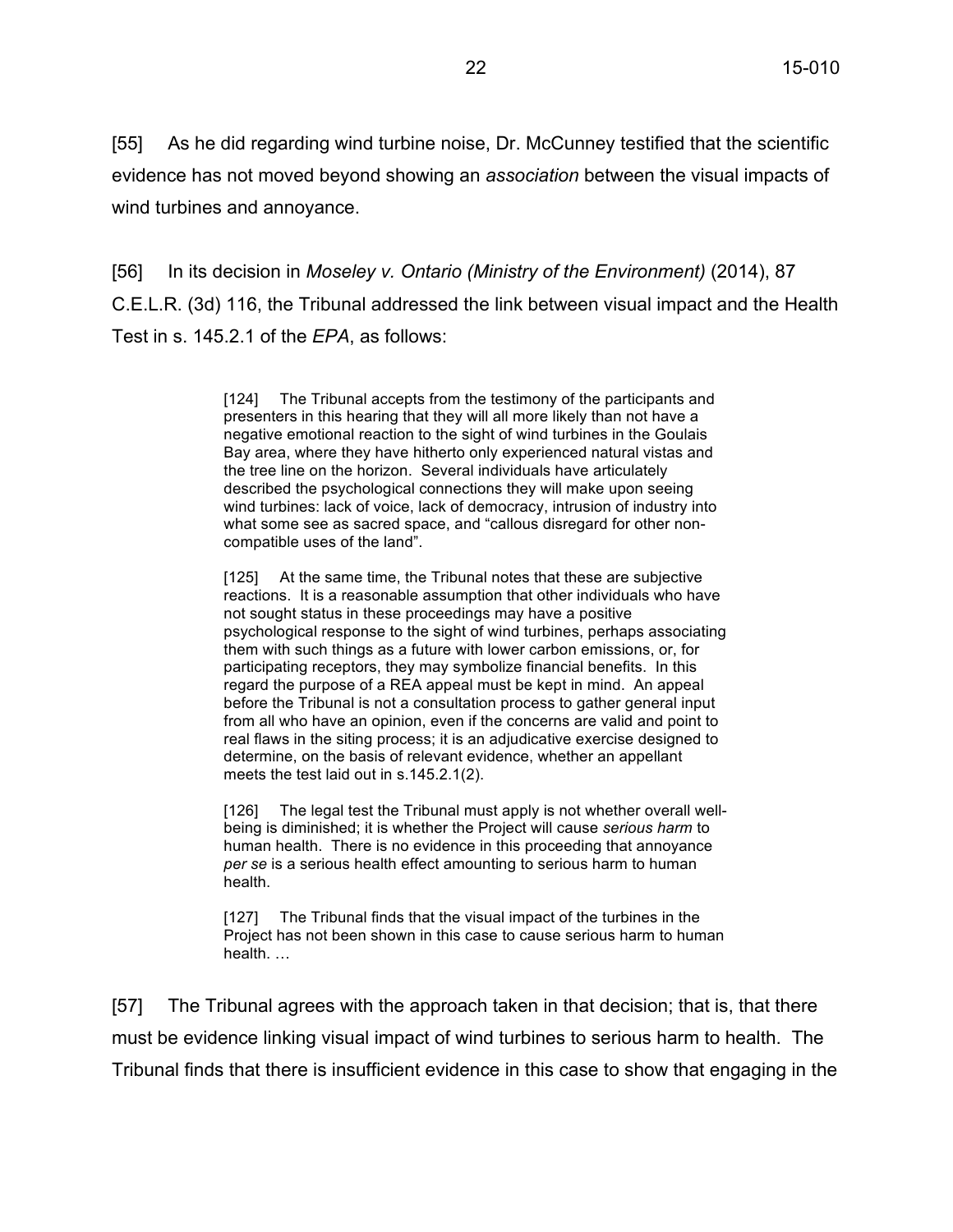Project in accordance with the REA will cause serious harm to human health due to annoyance related to visual impact.

#### *Sub-issue 1(c): public safety*

[58] The Appellant submits that there are various public safety risks of wind energy projects, and that this Project will cause serious harm to human health due to shadow flicker, ice and debris throw, tornadoes, horse spooking, and interference with the Brimacombe ski resort radio-communication system. Each of these is addressed in separate sections below.

[59] The Tribunal heard testimony from the Appellant's lay witnesses, Mr. Greenwood, Mr. Rutherford, and Ms. King, and the Approval Holder's expert witnesses Mr. d'Astous, Mr. Dokouzian, and Dr. Dupuy on public safety risks alleged to be associated with wind turbines generally, and the Project specifically.

#### *Shadow Flicker*

[60] Mr. Greenwood raised concerns about shadow flicker, caused when a wind turbine blade passes between an observer and the sun, at his home east of Turbine 8 and on Highway 35/115 and the Ganaraska Road. He refers to the data contained in the Project Shadow Flicker Report as it relates to his property, and notes that the worst case calculation for his property is approximately 47 hours of shadow flicker per year. He says that homeowners should not be required to plant trees in order to mitigate the effects of shadow flicker as recommended by the Approval Holder, and that in any case, trees grow slowly and would obstruct a scenic view. Mr. Greenwood linked shadow flicker at his home to annoyance and linked it on the roads to driver distraction and a risk to road safety.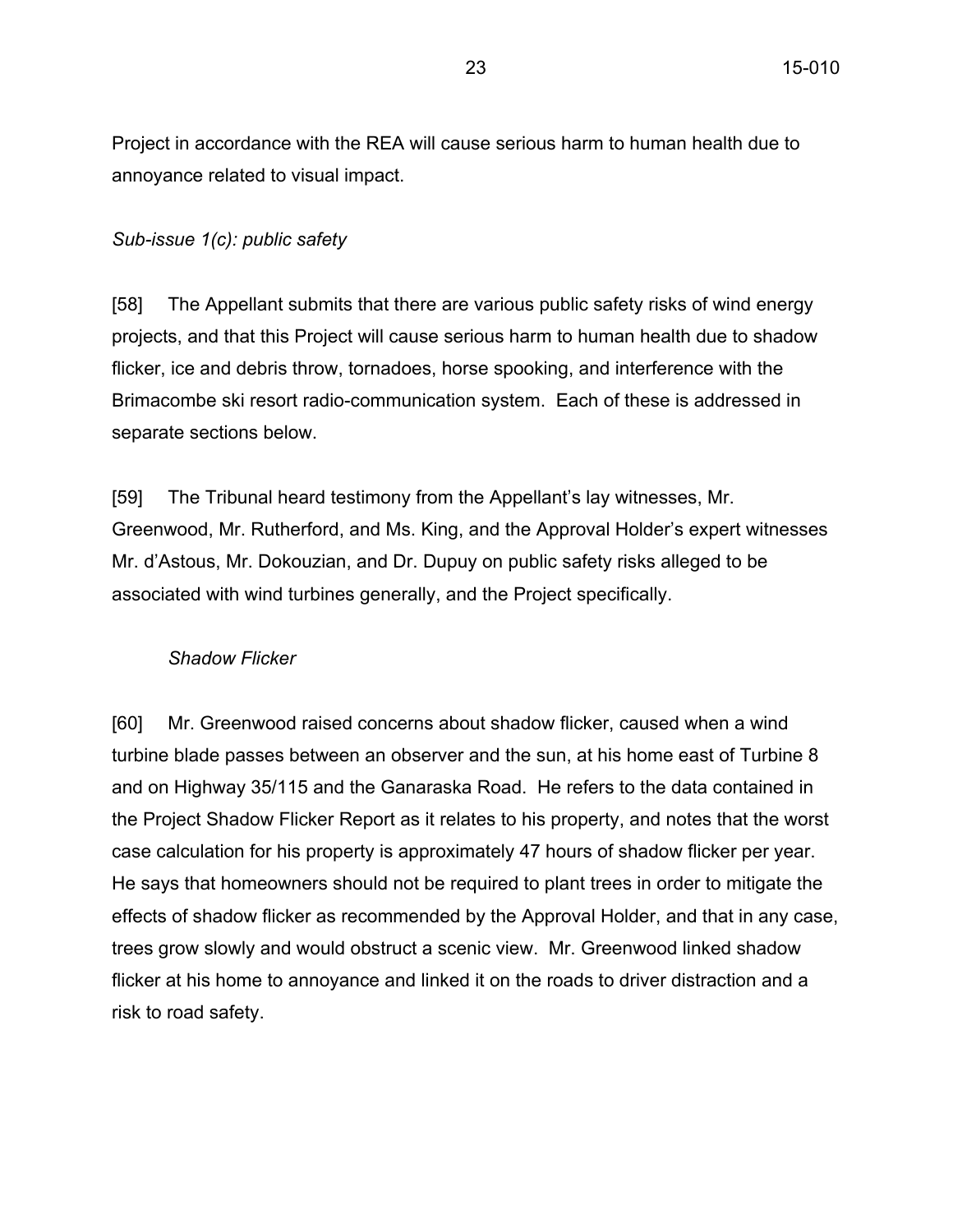[61] Ms. King also expressed her concern about shadow flicker on her property due to Project wind turbines. However, Mr. Dokouzian confirmed with reference to the Shadow Flicker Report that there will, in fact, be no shadow flicker at Ms. King's farm, so there can be no shadow flicker concern.

[62] In response to Mr. Greenwood's concern, Mr. Dokouzian said that shadow flicker modeling is conservative and represents the "astronomical worst case", and that the "worst case maximum shadow flicker" set out in the Shadow Flicker Report cited by Mr. Greenwood does not represent what actual shadow flicker will be. As Mr. Dokouzian explained, shadow flicker modeling assumes that the turbine blades are a solid disc, that the turbine is always facing the sun and the sun is never obscured by clouds or fog, and does not take into account the time that the turbine blades are not spinning either due to lack of wind, maintenance, or attenuation resulting from obstacles such as vegetation, other buildings, or aerosols in the air. Mr. Dokouzian also noted that, the worst case also treats the receptor building as a giant greenhouse with one large window facing the turbine, when in reality window orientation will affect the amount of annual flicker. In his opinion, the amount of actual shadow flicker predicted at Mr. Greenwood's property, as reflected in the Shadow Flicker Report, would be in the order of 10 hours per year, which in Mr. Dokouzian's opinion is a "low" amount of shadow flicker.

[63] As to Mr. Greenwood's concerns about the potential for shadow flicker on highway 35/115 and the Ganaraska Road, it is Mr. Dokouzian's opinion that drivers on those roads will not be adversely affected or distracted by shadow flicker from the Project. He explained in oral testimony that "someone who is driving is passing very quickly through a flicker from a turbine and will experience that flicker effect for a very small amount of time."

[64] The Shadow Flicker Report indicates that the highest levels of shadow flicker will be close to the wind turbines. It does not predict what the expected levels will be along Highway 35/115 or Ganaraska Road, but in Figure 5-1, there is a shadow map which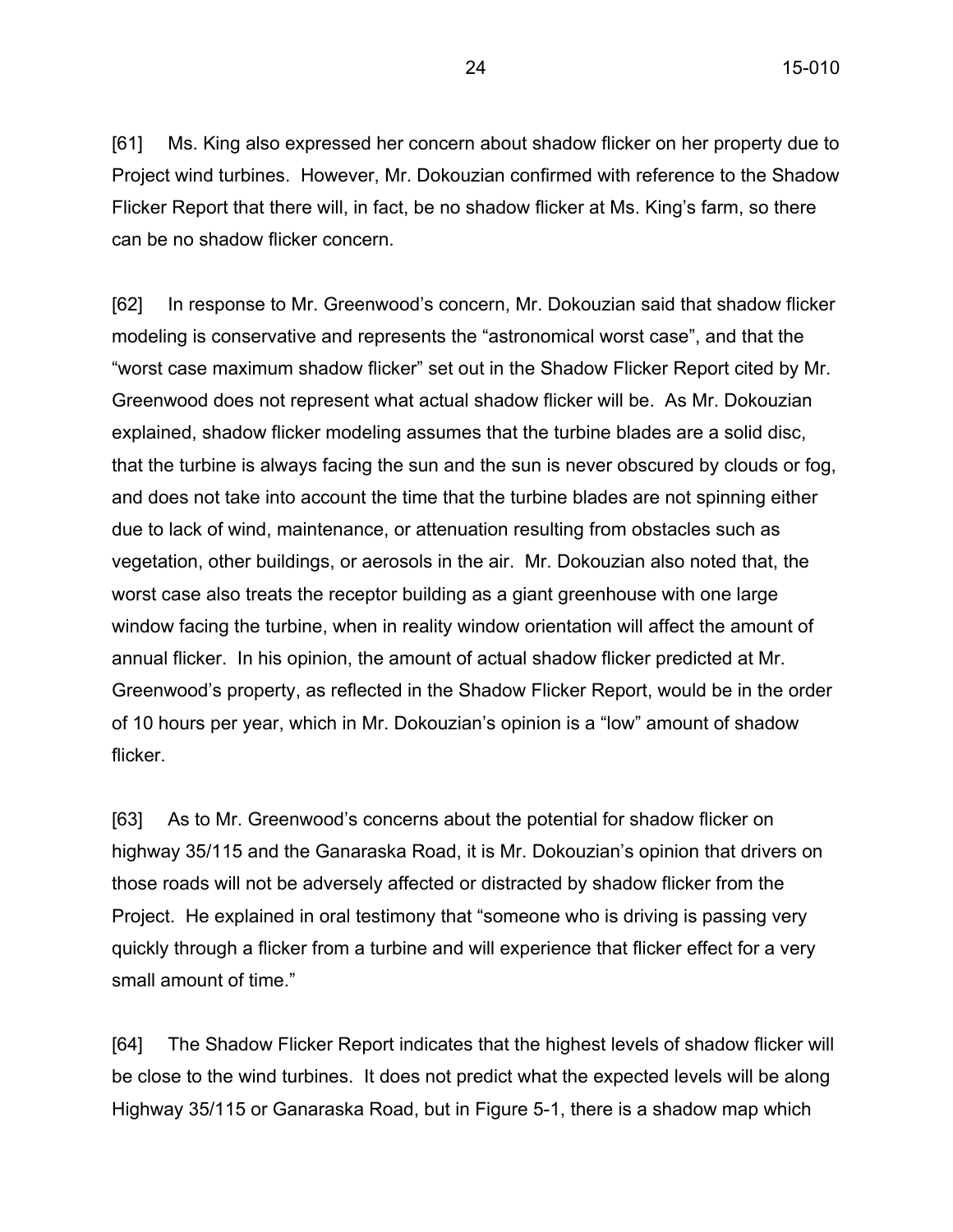shows that the worst case levels along these roads will, at a few locations, be 30 hours per year. Along most sections of these roads, the worst case levels will be below 10 hours per year.

[65] The Tribunal finds that there is not sufficient evidence to show that shadow flicker from the wind turbines of the Project will cause serious harm to the health of Ms. King, Mr. Greenwood or others on their properties, or to drivers on highway 35/115 and the Ganaraska Road.

#### *Ice and Debris Throw*

[66] In his witness statement, Mr. Greenwood raises a concern relating to the risk of ice throw and "debris throw" from turbine blades, which includes blade failure or blade separation.

[67] In Mr. Dokouzian's opinion, the risk of ice or debris throw occurring, particularly when a person is in the vicinity of a turbine, is very low. Mr. Dokouzian explained that the Project's Senvion MM92 turbine is a reliable turbine, widely used and specially equipped for cold climates. He testified that the model is designed so that, if ice is detected, the turbines will shut down and can only be manually restarted after a visual inspection to determine whether any ice is still present. As well, he said that the Approval Holder will place signage at the access roads to warn of the potential for iceshedding. Mr. Dokouzian's opinion is that the steps described above are appropriate to mitigate the risk of ice throw happening and the risk of a person being harmed, should ice throw occur.

[68] With respect to the risk of blade failure, or "debris" throw, Mr. Dokouzian noted that in 2005 the risk of blade failure was estimated to be 1 in 1,600 (0.0006) turbines per year. He testified that the overall blade failure rate worldwide has declined since the early 1990s, and it is projected that the rate will continue to decrease. Mr. Dokouzian said that these estimates have been "particularly conservative in the context of current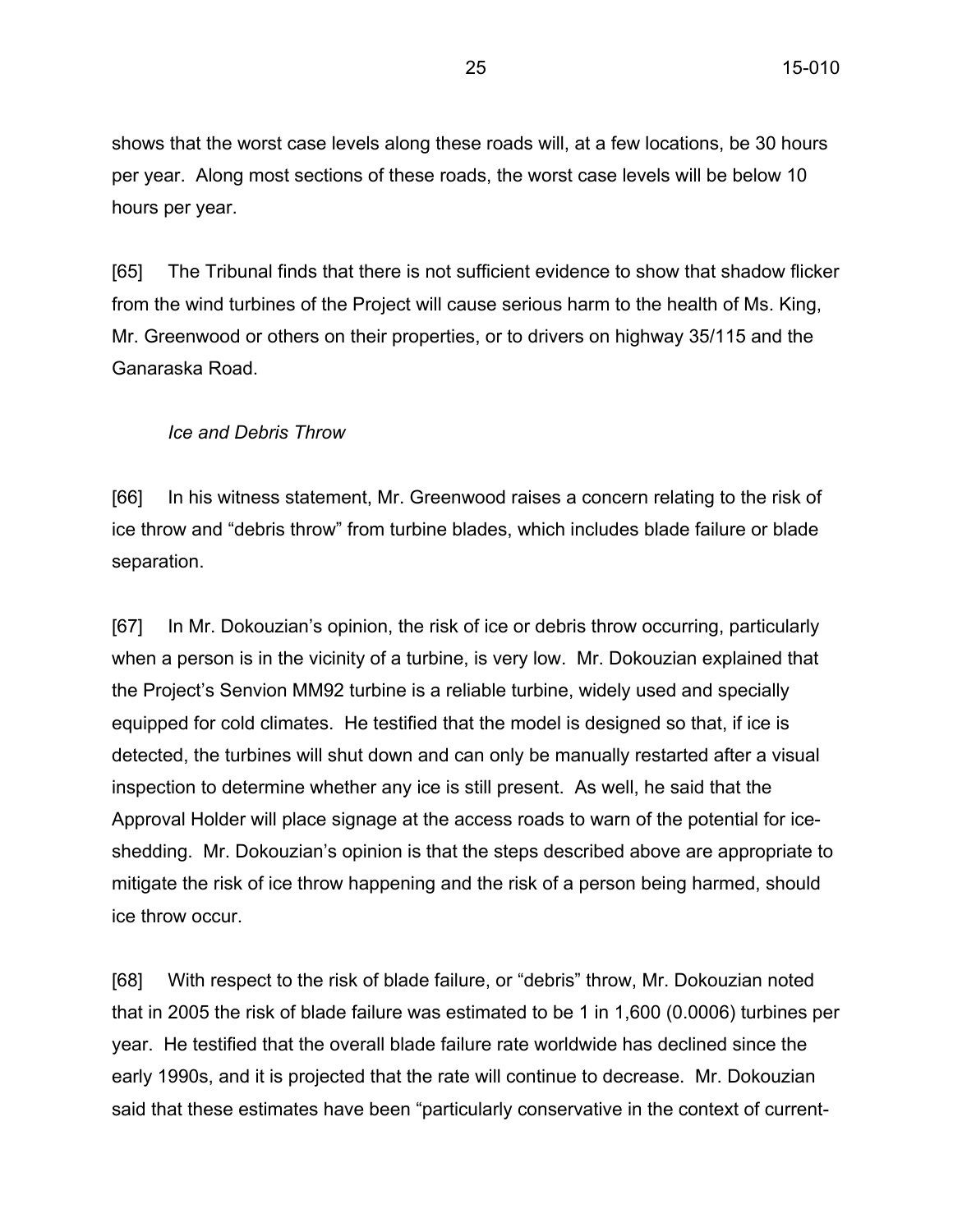day commercial wind turbines as the various root-causes of blade failure had been continuously addressed through developments in best practice in design, testing, manufacture, and operation." One reason for this is that in the event of structural failure, modern wind turbine blades are designed to buckle prior to any detachment, as a safety measure. Mr. Dokouzian explained that to calculate the likely incidence of detachment of a turbine blade and resulting injury to an individual, it would be necessary take into consideration: (i) the probability of a blade failing, (ii) the probability of a blade or part of a blade detaching from the turbine as a result of the failure, and (iii) the probability of a person being present and being struck by the detached part. Mr. Dokouzian also indicated that to date he is not aware of any such injury ever having occurred.

[69] The Appellant submits: "individuals may be affected by debris from the turbines or ice thrown from the rotating blades which could result in serious injury". The Appellant also argues that although there have been no reported injuries from ice throw, it is the turbine companies themselves who report on whether there have been injuries, and some may have occurred but gone unreported, thus underrepresenting the actual risk. The Approval Holder submits that Mr. Greenwood's concerns about ice and debris throw or other types of turbine failure are without merit, and the Director points out that there is no expert evidence that accidents related to ice throw are not accurately reported.

[70] The Tribunal finds that there is not sufficient evidence to demonstrate that debris or ice thrown from the blades of the Project's wind turbines will cause serious harm to people.

### *Tornadoes*

[71] In his witness statement, Mr. Greenwood also raised concerns about how tornadoes could affect Project wind turbines and, in turn, cause harm, saying that,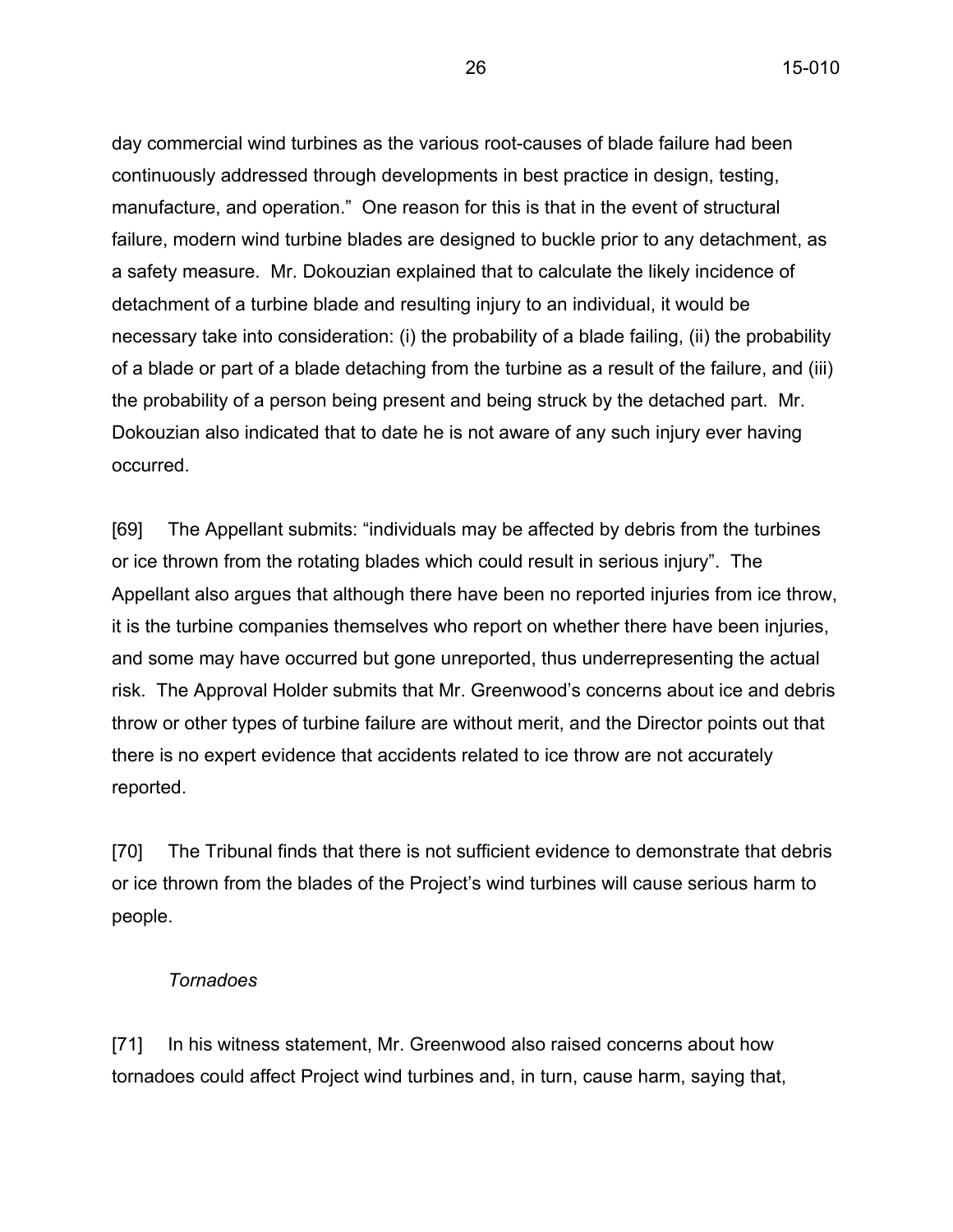A tornado has also occurred in this area recently. The attached photos (Tabs 8 & 9) show the tornado north of our house approximately one km from where the turbines will be located. This tornado overturned and broke the tops from numerous trees in its path. I am concerned as to how the turbines could affect the nearby residences if this situation was to occur again. This would be an even greater concern if the turbines were located too close to the property line.

# [72] Mr. Dokouzian responded to Mr. Greenwood's concerns, by saying in his witness statement that:

33. When tornados occur, they present a focused, localized weather event. They are not widespread and cover a discrete area along their paths. There is a very low chance of a tornado colliding with a wind turbine in Ontario.

34. The Durham region experiences approximately 1 tornado every 5,000 to 10,000 years, per square kilometre. The project size covers approximately a 1 square kilometre area, which would therefore result in a probability of approximately 1 tornado to enter the project area every 5,000 to 10,000 years. In addition, close to half of tornados in Ontario are of F0 strength on the Fujita scale, which would not necessarily result in major damage to a wind turbine. On the Fujita scale, F0 represents "*Light damage*: some damage to chimneys; branches broken off trees; shallow rooted trees pushed over; sign boards damaged."

35. There are other North American regions, such as the states of Kansas, Oklahoma, Indiana and Illinois, which experience approximately three times as many tornados per square kilometre. They have a similar order of magnitude of wind power installed, with no known injuries.

36. To my knowledge, there has not been a tornado and wind turbine incident in Ontario to date. If this unlikely event were to happen, in my opinion the risk of damage to the wind turbine is not more than the risk of detrimental impact on neighbouring residences and farms. In addition, the REpower MM92 turbine proposed for this project is known to be very reliable, and to have a very low failure rate.

37. Tornado events are typically monitored, and the likelihood of human presence near a wind turbine during such an event is low, which decreases substantially the already low risk of harm.

[73] Neither the Appellant nor the Director made specific submissions regarding the risk of tornadoes causing serious harm to human health. The Approval Holder however, submits that the risk of a tornado entering the Project Site is very remote and neither the expert evidence, nor the evidence of the fact witnesses establishes that the Project will result in any harm, much less serious harm, to health as a result of tornadoes.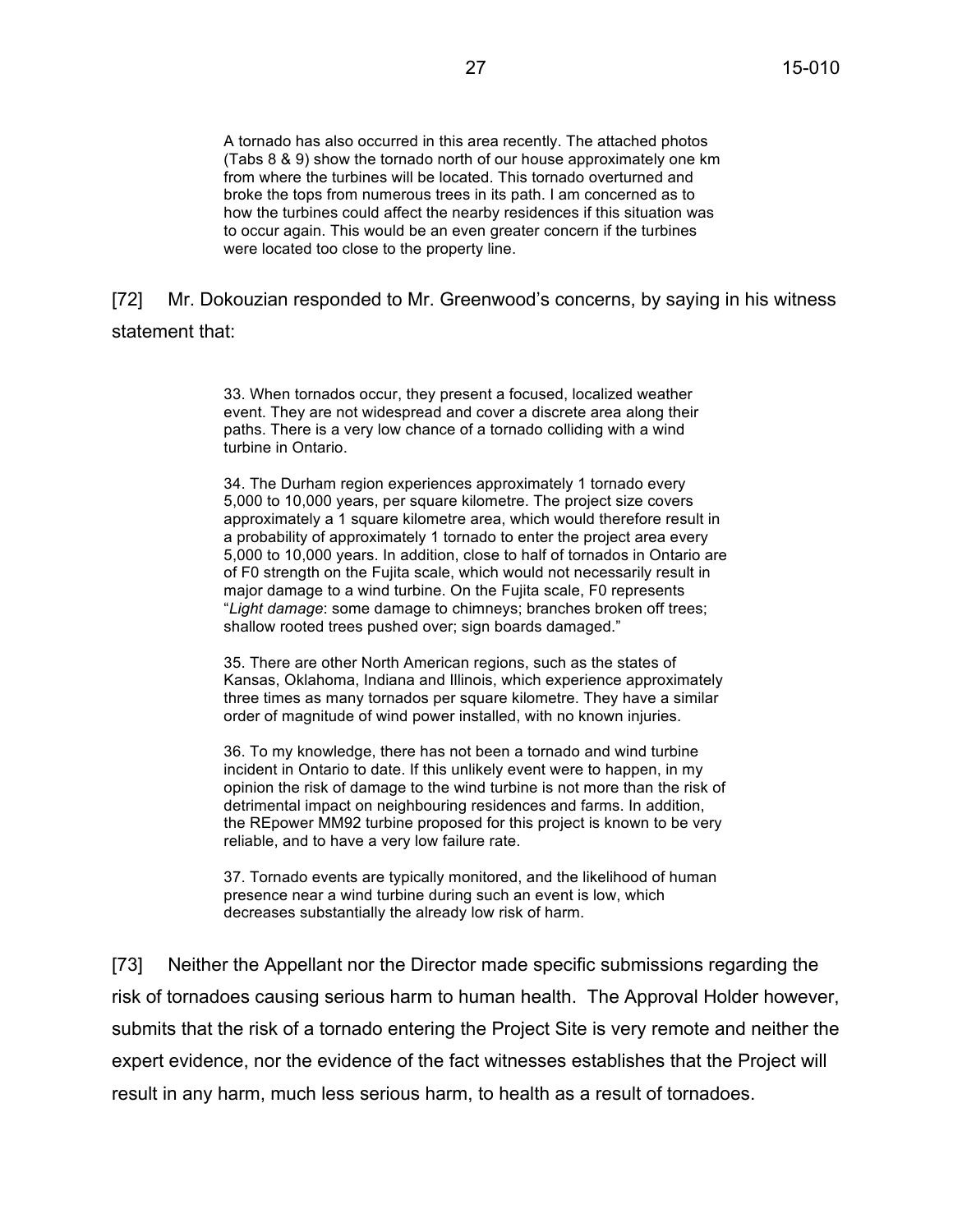[74] The Tribunal finds that the only evidence before it suggests that tornadoes are very unlikely to occur in the Project Site during the life of the Project. The Tribunal finds that there is not sufficient evidence to demonstrate that engaging in the Project in accordance with the REA will cause serious harm to human health due to tornadoes.

### *Horse Spooking*

[75] Horse spooking was raised by Ms. King, owner of Homestead Hills Equestrian Centre, as a potential risk to the health and safety of riders and others at her facility, resulting from the operation of the Project's wind turbines. She testified that,

> when a horse bolts, spooks or runs from the turbine, an inexperienced rider may not be able to remain in the saddle, and therefore may get thrown off, onto the ground, into a structure, or get trampled by another spooking/bolting horse.

[76] Ms. King said that horses have the largest eyes of any land mammal and are a flight animal, rather than a predator animal, so they instinctively have developed a flee response by relying on their monocular motion vision, to detect movement. She testified that she is concerned that the Project wind turbines, with their movement, light flickering, and shadows could make her horses bolt, and that the sound of the turbines could also produce a flight reaction.

[77] Ms. King further testified that,

Transport Canada has already recognized that the animals in our facility require a more sensitive approach. Several years ago we were … having planes practicing low training approaches over our equestrian centre and these exercises were creating severe problems with our animals. The horses were being frightened by the noise and motion created by the low flying aircraft. Flight school students and instructors were told to avoid this air space altogether during training activities.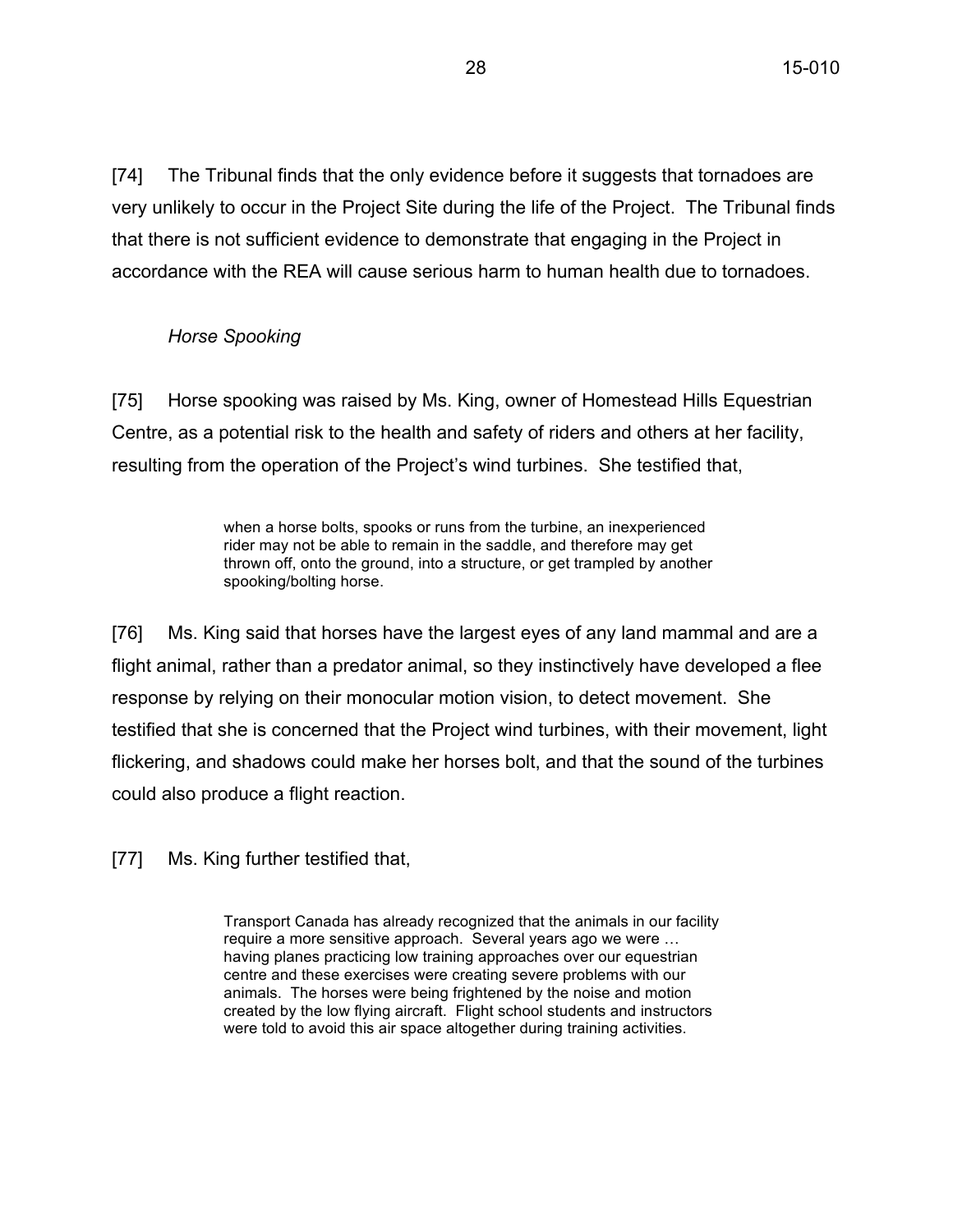[78] Dr. Dupuy, the Approval Holder's witness, qualified by the Tribunal to give expert testimony as to equine behaviour, does not agree with Ms. King regarding the likelihood that her concerns regarding horses and the welfare of riders on Ms. King's property will be realized. Dr. Dupuy does not believe that the operation of the Project wind turbines will add any material risk of "spooking" or harm to horses or riders.

[79] Dr. Dupuy testified that different horses react differently to the same stimuli, with some being described as "bombproof", meaning that they will remain calm and undisturbed in almost any circumstance, and others being more prone to reacting to sudden motions or sounds. Even animals that are more prone to sudden reactions acclimatize over a short period of time, Dr. Dupuy explained, giving several examples of horses adapting to new sights and sounds in brief periods of time. Dr. Dupuy also noted in her testimony that riding instructors address the safety of their pupils on a daily basis by ensuring that their horses are properly suited to the experience level of their riders, with beginner riders being matched with "bombproof" horses. As well, she said, beginner riders at Ms. King's facility take their lessons in the indoor arena, and should not be affected at all by the wind turbines more than 1 kilometre ("km") away, and that instructors also ensure that the immediate teaching environment is relatively free of distractions. Dr. Dupuy testified in cross-examination that horses get used to changes "very quickly."

[80] The Appellant submits that "the activity of the turbine combined with the shadow flicker will result in the horses at times being spooked or bolting, resulting in possible injury or harm to the riders or individuals within their vicinity." The Approval Holder submits that, "based on the uncontradicted expert evidence, this Project should not pose any increased safety risk for the inexperienced riders about whom Ms. King raised a concern, let alone cause any serious harm to health." The Director submits that the Appellant has not provided any evidence to counter Dr. Dupuy's evidence or shown that her evidence is inaccurate or invalid.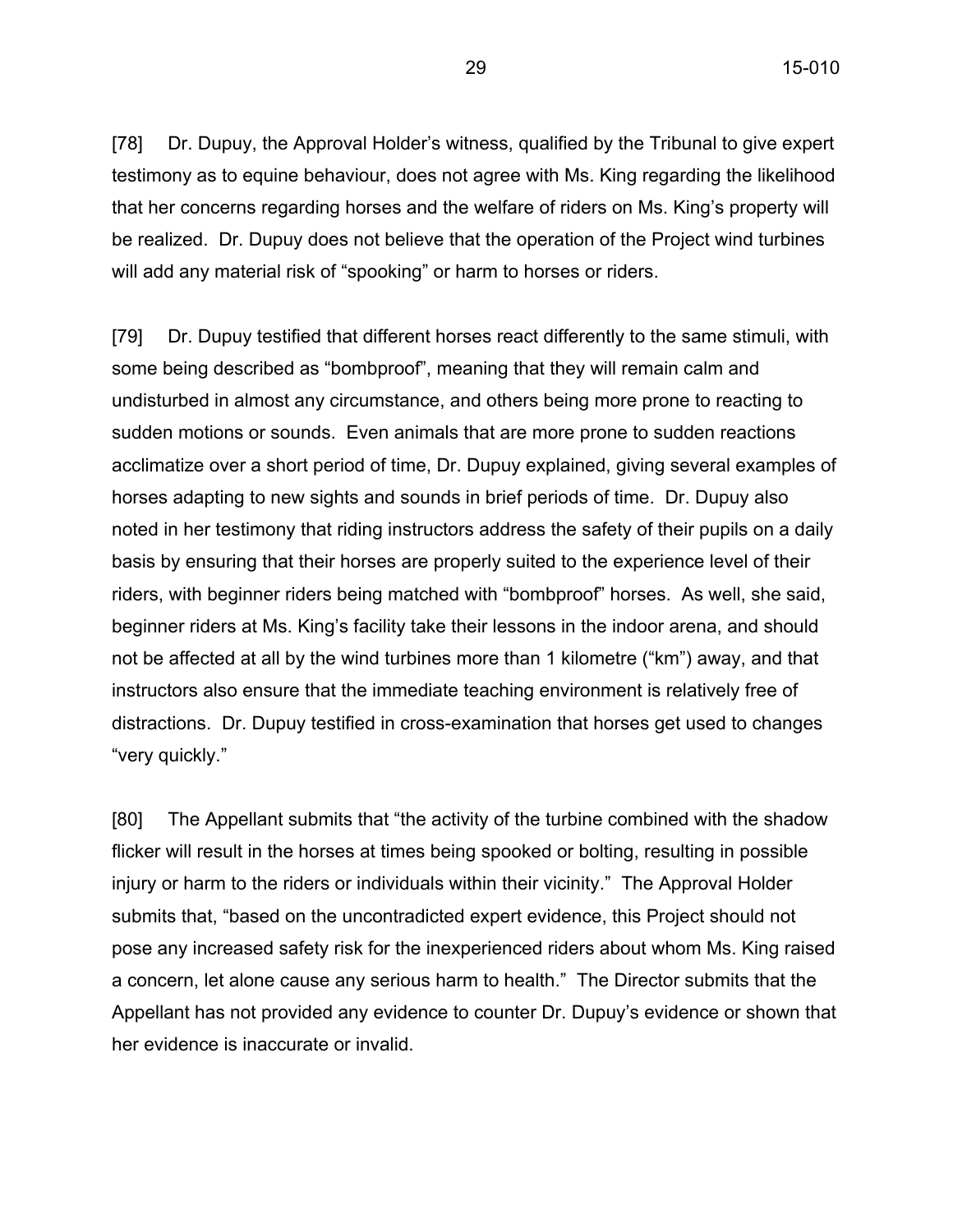[81] The Tribunal finds that the risk of horses spooking or bolting and injuring riders at Ms. King's facility is unlikely. Having weighed the evidence of Ms. King and Dr. Dupuy, the Tribunal prefers the expert evidence of Dr. Dupuy. As she explained, in her experience, horses adapt to changes to their surroundings, which will reduce the risk of spooking. In addition, in this context, the horses will be more than 1 km away from the nearest turbine and the least experienced riders will be indoors, on calmer horses, under controlled conditions, so that there is minimal risk of spooking and injury. The Tribunal finds that there is not sufficient evidence to demonstrate that engaging in the Project in accordance with the REA will cause serious harm to the health of horse riders or attendants as a result of horse spooking.

#### *Interference with a Radio-communication System*

[82] Mr. Rutherford, the general manager of the Brimacombe ski resort, expressed concern that the Project's Design and Operations Report states: "the tower and blades of wind turbines can interfere with radio communication". He believes that the proposed Project creates the potential for a genuine public safety emergency at Brimacombe ski resort. Mr. Rutherford explained in his witness statement that the ski resort uses approximately 50 two-way radios distributed between all indoor and outdoor operations departments, and that clear, concise and reliable radio communication is crucial to the safe operation of ski lifts, including the ability to contact first responders in the event of an injury and maintenance personnel in the event of a breakdown of a ski lift.

[83] In response, Mr. d'Astous, the Approval Holder's expert witness in telecommunications technology, stated in his witness statement:

> If Brimacombe is using a simplex frequency to communicate directly from radio to radio, I am certain that there will not be any impact at all. To produce significant degradation, the signal reflected by the wind turbine needs to be received at a power equivalent to the direct signal received from the transmitting radio. Given the location of the Brimacombe resort and the location of the wind farm, the reflected signal will probably be three or four orders of magnitude less powerful than the direct signal.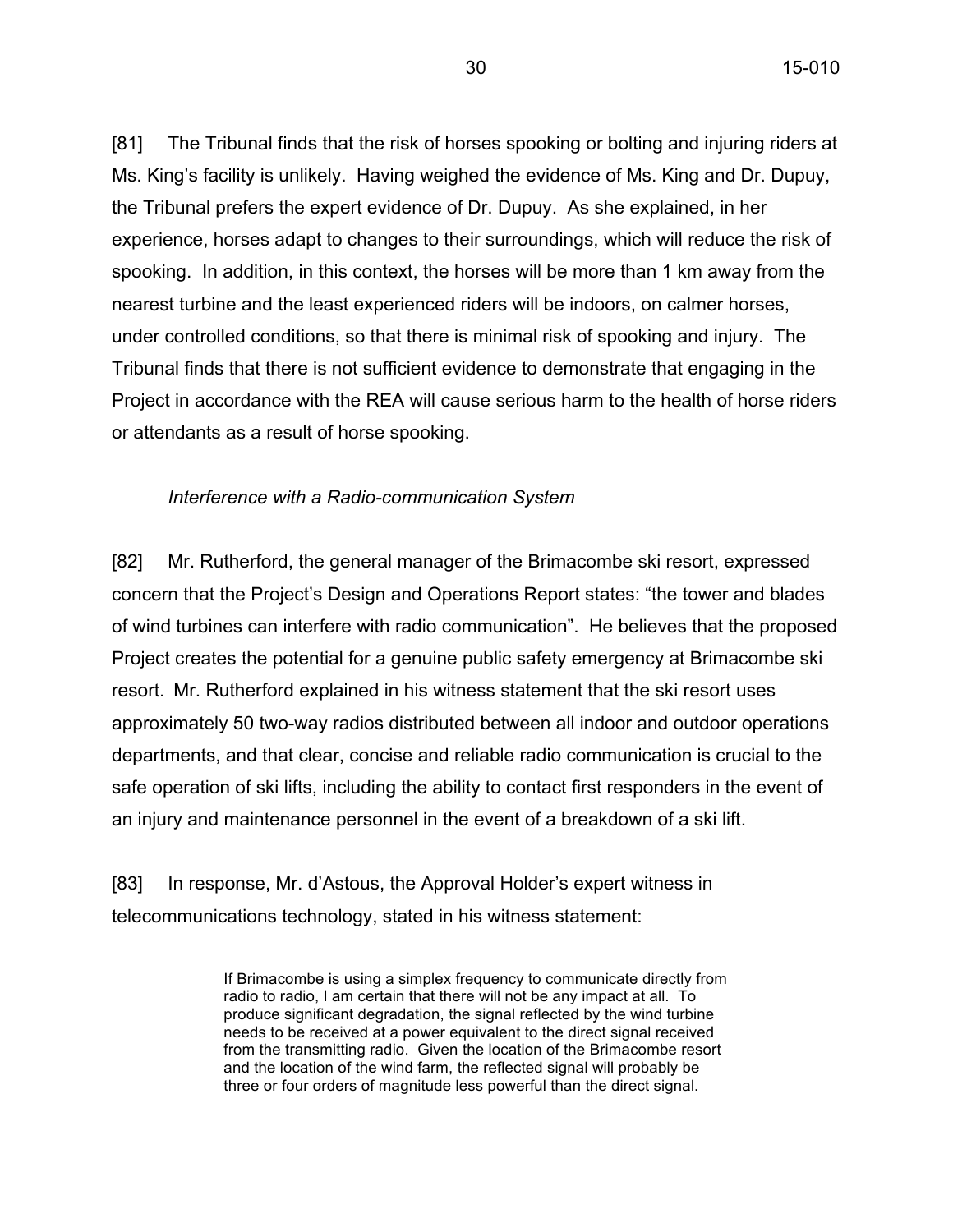[84] Mr. Rutherford confirmed during his oral testimony that Brimacombe ski resort does use a simplex frequency to communicate directly from radio to radio. Mr. d'Astous responded in his oral testimony that, "radio waves are regulated by certain physics rules. It's not physically possible that any wind turbine in [the Project] would impact the direct communications that are roughly one kilometer away or more."

[85] The Approval Holder submits that Mr. Rutherford acknowledged in his oral testimony that he is not "an expert in radio communications or wind turbine construction," that his evidence on these issues merely raises concerns from a lay perspective about the potential for harm from the Project, and that only Mr. d'Astous' evidence should be relied upon by the Tribunal.

[86] Based on the unchallenged expert testimony provided by Mr. d'Astous, the Tribunal finds that there is no credible evidence to suggest that engaging in the Project in accordance with the REA will cause serious harm to human health as a result of interference with the Brimacombe ski resort radio-communication system.

#### **Conclusion on Issue 1**

[87] The Tribunal agrees with the positions of the Director and the Approval Holder that the Appellant's witnesses and the presenters have raised, "at most, lay-expressions of concern about the *potential* for harm from the project and have therefore failed to bring sufficient evidence to satisfy the statutory test that the project *will cause* serious harm to human health". The Tribunal finds that the Appellant has not met its onus of showing that engaging in the Project in accordance with the REA will cause serious harm to human health.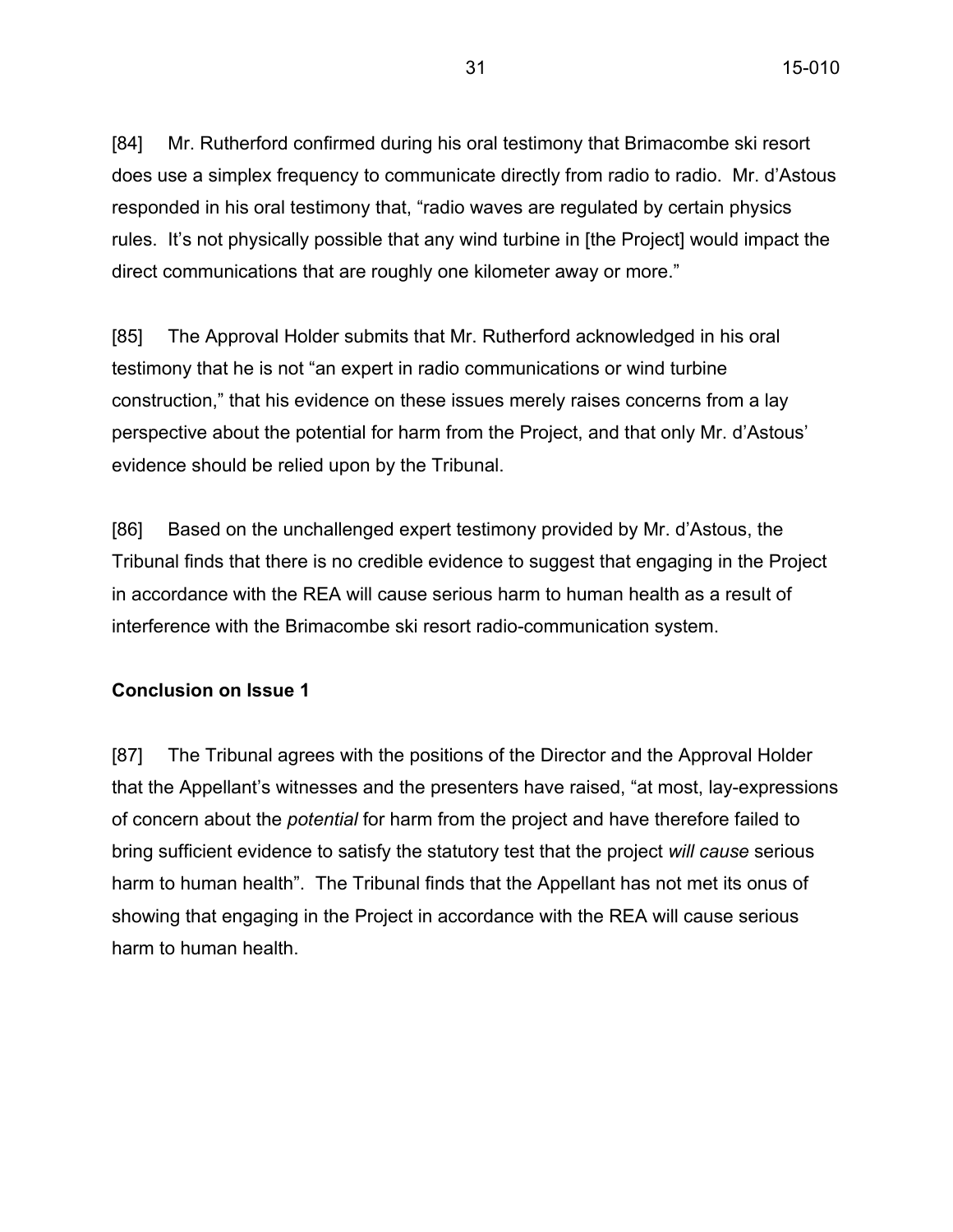# **Issue 2: Whether engaging in the Project in accordance with the REA will cause serious and irreversible harm to plant life, animal life or the natural environment.**

# **Discussion, Analysis and Findings**

### *Sub-issue 2(a): The Oak Ridges Moraine*

[88] The entire Project would be located on the ORM, within the "Countryside Areas" land use designation of the Oak Ridges Moraine Conservation Plan, O. Reg. 140/02 (the "ORMCP"), made under the *ORMCA*. Further, some of the Project components would be located in the area identified as "high aquifer vulnerability" under the ORMCP. The Appellant submits that the Project will cause serious and irreversible harm to the natural environment of the ORM, in particular water features and functions, and the REA should therefore be revoked. In addition, STORM submits that the Tribunal should recommend a moratorium on the approval of industrial scale wind energy projects on the ORM pending the outcome of the provincial review of the ORMCP, currently underway.

[89] In *Visconti v. Ontario (Ministry of the Environment)* (2013) 83 C.E.L.R. (3d) 218 ("*Visconti*"), the first appeal of a renewable energy project on the ORM (a solar project), the Tribunal accepted minutes of settlement and dismissed the appeals, observing, at para. 66:

> On an appeal of the approval of a renewable energy project, or when considering whether to accept a settlement agreement in the context of the EPA appeal test, the Tribunal finds that it may consider whether the area in question has a special designation (e.g., the Oak Ridges Moraine) when considering "serious and irreversible" harm in relation to the appeal test and when considering the factors on the settlement or withdrawal of an appeal under the Tribunal's Rules…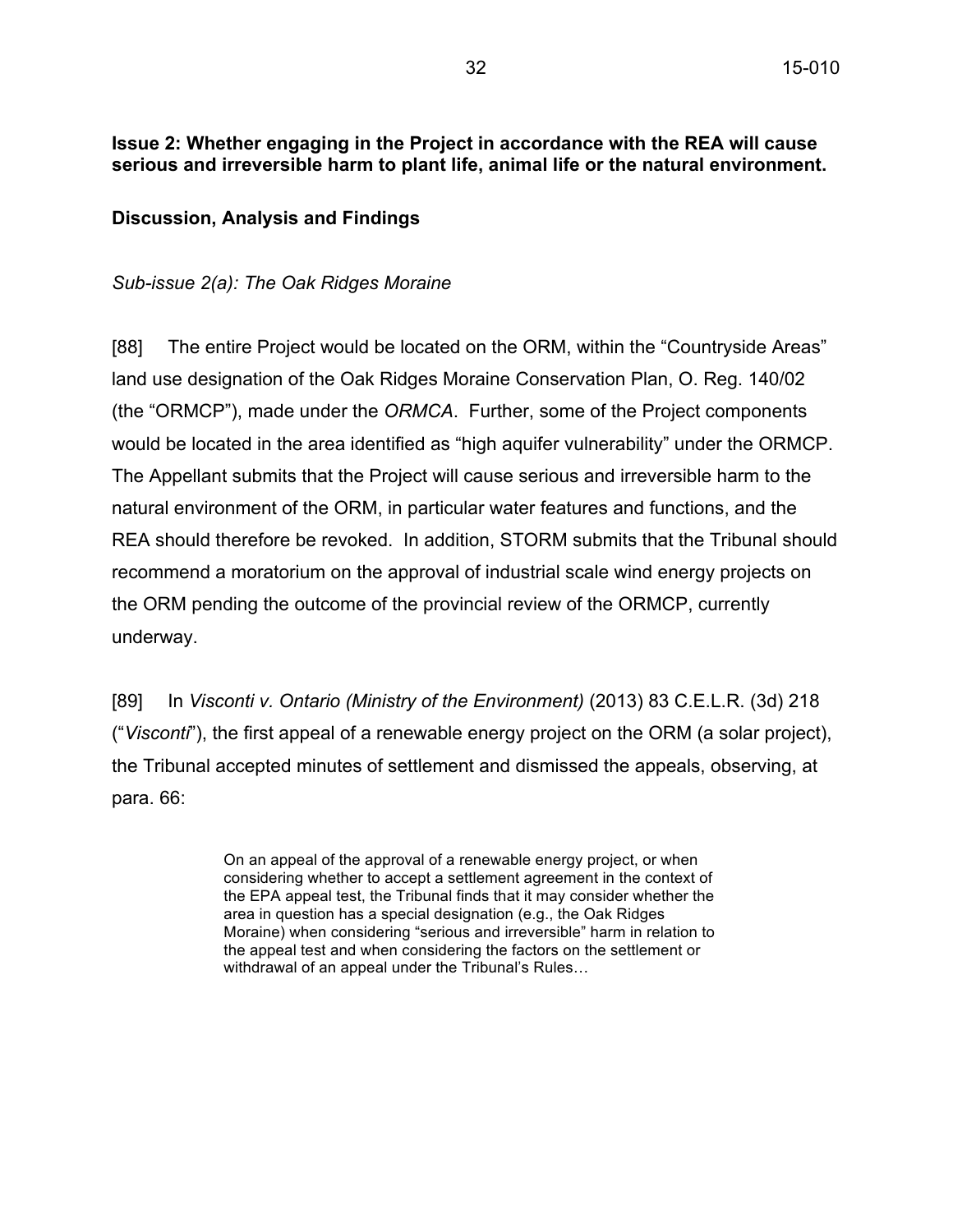At para. 72 of the decision the Tribunal further observed and recommended:

…either there is a need for further public discussion to determine whether there is a basis for STORM's concern about hydrological evaluations and the renewable energy approval process for projects on the Oak Ridges Moraine, or the public needs to be better informed as to why the provisions of O.Reg. 359/09 specifically dealing with the Oak Ridges Moraine are adequate in this regard.

[90] In *Cham Shan Temple*, the Tribunal held at para. 308 that "compliance with the ORMCP is not a matter within its jurisdiction in this proceeding" but also ruled that the Appellants could "pursue issues raised in the notice of appeal regarding the ORM … insofar as they relate to the *EPA* tests of serious harm to human health or serious and irreversible harm to plant life, animal life or the natural environment."

[91] The Tribunal noted further, in para. 312, that O. Reg. 359/09 to the *EPA* "expressly contemplates construction of renewable energy generation projects on the ORM, in any land use designation, provided that certain steps are followed," and went on to state, at para. 316:

> It is not the proper role of the Tribunal to comment on whether provincial government policy with respect to the interplay between renewable energy and protection of the ORM is wise, nor is it appropriate to make a blanket policy decision to reject all renewable energy projects on the ORM. In a REA appeal, the role given to the Tribunal in the *EPA* is to carefully consider the site-specific evidence to determine whether a particular Project will cause serious and irreversible harm to plant life, animal life or the natural environment. The Tribunal has consistently stated that it interprets the Environmental Test on a case-by-case basis. To that end, the Tribunal considers all evidence presented to it that is relevant to the local environmental context and determines whether there is proof that the project will cause the requisite harm. The presence of a special designation or of particularly vulnerable water features, land forms and habitats, as identified under other legislation or regulations, including the ORMCP, and the impacts of the project on those special features, to the extent relevant to the Tribunal's role under the *EPA*, may be considered by the Tribunal in making its determination in an individual proceeding.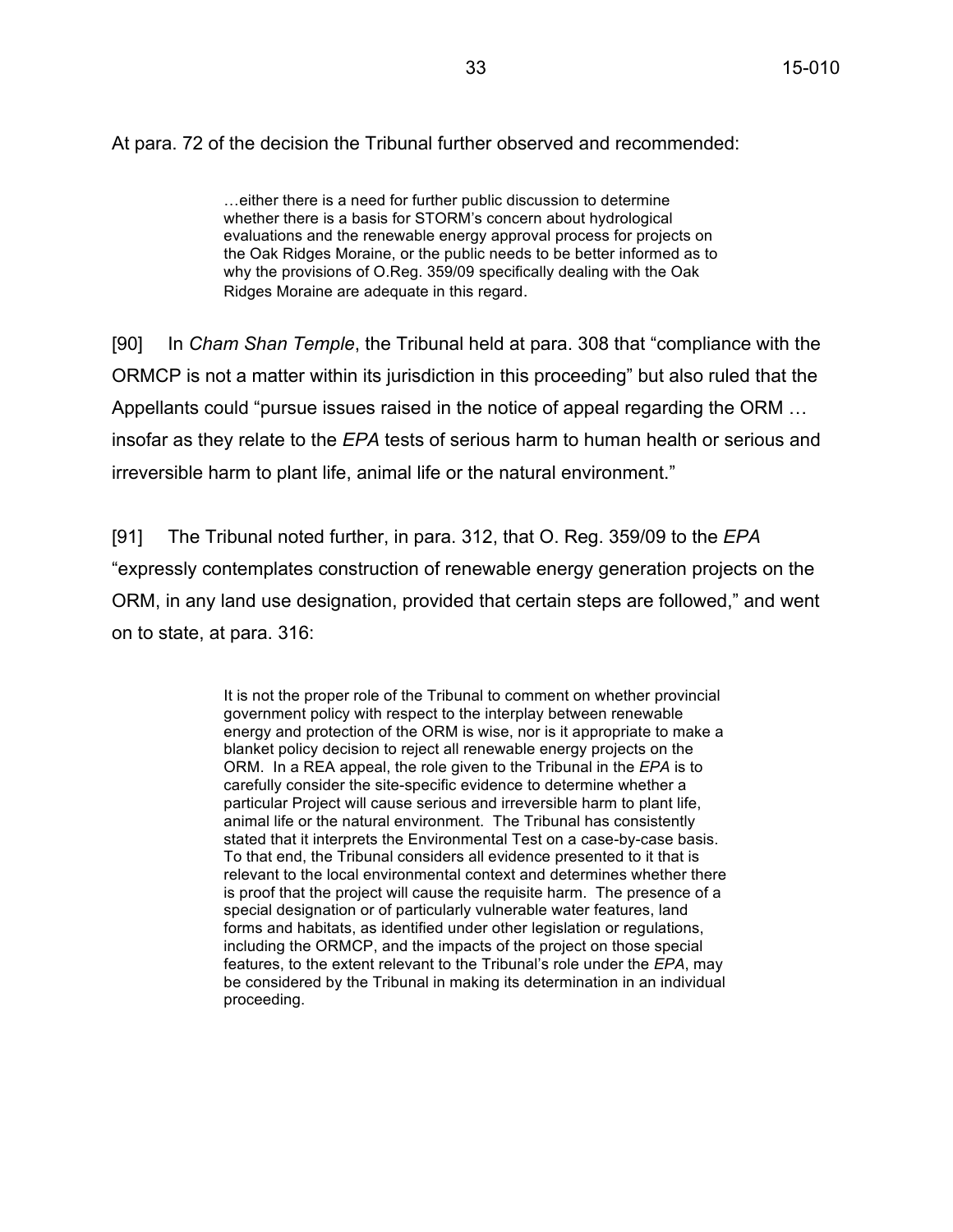[92] The panel of the Tribunal in this proceeding agrees with the observations in *Visconti* and *Cham Shan Temple* and will follow their approach in considering the ORM and the Project. It will consider the evidence presented, including evidence regarding impacts on the special features and functions of the ORM, to determine whether it is sufficient to prove that the Project will cause serious and irreversible harm to the natural environment.

[93] The evidence raised several areas of concern with respect to the impacts of the Project on the ORM groundwater and surface water, and the cumulative effects of several wind energy developments on ORM features and functions.

#### *Groundwater*

[94] The Appellant and STORM point out that the Approval Holder did not complete a hydrogeological study of the Project. They argue that, without one, the impacts of the Project on groundwater cannot be fully understood and, as a result, the Approval Holder is unable to prove that the Project will not cause harm to the local groundwater system. Ms. Rutherford testified that she believes the Project will have an adverse impact on local aquifers because the Project components located in an area of "high aquifer vulnerability" will interfere with groundwater recharge. She also stated her belief that a spill from the Project would contaminate the aquifer and that construction of the Project could interfere with local drinking water wells.

[95] The Approval Holder's expert witness, Mr. Whitehead, a hydrogeologist, provided his opinion that the Project will not adversely affect groundwater recharge due to the small footprint of the Project components and the small area, 0.59 ha, that will become impervious surface because of the Project's infrastructure. He estimated the total area of impervious surface to be 0.35% of the subwatershed, noting that such an amount is far below the regulated upper limit of 10% of the subwatershed found in the ORMCP. It was Mr. Whitehead's opinion that these factors will ensure that precipitation will continue to infiltrate into the native soils.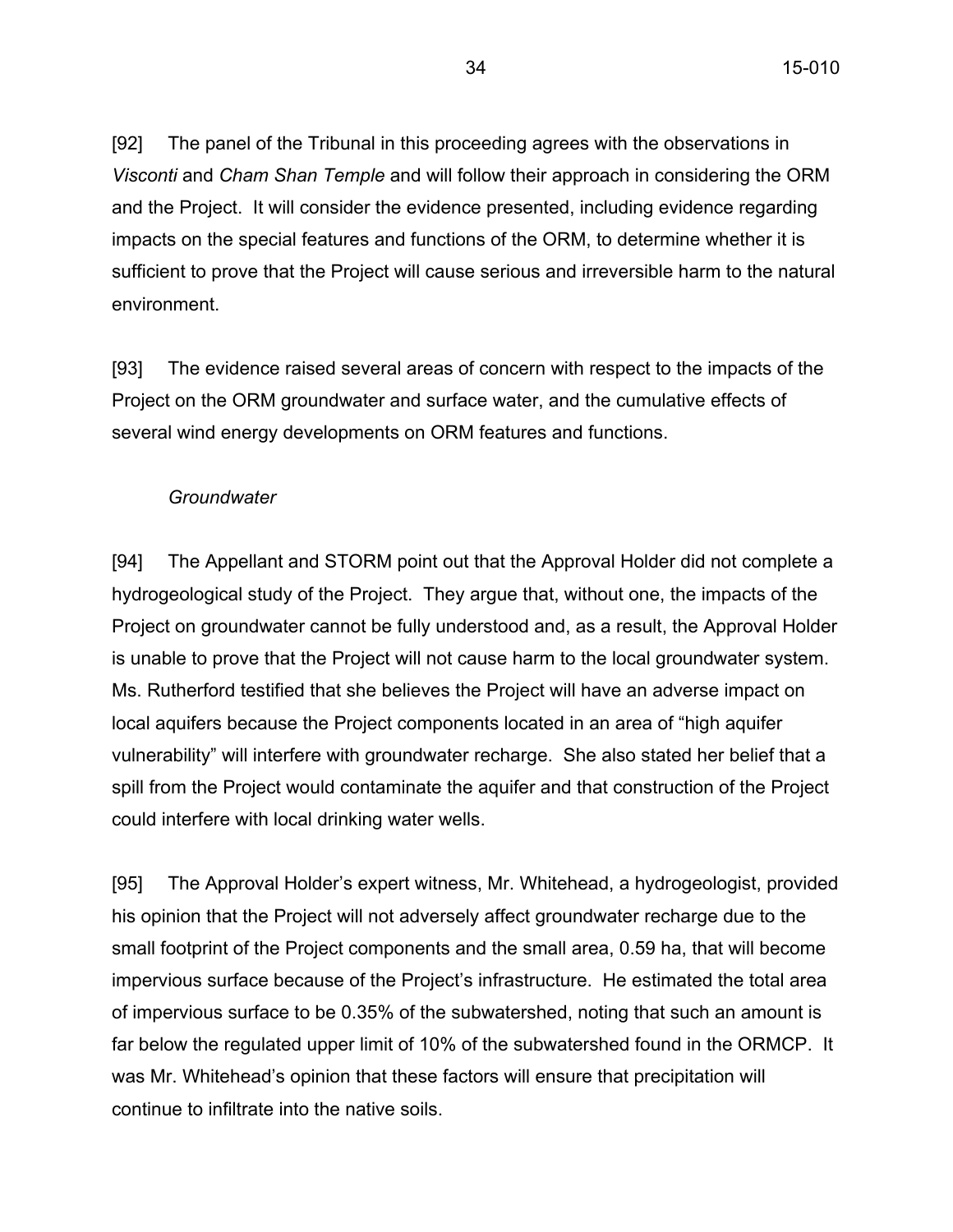35 15-010

[96] Mr. Whitehead also stated that he does not consider groundwater contamination to be likely. He noted that contamination would be most likely to occur during the construction phase, but he identified several protocols the Approval Holder must follow that will reduce the risk of a spill and respond to any spill that does occur. Mr. Whitehead also testified that, based on his review of bore hole samples, the Project will be constructed in the overburden, below which there is an impermeable layer of till, ranging in depth below ground surface ("BGS") from 2.0 m to 18.5 m with an average thickness of 9.3 m, above the regional aquifer. He also noted that the bore holes at the two turbines to be located in the area of high aquifer vulnerability indicate the presence of till from ground surface to a minimum depth of 4.6 m BGS, with groundwater encountered at depths below 5.6 m BGS. According to Mr. Whitehead, this impermeable layer will be an effective barrier to any contaminant reaching the aquifer, so that any spill that did occur would not be likely to have an impact on groundwater quality.

[97] Mr. Whitehead indicated that he had reviewed the MOECC well records within 2 km of the Project area and he concluded that construction of the Project will not cause interference with local drinking water wells. He noted that the average depth of wells in the area is 40 m BGS, in the deep aquifer, whereas the Project components will all be located in the overburden, well above the deep aquifer.

[98] In the ORMCP, "aquifer vulnerability" is defined to mean: "an aquifer's intrinsic susceptibility, as a function of the thickness and permeability of overlying layers, to contamination from both human and natural impact on water quality." Under s. 29(5) of the ORMCP, certain uses are prohibited in such areas, including disposal and storage of certain wastes and storage of potentially toxic materials.

[99] In *Cham Shan Temple*, the Tribunal stated, at para. 356, that although a hydrogeological study is not a regulated requirement for wind energy projects located on the ORM,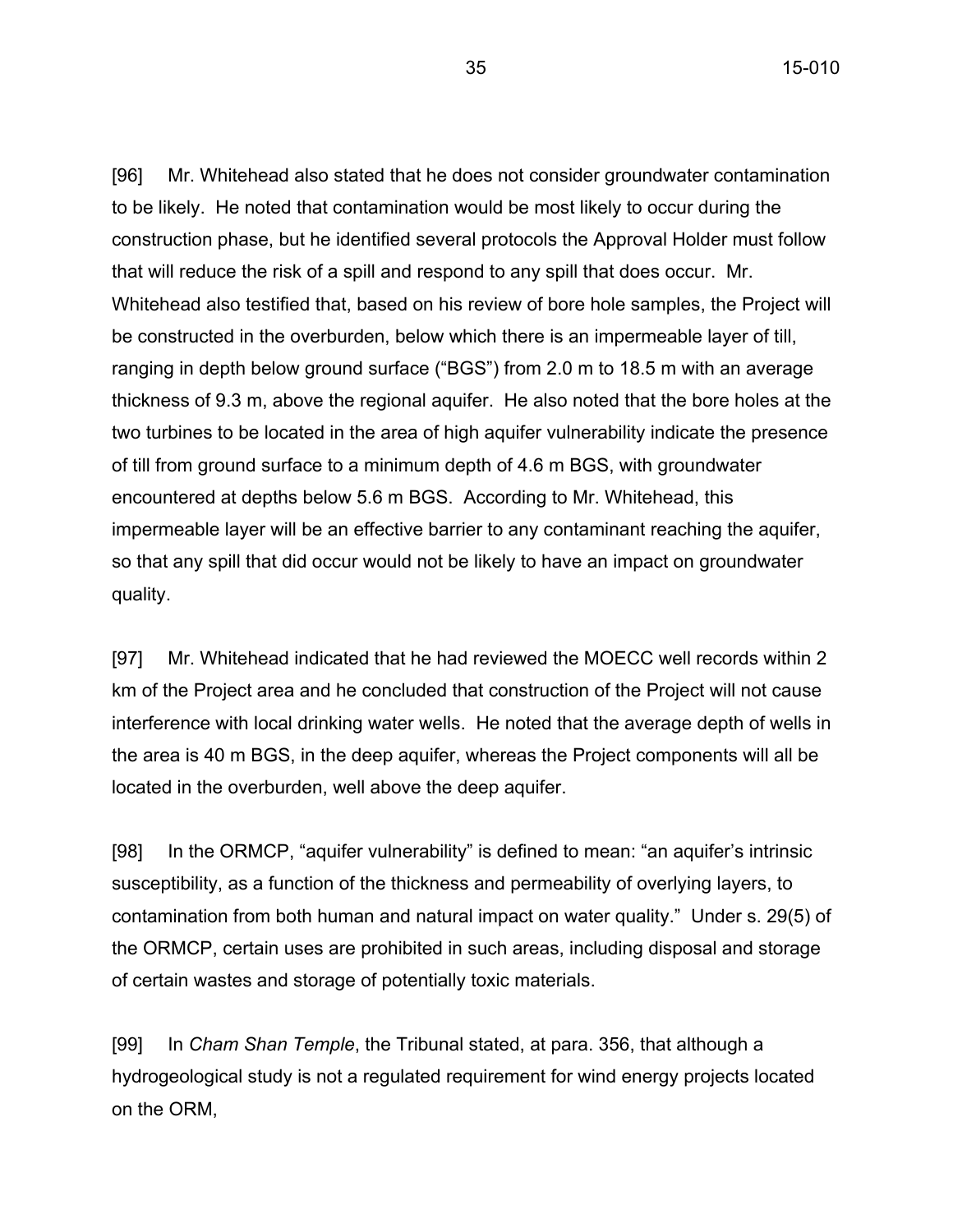… a precautionary approach to protecting the natural environment in this circumstance, where there are sensitive water features present, should have involved a hydrogeological assessment. … The absence of a hydrogeological report means that predictions made about impacts on water resources will be more uncertain. It is not, however, evidence that there *will* be serious and irreversible harm to the natural environment.

The Tribunal went on in that decision to recommend that the MOECC consider having a qualified Ministry groundwater reviewer sign off on all REA applications in the ORMCP area and consider requiring preparation of a hydrogeological report that would investigate the interactions of surface water and groundwater where a renewable energy project is proposed in an area of high aquifer vulnerability.

[100] In this proceeding, there was some confusion over which components of the Project would be located in the area of high aquifer vulnerability. Ms. Rutherford said that the sub-station and Turbine 4 would be within that area. This is also indicated in the 2013 Water Bodies Impact Assessment Report, prepared for the Approval Holder by its consultants, M.K. Ince Associates Ltd. ("M.K. Ince"). By contrast, Mr. Whitehead's evidence was that Turbines 4 and 12, along with associated access roads and cabling, but not the sub-station, would be located in the area of high aquifer vulnerability.

[101] A geotechnical assessment of the wind turbine locations was done on behalf of the Approval Holder, and seeps and springs were evaluated in the Water Bodies Assessment Report; however, there was no full hydrogeological assessment carried out. Although such an assessment would have provided more complete information, the Approval Holder's hydrogeologist did provide evidence with respect to groundwater and the soils underlying the Site.

[102] Mr. Whitehead's opinion is that the Project is not likely to have an adverse impact on groundwater recharge, groundwater quality or drinking water wells in the area. Mr. Whitehead considered information about soil composition and well records in reaching his opinion. He calculated the amount of impervious surface that will be added to the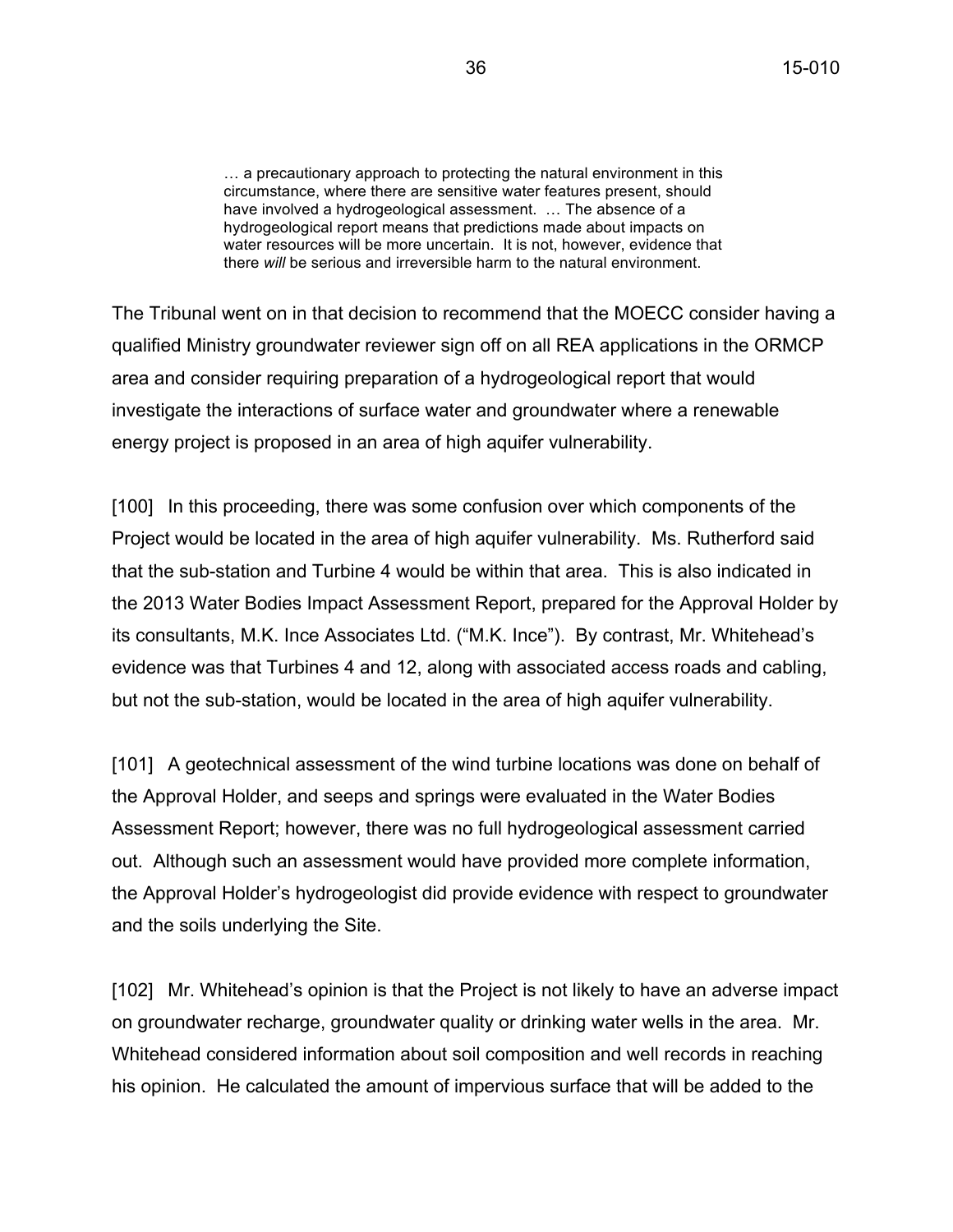37 15-010

subwatershed and concluded that this amount will have a minor impact on infiltration rates. The "subwatershed" is defined in the ORMCP to mean "an area that is drained by a tributary or some defined portion of a stream." In s. 27, the ORMCP prohibits development and site alteration if "they would cause the total percentage of the area of the subswatershed that has impervious surfaces to exceed … 10 per cent… ." This was the only evidence before the Tribunal as to what degree of impervious surface might lead to serious impacts on the groundwater system. Mr. Whitehead's calculation of an increase in impervious surface in the subwatershed of 0.35% was not challenged. There was no evidence indicating what the existing level of impervious surface is in the subwatershed and no evidence that the increase due to the Project would go beyond the 10% threshold.

[103] Ms. Rutherford's evidence raised important concerns about the impacts of the Project on the groundwater system in the area of the Project; however, the Tribunal finds that the Appellant has not provided any specific evidence to counter Mr. Whitehead's opinion or the factual bases for his opinion. In addition, the REA directs the Approval Holder to follow a set of mitigation measures. These are outlined in several of the Project reports, including in the Design and Operations Report, and include measures to prevent and contain spills and leaks of petroleum, oils and lubricants. In addition, there is a commitment to use porous material for project roads and crane pads and to grade the Site to promote continued groundwater recharge.

[104] Thus, even though some components of the Project will be constructed in an area of high aquifer vulnerability, there is no evidence that construction or operation of the Project is likely to interfere significantly with groundwater recharge or cause contamination of the aquifer and local drinking water wells. The Tribunal finds that the Appellant has not demonstrated that engaging in the Project in accordance with the REA will cause serious and irreversible harm to the groundwater system.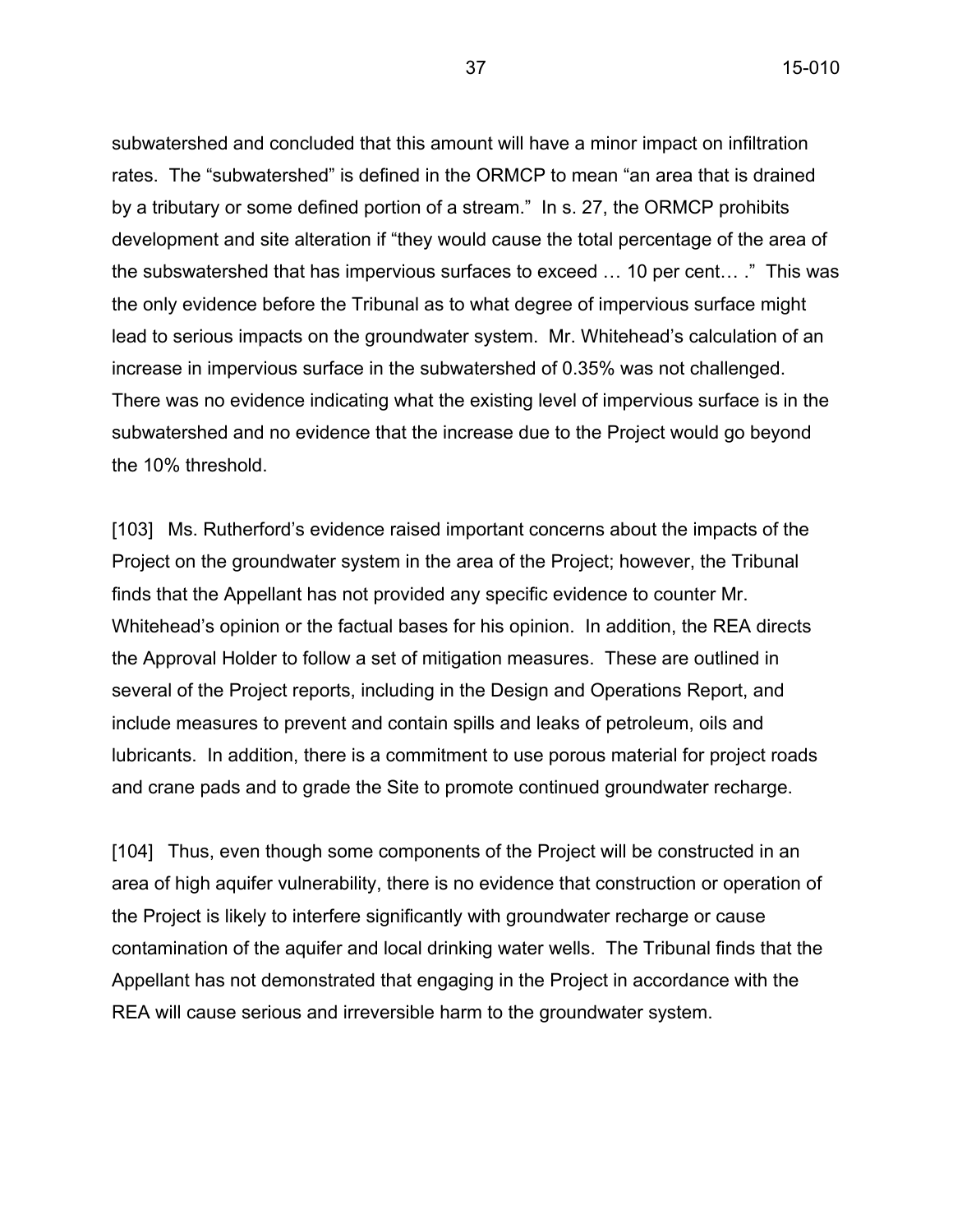#### *Surface Water*

[105] The Appellant submits that there are 10 water courses within the Site that will be adversely affected by the Project. Mr. Nesbitt testified with respect to two creeks that traverse his property, one of which he says supports fish and amphibians. He expressed a concern that construction and operation of the Project will contaminate the creeks and interfere with their flow.

[106] The Approval Holder's consultant, M.K. Ince, prepared a Water Assessment Report and a Water Bodies Impact Assessment Report, detailing its investigation of the presence of "water bodies" as defined in O. Reg. 359/09 located within the "Project area". The Project area is the area that comprises the "project location" as defined in O. Reg. 359/09 plus 120 m measured from the outside boundary of the project location.

[107] The Water Assessment Report identified 10 potential water bodies within the Project area, and one was added following the site investigation. Based on the site investigation, five of these water bodies were determined either to be outside the Project area or not to meet the definition of "water bodies" in the regulation. Thus, six water bodies were studied to determine the potential environmental impacts on them from construction and operation of the Project. This report was followed by development of the Environmental Effects Monitoring Plan and mitigation measures in the Construction Plan Report. Reviewing the maps and the discussion of the candidate water bodies in the Water Assessment Report, it appears that the creeks referred to by Mr. Nesbitt are located outside of the Project area and thus were not evaluated further.

[108] The Approval Holder's fisheries biologist with expertise assessing water features, Mr. Pomeroy, reviewed these Project reports and testified regarding the potential impacts of the Project on surface water. Mr. Pomeroy noted that none of the Project components would be located within 30 m of a water body, which is the setback required by O. Reg. 359/09. In addition, he stated his opinion that implementation of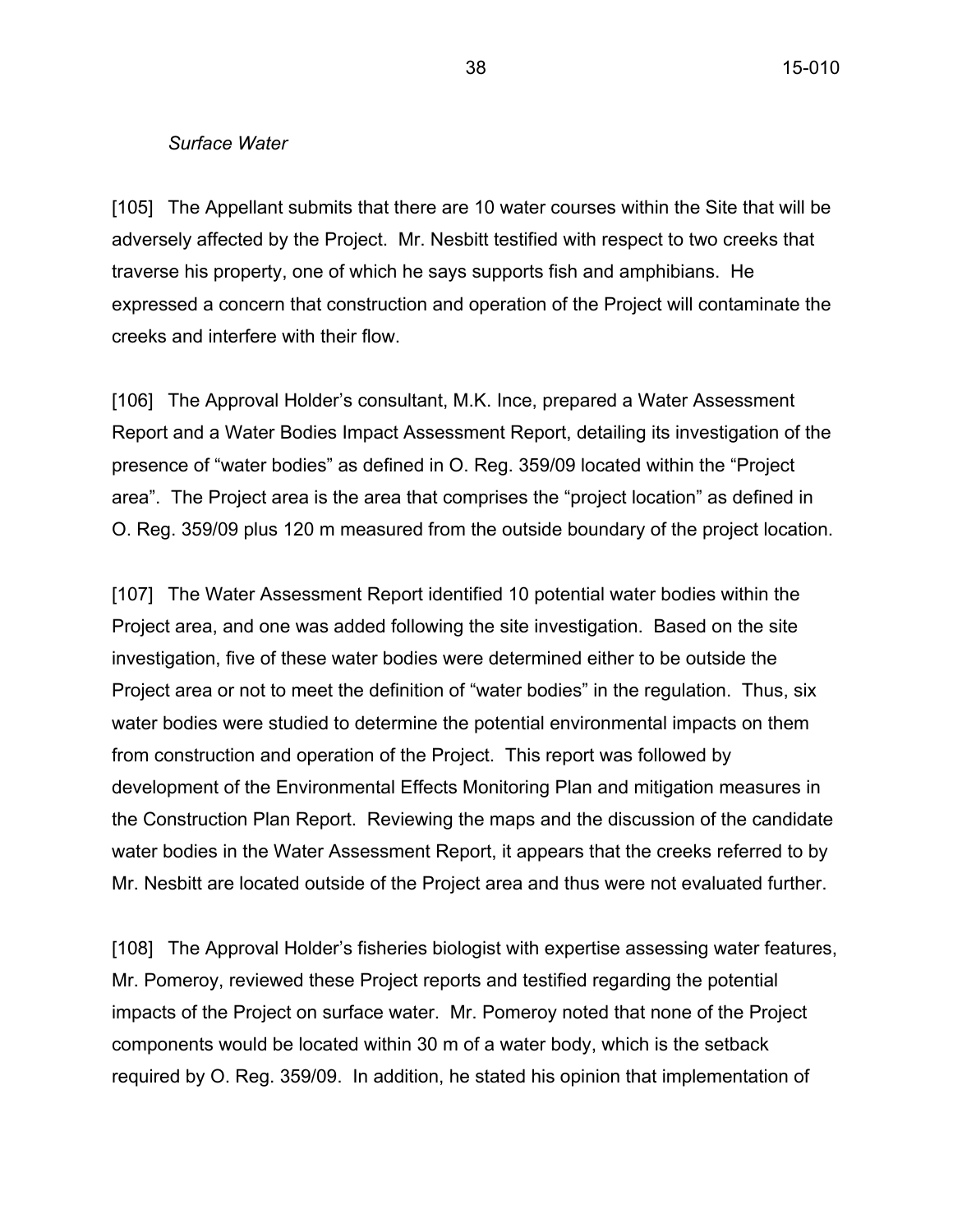the mitigation measures identified in the Project reports make it unlikely that the Project will cause adverse impacts to any water bodies or their ecological functions.

[109] There was no evidence presented to suggest that the Water Assessment Report and the Water Bodies Impact Assessment Report are in error about the location or categorization of the various water bodies within the area studied. While it is clear that the possibility exists for direct or indirect effects on surface water bodies, particularly during the construction phase, the Approval Holder has identified mitigation, monitoring and contingency measures to address this possibility. These include: the avoidance of areas close to water bodies, avoidance of disturbance of riparian vegetation, daily visual monitoring of construction, use of erosion and sedimentation control measures, off-site vehicle refuelling and maintenance to minimize storage of petroleum, oils and lubricants, spill containment equipment maintained on the Site, training of staff, and emergency response planning.

[110] In addition, section G of the REA requires the application of best management practices for stormwater management in all phases of the life of the Project, and section K of the REA outlines the requirements for construction, operation, and monitoring of a spill containment facility at the sub-station. The Appellant did not suggest that these measures were inappropriate or potentially ineffective and did not identify any other measures that should have been included. It is Mr. Pomeroy's opinion that, if these measures are implemented, the Project is unlikely to cause adverse impacts to water bodies or their functions. The Tribunal accepts this evidence and finds that the Appellant has not demonstrated that engaging in the Project in accordance with the REA will cause serious and irreversible harm to surface water.

#### *Cumulative Effects*

[111] STORM submits that the Tribunal should consider the cumulative effects of several wind energy projects on the features and functions of the ORM. According to STORM, there are five wind energy projects located on the ORM that are either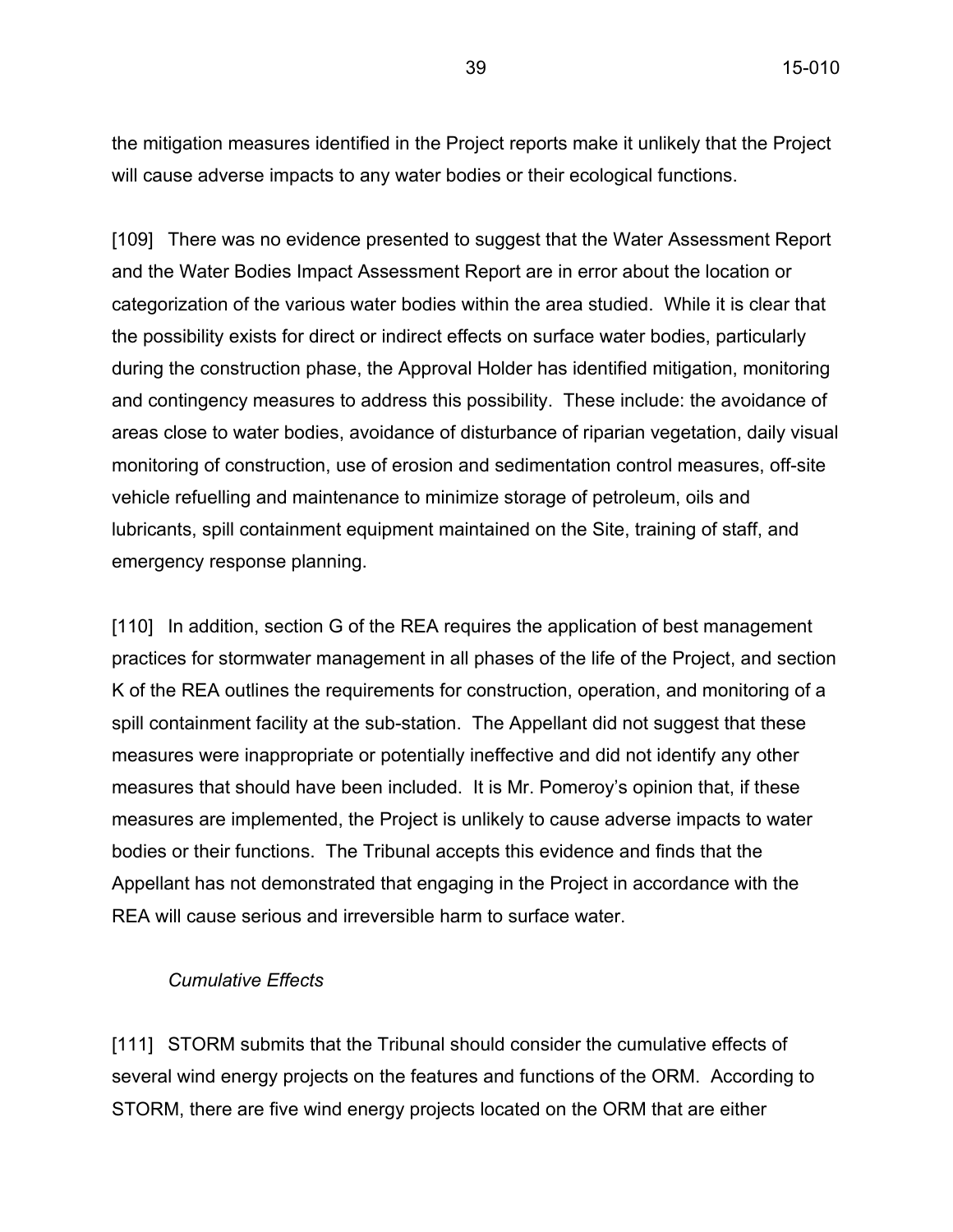approved or in the approval process, but the Ontario government has not yet studied the issue of whether large scale energy development should be allowed at all on the ORM. It was Ms. Crandall's evidence, from her personal knowledge and involvement with the adoption of the ORMCP in 2001, that wind energy was not contemplated in the development of the ORMCP infrastructure policies. STORM asks the Tribunal to recommend a moratorium on industrial scale energy generation plants until a proper cumulative effects assessment can be concluded as part of the government review of the ORMCP.

[112] The Tribunal's jurisdiction is limited by the terms of the statutes that govern it. Under the *EPA*, on a REA appeal, the Tribunal can only provide a remedy, such as revoking or altering the approval decision of the Director or directing action by the Director, if it first finds that engaging in the Project in accordance with the REA will cause serious harm to human health or serious and irreversible harm to plant life, animal life or the natural environment. The Tribunal can consider evidence of cumulative effects in making its findings on whether the Project will cause serious and irreversible harm.

[113] However, neither STORM nor the Appellant provided evidence as to the specific types or degree of effects the five wind energy projects will have on the ORM, or evidence that the Project, combined with the other wind energy projects, will cause serious and irreversible effects to the ORM.

[114] The Tribunal finds that neither STORM nor the Appellant has demonstrated that engaging in the Project in conjunction with other wind energy projects will cause serious and irreversible harm to plant life, animal life or the natural environment of the ORM.

[115] To summarize, the Tribunal finds that the Appellant has not met its onus of demonstrating that engaging in the Project in accordance with the REA, and the cumulative effects of several wind energy developments, will cause serious and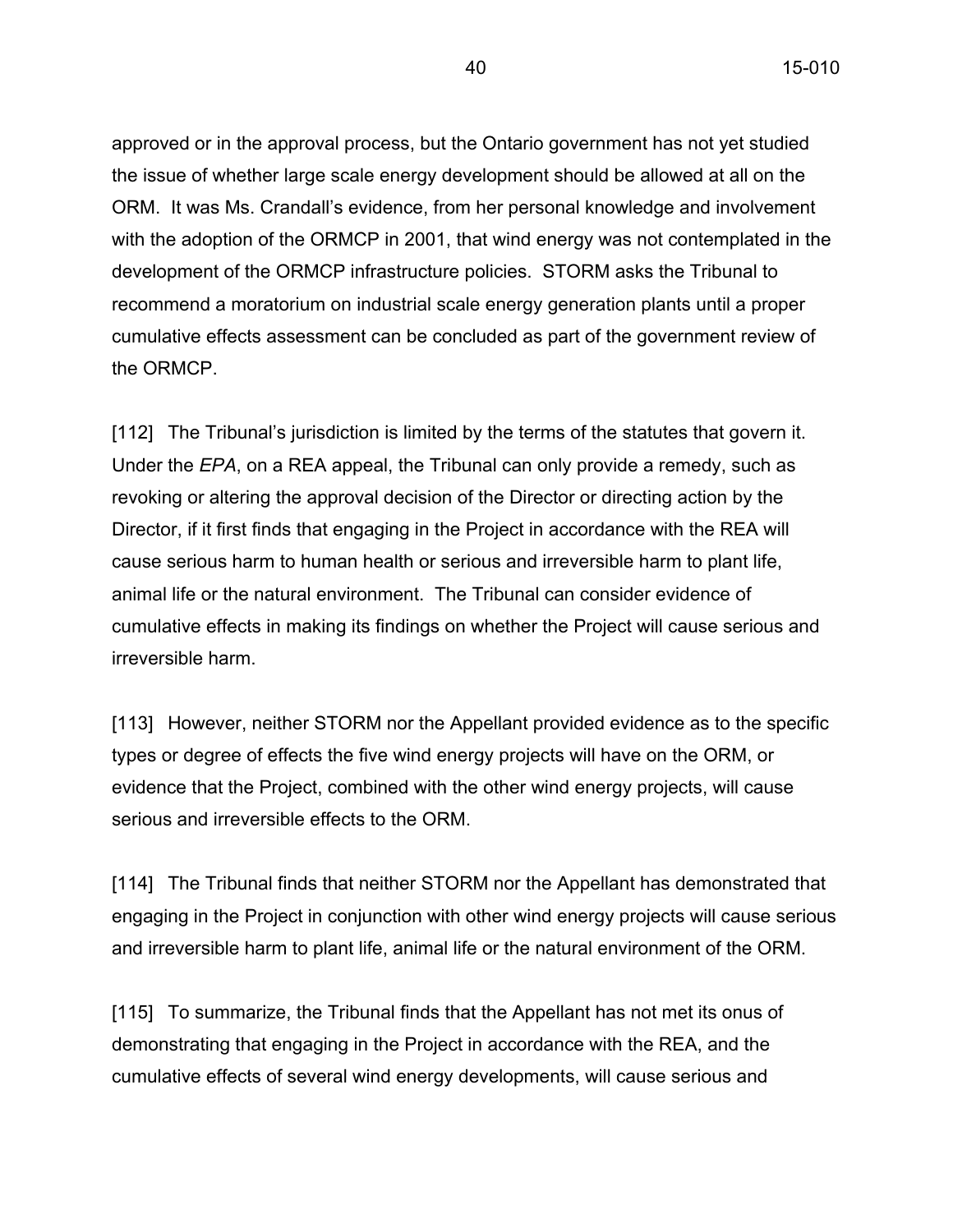irreversible harm to the features and functions of the ORM, including groundwater and surface water.

### *Sub-issue 2(b): Harm to Birds and Bird Habitat*

[116] The Appellant submits that the Project will cause serious and irreversible harm to birds and their habitat. Ms. Greenwood provided evidence for the Appellant with respect to several species of birds, including species at risk ("SAR"). Mr. Taylor and Dr. Kerlinger provided evidence for the Approval Holder respecting birds and bird habitat. In the following sections, birds and bird habitat are first addressed generally and then with specific reference to identified SAR.

### *Birds and generalized bird habitat*

[117] Ms. Greenwood stated her belief, based on her review of the Natural Heritage Assessment ("NHA") documents prepared by the Approval Holder's consultant, M.K. Ince, that proper avian studies were not conducted. She noted that there is reference to an avian baseline survey but it is not included in any of the NHA documents. She also stated that she only found reference to bird surveys carried out in the winter months and that she considers this to be inadequate to determine the presence of breeding birds in the Project area.

[118] In response, Mr. Taylor testified that he reviewed the studies done by M.K. Ince and found that numerous avian surveys were in fact carried out in accordance with provincial guidelines, including winter raptor surveys, breeding bird surveys, and site investigations of bird habitat. He stated that these surveys did not find raptors, owls, Whip-poor-will, Common Nighthawk, or Red-headed Woodpecker nesting in the Project area and eventually ruled out the presence of significant bird habitat. Mr. Taylor also identified the monitoring and mitigation measures included in the REA that will minimize any potential impacts to birds and bird habitat. It is his opinion that construction and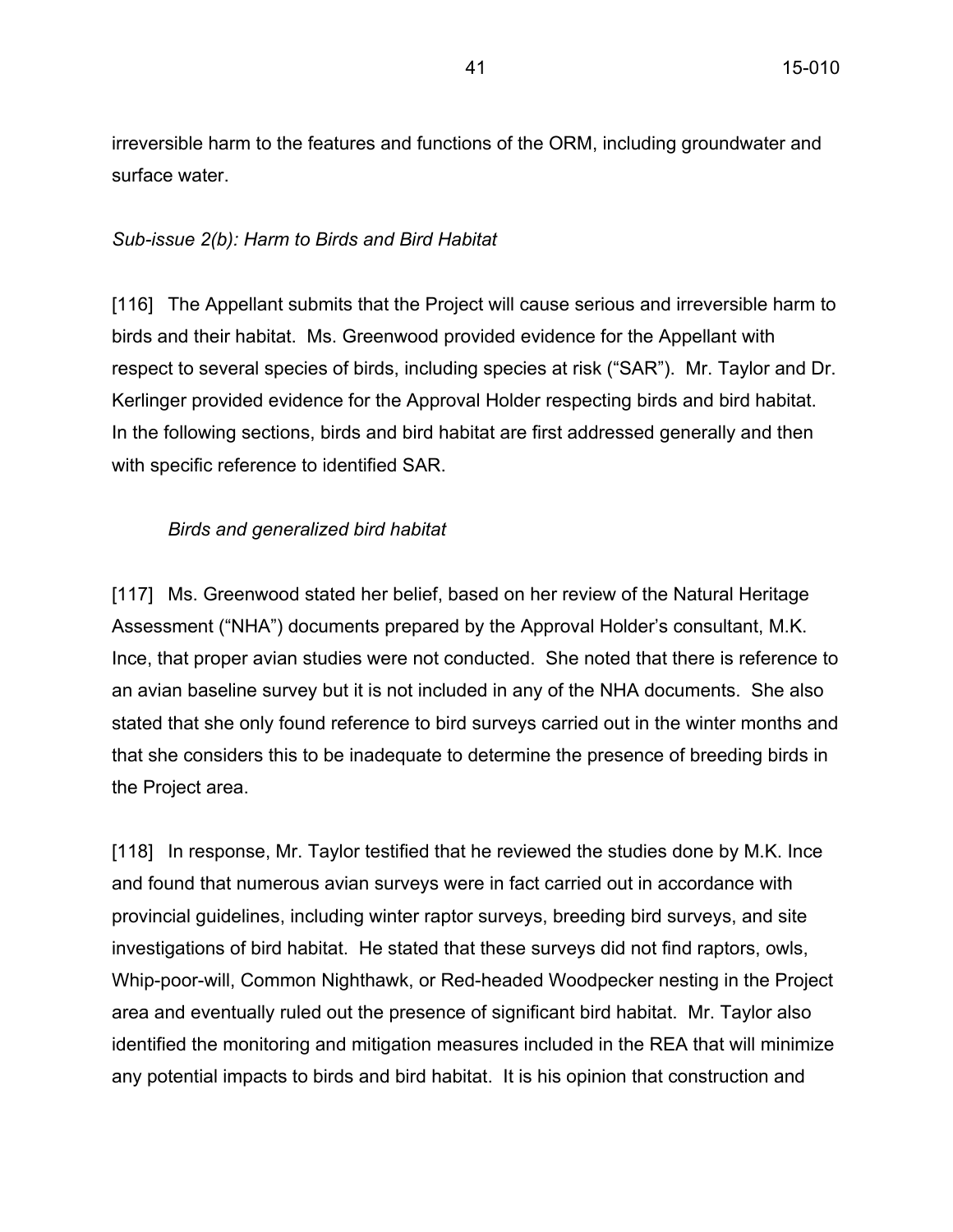operation of the Project are expected to have a negligible effect on individual birds and on the habitat of bird species generally.

[119] Dr. Kerlinger agreed with Mr. Taylor's opinion, noting that the Project will have a small footprint and will be built primarily on cleared agricultural land, so that the impacts should be similar to those at other wind energy projects in similar terrain, that is, not significant. His opinion is that he does not consider the generalized bird habitat to be rare or sensitive.

[120] There is no foundation for Ms. Greenwood's position that M.K. Ince failed to conduct appropriate bird surveys in the Project area. Most of the NHA documents were not put into evidence, but the evidence that is before the Tribunal indicates that the site investigation work required to identify significant habitat and the evaluation of the impacts of the Project on generalized bird habitat were conducted and submitted with the REA application.

[121] The evidence is that the Project will be built on land that is already highly disturbed by agricultural activities. There was no evidence identifying any part of the Project area as significant bird habitat. In addition, the REA requires the Approval Holder to implement the commitments made in the report on the Environmental Effects Monitoring Plan for the Project, including restricted tree-clearing during the breeding season. In addition, there is no evidence before the Tribunal demonstrating that there will be significant bird mortality associated with the Project. Post-construction mortality monitoring is required as a condition of the REA, so that the Approval Holder and the Ministry of Natural Resources and Forestry ("MNRF") will be alerted to any unusual pattern of mortality due to the Project and the Approval Holder will be required to implement mitigation measures.

[122] The Tribunal finds that the evidence does not demonstrate that engaging in the Project in accordance with the REA will cause serious and irreversible harm to birds or generalized bird habitat.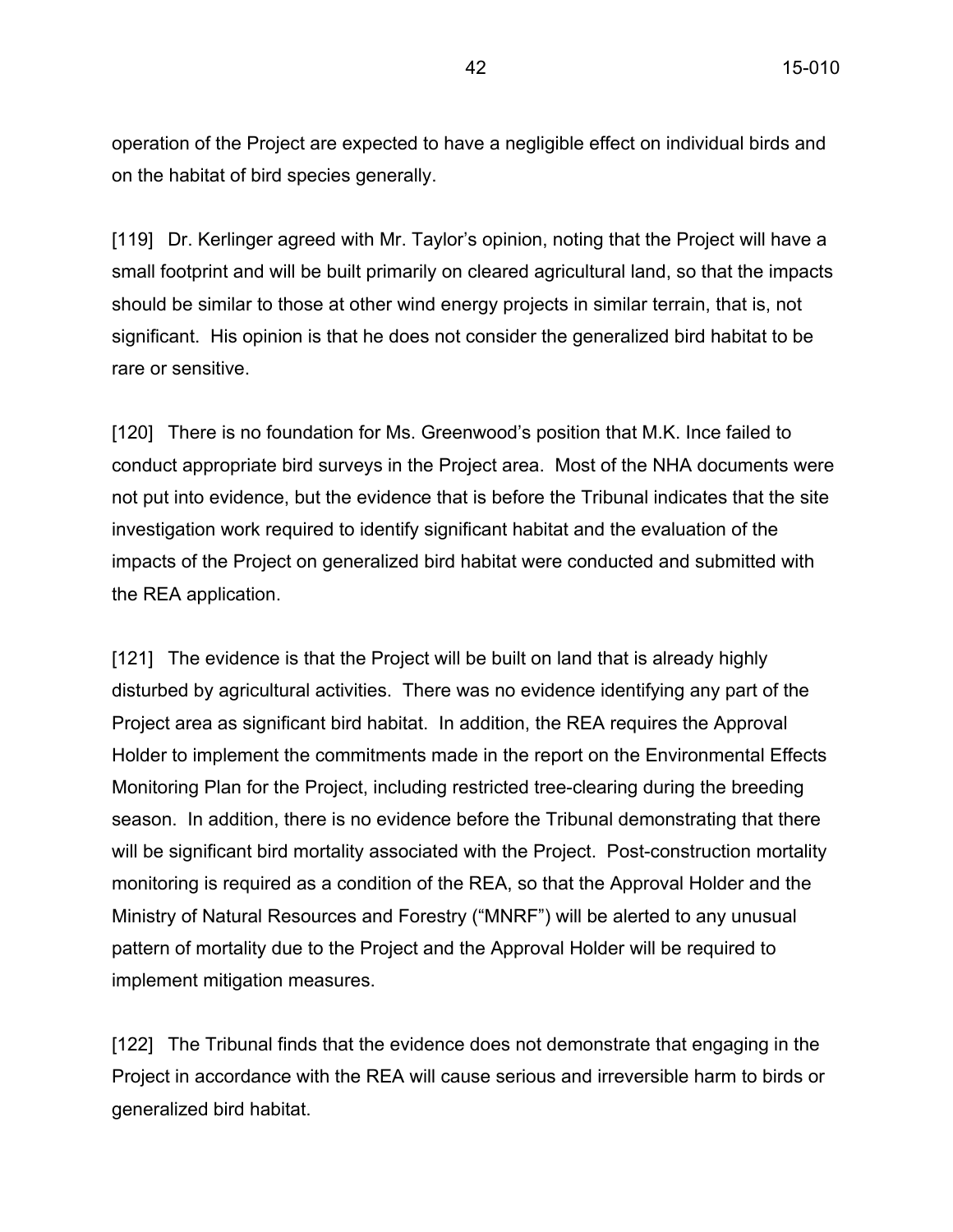#### *Bird Species at Risk*

[123] Ms. Greenwood also stated that she and other local residents have sighted Bobolink, a SAR, within the Project area, and that their presence was noted in M.K. Ince biologists' field notes, but there was no reference to the species in the NHA documents. She expressed the view that the Project will cause permanent damage to the habitat of Bobolink and Eastern Meadowlark, both of which are "threatened" species, reduce foraging and nesting sites, displace birds and subject them to the risk of collision with the wind turbines. She stated that without a mitigation strategy in place, the Project will cause serious and irreversible harm to these SAR.

[124] With respect to SAR, Mr. Taylor stated that M.K. Ince identified Bobolink, Eastern Meadowlark and Barn Swallow as present within the Project area, although no Barn Swallow nesting structures were found there. Mr. Taylor estimated that, in total, 0.7 ha of Bobolink and Eastern Meadowlark habitat will be impacted, due to direct removal for Project infrastructure, temporary removal during construction, and displacement, calculated at 100 m around each turbine. He referred to the 100 m buffer as "conservative". It is his opinion that this amount of affected habitat will not have any significant impact on these species.

[125] Mr. Taylor noted that, nevertheless, because this is SAR habitat, the Approval Holder must obtain authorization from the MNRF pursuant to the *Endangered Species Act, 2007* ("*ESA*") prior to commencing activities affecting any amount of that habitat. The conditions for this authorization include the provision of 4 hectare ("ha") of compensating habitat and management to protect nesting, for the life of the Project. He noted that O. Reg. 242/08 under the *ESA* requires compensating habitat of 1:1, with a minimum of 4 ha. Dr. Kerlinger stated his opinion that this mitigation will benefit the two species because it will represent a net gain in suitable habitat and dedicated management. In his opinion, this type of mitigation is "rather simple and straightforward and has been shown to be successful elsewhere."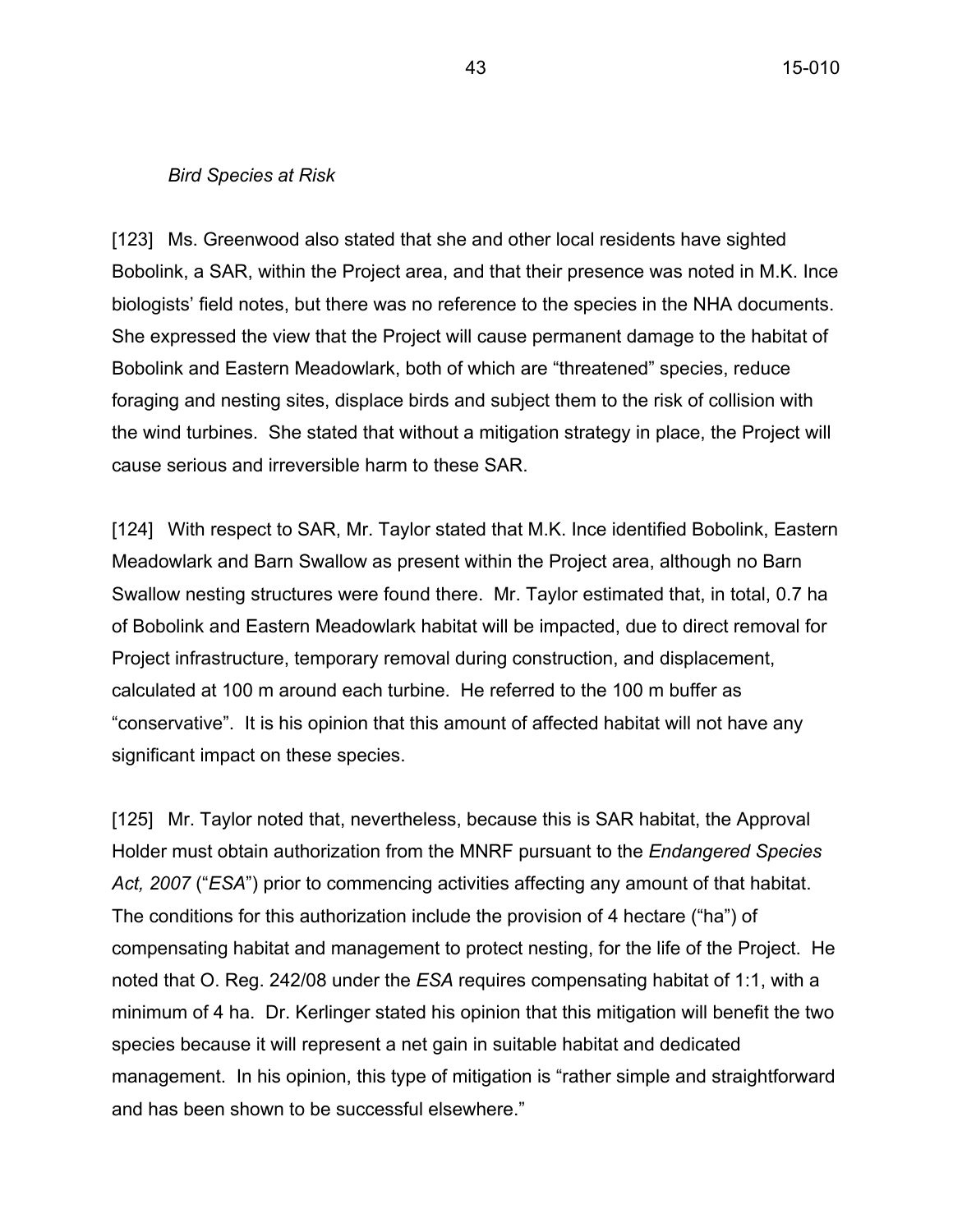[126] The Appellant argues that, because there is no requirement that compensating habitat be located within the same region as the Site, there will likely be a net loss of local Bobolink and Eastern Meadowlark habitat, seriously and irreversibly harming the local population.

[127] The location of the compensating habitat has not been established but even if it were outside of the vicinity of the Site, the Tribunal finds that the Appellant has not shown that the amount of habitat affected (0.7 ha) would have a serious impact on the success of these species.

[128] In fact, the evidence in this case is that 0.7 ha is not a significant amount of habitat. According to the MNRF *Recovery Strategy for the Bobolink (Dolichonyx oryzivorus) and Eastern Meadowlark (Sturnella magna) in Ontario (2013)*, in Ontario both Bobolink and Eastern Meadowlark nest primarily in hayfields and pastures that act as surrogate native grasslands and their breeding success is dependent on how those fields are managed. Further, it states that "Bobolink is sensitive to habitat patch size, preferring larger grasslands (i.e., generally >10 ha)," but will nest in grasslands ranging from 5 to 10 ha if the patch is surrounded by open landscape. The Tribunal finds that the Appellant has not shown that the Project will cause serious and irreversible harm to the local population of Bobolink and Eastern Meadowlark due to habitat loss.

[129] Ms. Greenwood testified that there will be Bobolink fatalities due to collisions with the wind turbines in the Project. She cited the MNRF *Recovery Strategy*, which indicates that Bobolink is among the top 10 of species killed by wind turbines. Dr. Kerlinger testified that, in his opinion, the number of fatalities of Bobolink and Eastern Meadowlark due to collisions with operating wind turbines will be low and consistent with the rates at other wind energy projects in similar landscapes. He stated that the information in the *Recovery Strategy* is outdated, and cited data from 33 projects in Ontario for which post-construction mortality data are available. That information indicates that, overall, fatalities occur at a rate that is less than one-half of the threshold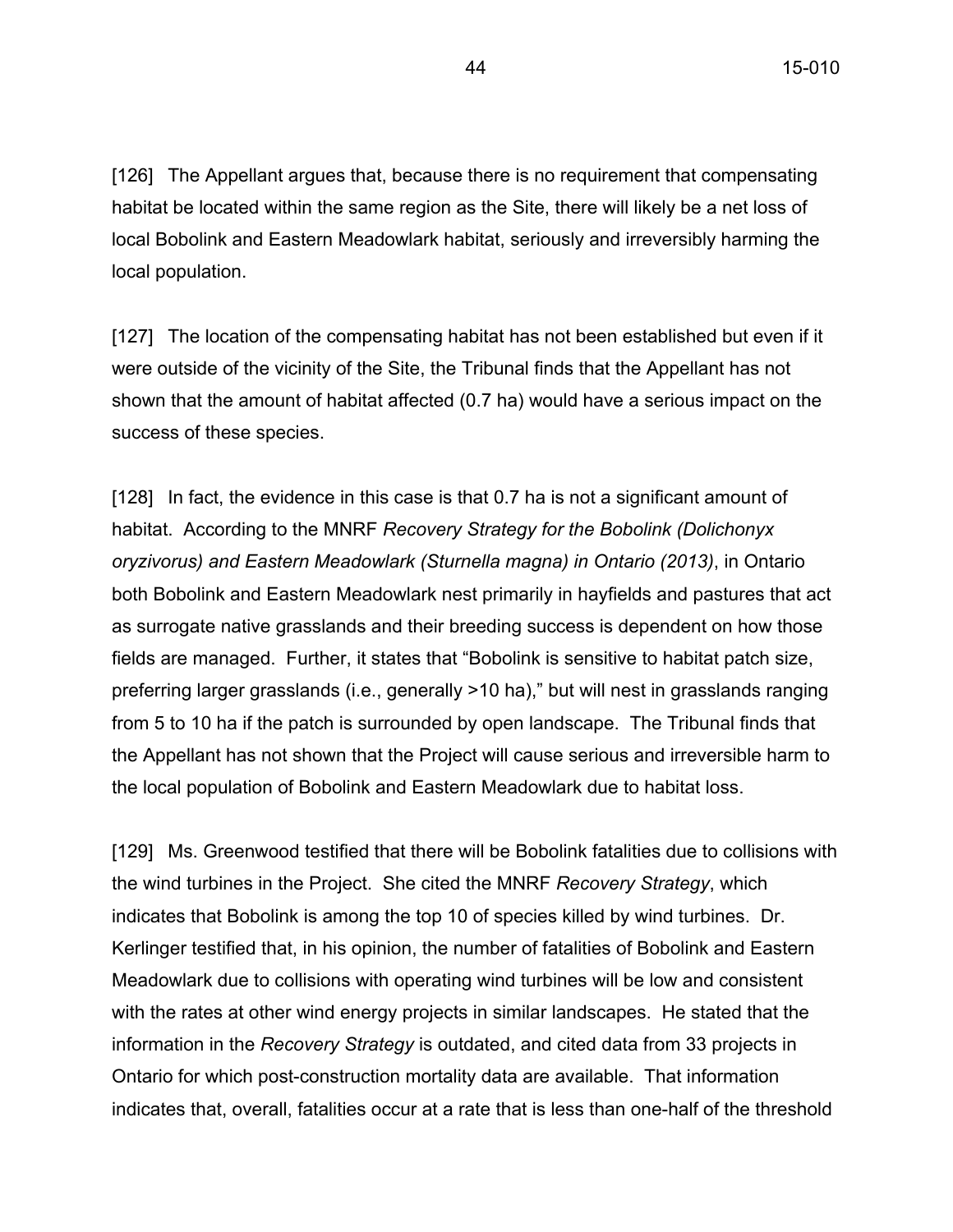rate set out in the REA. He stated that, in his opinion, there is no reason to expect the results to be different with this Project.

[130] Mr. Taylor also provided his opinion that Bobolink and Eastern Meadowlark mortality due to collisions with wind turbines is expected to be very small. He relied on mortality data found in the Wind Energy Bird and Bat Monitoring Database (the "Bird Monitoring Database"), a joint initiative of The Canadian Wind Energy Association, the Canadian Wildlife Service of Environment Canada, Bird Studies Canada and the MNRF. He noted that mortality data from all wind energy projects in Ontario must be entered into the Bird Monitoring Database.

[131] The Appellant submitted that the fact that members of the community cannot enter data raises a question about whether the reported information is accurate or misrepresented. The Bird Monitoring Database catalogues the carcasses that are found during the required post-construction monitoring at wind turbines across Canada. In Ontario, the collection of carcasses follows a standard protocol, which may underestimate the actual mortality rates for different species. However, there is not sufficient specific evidence in this proceeding to conclude that the Bird Monitoring Database is in fact unreliable because community members cannot enter data into it.

[132] Dr. Kerlinger testified that, according to the Bird Monitoring Database, Eastern Meadowlark accounted for 0.09% of bird fatalities in Ontario to date, while Bobolink accounted for 2.39% of such fatalities in Ontario. For this Project, only one of the wind turbines is located in what qualifies as suitable habitat for these species. Thus, while fatalities may occur, there is no evidence to suggest that there will be a serious impact on even the local population of either species due to collisions. The Tribunal finds that the Appellant has not shown that the Project will cause serious and irreversible harm to bird SAR as a result of collisions.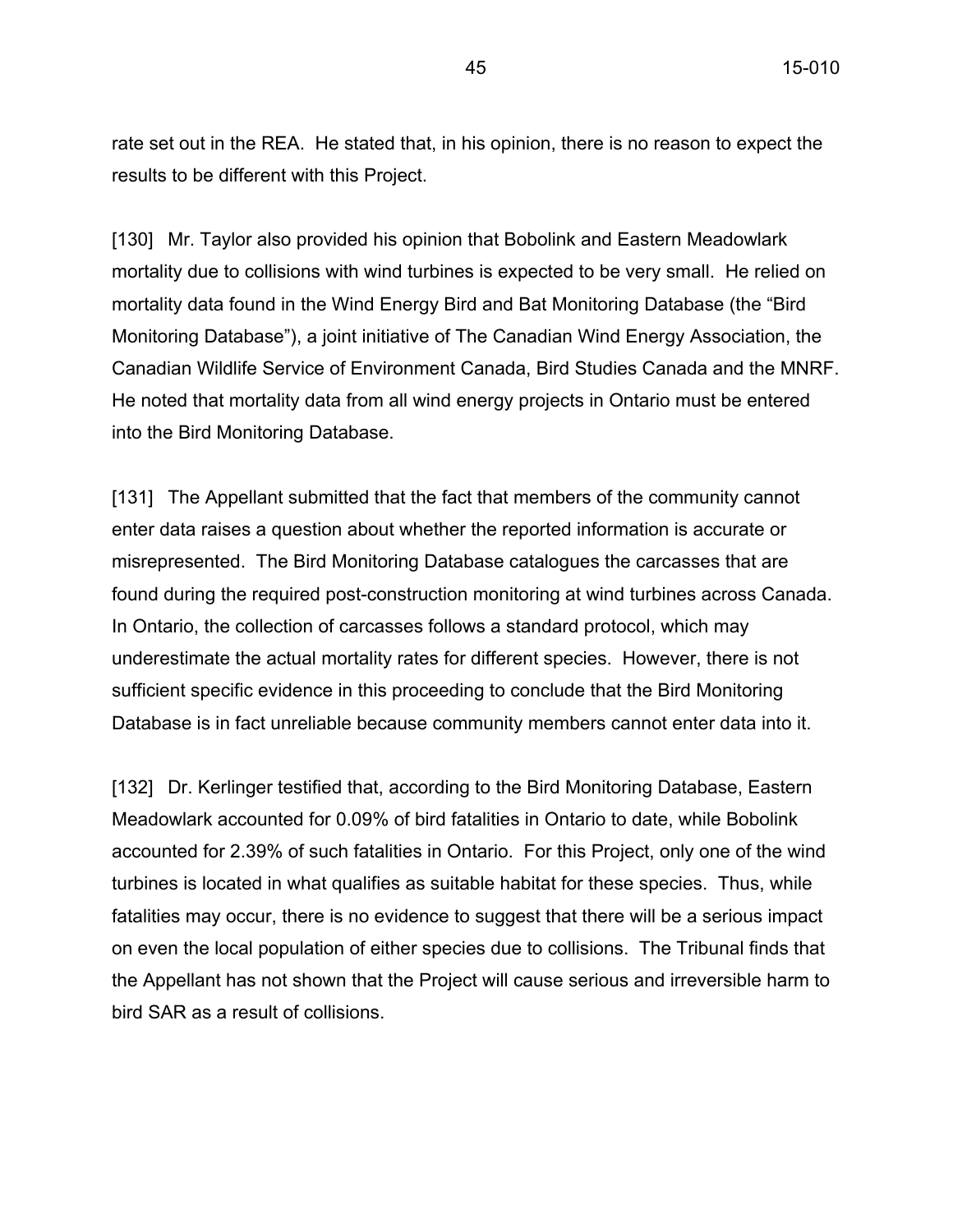[133] Ms. Greenwood also stated her view that bird SAR will be displaced due to the Project. Dr. Kerlinger testified that there is a growing body of studies on displacement of bird species due to wind turbines. In his opinion, based on these studies, displacement will be minimal or non-existent and will not cause serious harm to bird SAR. Mr. Taylor agreed, noting that recent studies show a small amount of displacement, at most within 50 to 100 m of a turbine, for grassland birds. The Appellant brought no evidence to the contrary. The Tribunal finds that the Appellant has not shown that the Project will cause serious and irreversible harm to bird SAR as a result of displacement.

### **Conclusions on Issue 2**

[134] The Tribunal finds that the Appellant has not brought sufficient evidence to meet the *EPA* statutory burden of proof of showing, on a balance of probabilities, that engaging in the Project in accordance with the REA will cause serious and irreversible harm to plant life, animal life or the natural environment.

# **Overall Conclusion**

[135] The Tribunal finds that the Appellant has not established that engaging in the Project in accordance with the REA will cause serious harm to human health or that it will cause serious and irreversible harm to plant life, animal life or the natural environment.